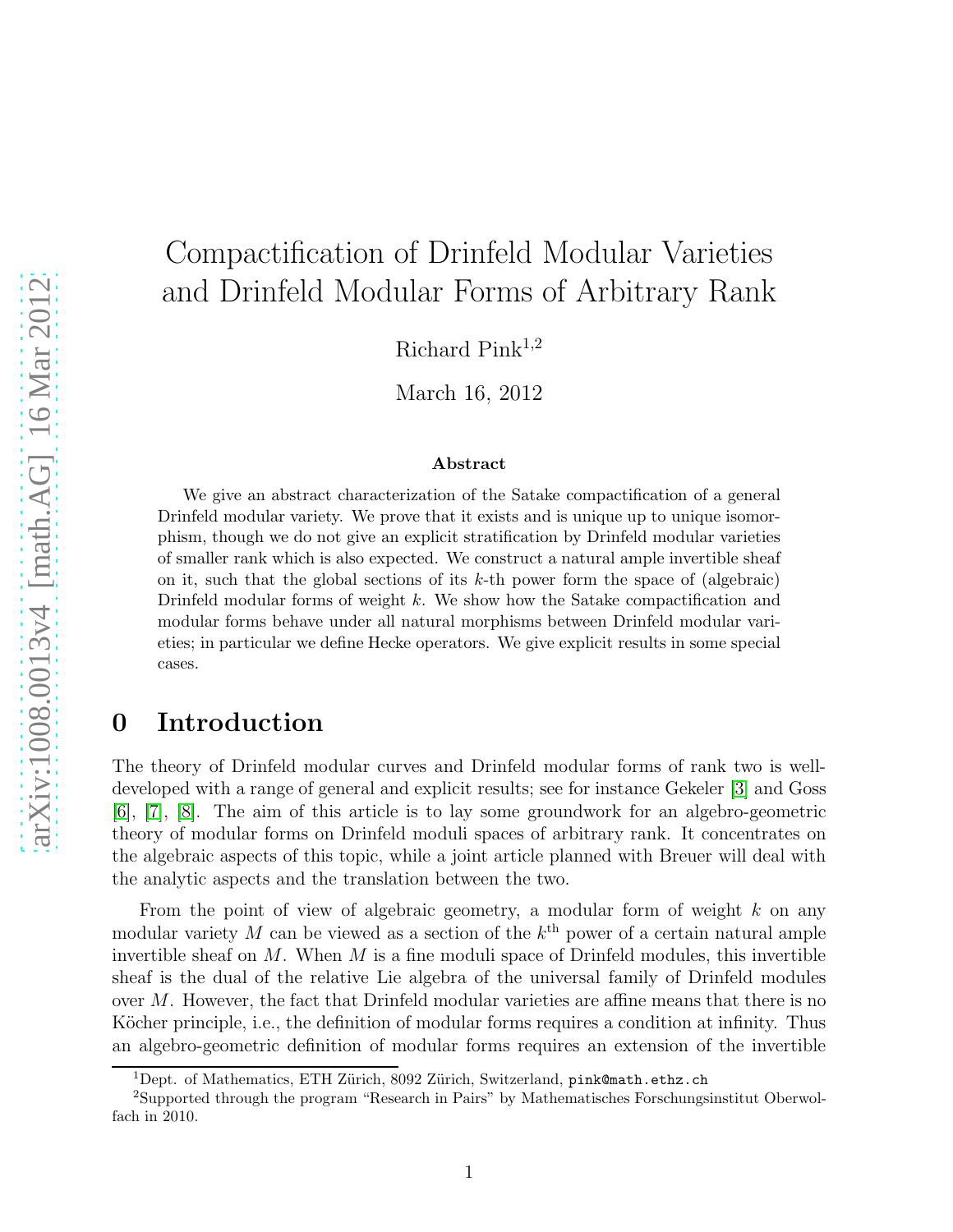sheaf to a compactification  $\overline{M}$  of M, so that the space of sections over  $\overline{M}$  becomes finite dimensional. The natural candidate for  $\overline{M}$  is the analogue of the Satake compactification of Siegel moduli space, and the extension of the invertible sheaf to  $\overline{M}$  should arise naturally from the reduction of the universal family at the boundary  $\overline{M} \setminus M$ .

This sets the program for the present article: Describe  $\overline{M}$  and the behavior of the universal family at the boundary well enough to define the correct extension of the invertible sheaf and thus the space of algebraic modular forms of any integral weight  $k$  on  $M$ . Furthermore, do this functorially under all natural morphisms between Drinfeld modular varieties and the associated maps between modular forms, in particular under Hecke operators.

It is expected, and has been proved by Kapranov [\[12\]](#page-29-0) in certain cases, that the Satake compactification of a Drinfeld modular variety of rank r possesses a natural stratification by Drinfeld modular varieties of all ranks  $\leq r$  and can be constructed explicitly by piecing together quotients of Drinfeld period domains by rigid analytic means. Fortunately, the present program does not require such strong results in general and succeeds in a relatively pedestrian way.

Namely, we define a *generalized Drinfeld module of rank*  $\leq r$  over a scheme S in the same way as a Drinfeld module of rank  $=r$ , except that the fibers are required only to be Drinfeld modules of some, possibly varying, positive rank  $\leq r$ . We call a generalized Drinfeld module *weakly separating* if any isomorphism class of Drinfeld modules occurs in at most finitely many distinct fibers. For example, when  $M$  is a sufficiently fine modular variety and thus possesses a universal family of Drinfeld modules, this universal family, stripped of its level structure, is weakly separating, because any fixed Drinfeld module possesses only finitely many level structures of a given type. We then characterize the Satake compactification M axiomatically as any normal integral proper algebraic variety containing  $M$  as an open dense subvariety, such that the universal family over  $M$  extends to a weakly separating generalized Drinfeld module over  $\overline{M}$ . One of our main results, Theorem [4.2,](#page-13-0) states that such a compactification always exists, is unique and projective, and that the extended generalized Drinfeld module is also unique.

Then we define  $\mathcal L$  as the dual of the relative Lie algebra of the extended family over  $\overline M$ , and the space of *algebraic modular forms of weight*  $k$  on  $M$  as the space of global sections  $H^0(\overline{M}, \mathcal{L}^k)$ . We are convinced that this space corresponds to the space of analytically defined holomorphic modular forms of weight k from Goss  $[7,$  Defs. 1.14, 1.54, but leave it to another article to carry out this identification.

We show that all the objects constructed behave in the expected way under the natural morphisms between Drinfeld modular varieties. In particular we describe the natural action of Hecke operators on Drinfeld modular forms. In the cases of small level where a universal family does not exist, we define the Satake compactification by taking quotients and define the space of modular forms by taking invariants under suitable automorphism groups.

In the last two sections we describe at large the special case  $A = \mathbb{F}_q[t]$  with level structure  $(t)$ , as well as certain quotients thereof. These results rely on a detailed study of the geometry of a compactification of a certain 'finite Drinfeld period domain' that was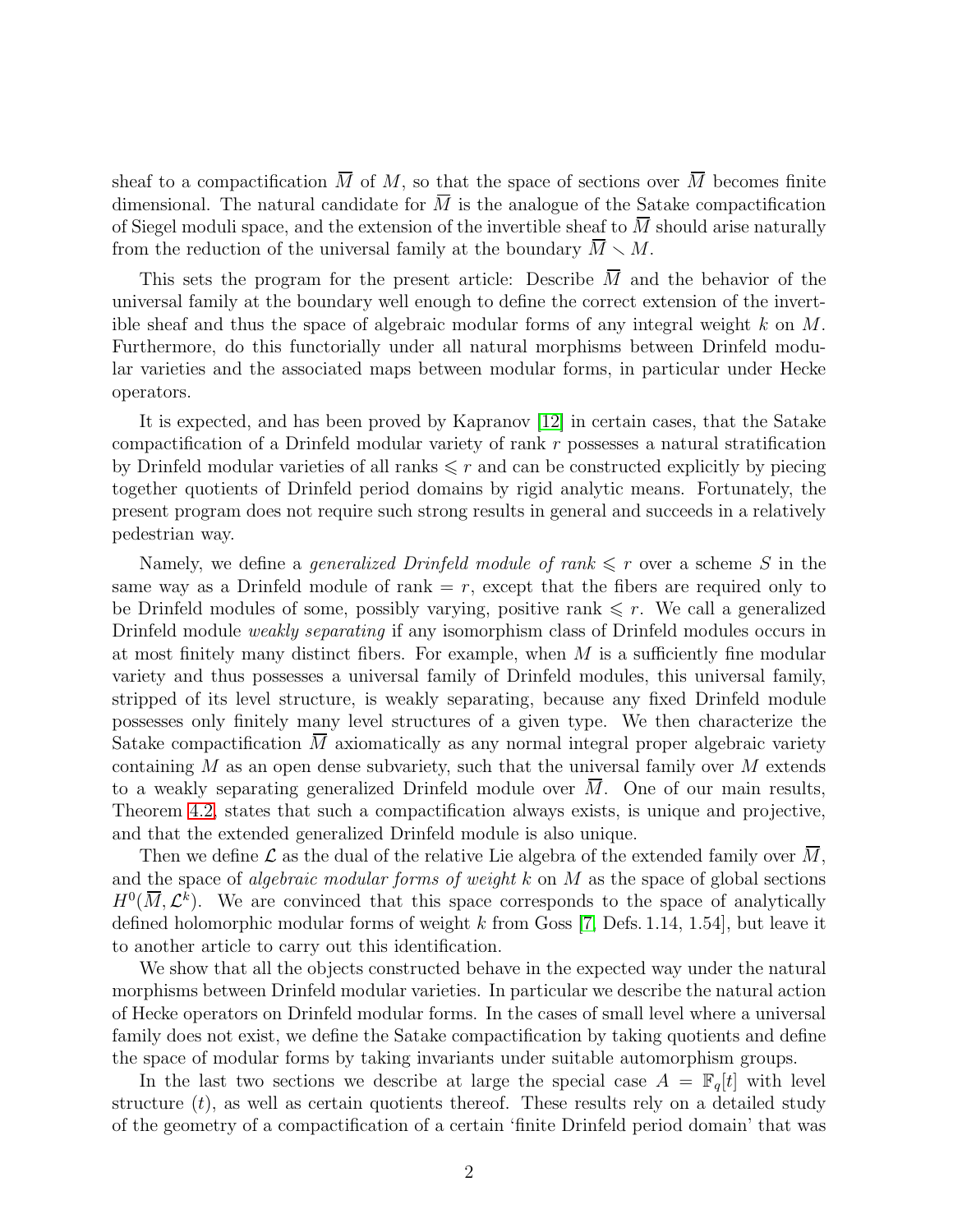carried out with Schieder in [\[14\]](#page-29-1). In particular we prove an observation of Breuer that the coefficients of the universal Drinfeld  $\mathbb{F}_q[t]$ -module of rank r form algebraically independent generators of the ring of modular forms of rank r and level 1 with respect to  $\mathbb{F}_q[t]$ .

The results of the present article can also be used to describe how the degree of a subvariety of M behaves under Hecke operators. This is being applied in Hubschmid's Ph. D. thesis [\[11\]](#page-28-4) and may lead to simplifications in Breuer [\[1\]](#page-28-5).

This article grew out of a joint project with Florian Breuer. It has profited from this collaboration in more ways than can be mentioned and would not exist without him. It is my pleasure to express my sincere gratitude to him. We are also grateful to the referee for pointing out a subtlety in the definition of Drinfeld modules over schemes that we address in Section [3.](#page-8-0)

#### <span id="page-2-0"></span>1 Drinfeld modular varieties

Let  $\mathbb{F}_p$  denote the prime field of characteristic  $p > 0$ . Let F be a global function field of characteristic p, that is, a finitely generated field of transcendence degree 1 over  $\mathbb{F}_p$ . Let  $\infty$ be a fixed place of F with completion  $F_{\infty}$ , and let  $\mathbb{C}_{\infty}$  be the completion of an algebraic closure of  $F_{\infty}$ . Let A denote the ring of elements in F that are regular away from  $\infty$ . Let  $\hat{A} \cong \prod_{\mathfrak{p}} A_{\mathfrak{p}}$  be its profinite completion, and  $A_F^f = \hat{A} \otimes_A F$  the ring of finite adèles of F.

Let r be a positive integer, let N be a non-zero proper ideal of A, and let S be a scheme over F. A Drinfeld A-module of rank r over S is a pair  $(E, \varphi)$  consisting of a line bundle E over S and a ring homomorphism  $\varphi: A \to \text{End}(E)$ ,  $a \mapsto \varphi_a$  satisfying the usual conditions (see Section [3\)](#page-8-0). A (full) *level N structure* on it is an A-linear isomorphism of group schemes over S

$$
\lambda\colon \underbrace{(N^{-1}/A)^r}\stackrel{\sim}{\longrightarrow} \varphi[N]:=\bigcap_{a\in N}\mathrm{Ker}(\varphi_a),
$$

where  $(N^{-1}/A)^r$  denotes the constant group scheme over S with fibers  $(N^{-1}/A)^r$ . Let

$$
K(N) := \ker \big(\operatorname{GL}_r(\hat{A}) \to \operatorname{GL}_r(A/N)\big)
$$

denote the principal congruence subgroup of level N. Let  $M^r_{A,K(N)}$  denote the fine moduli space over F of Drinfeld A-modules of rank r with a level structure of level N. This is an irreducible smooth affine algebraic variety of dimension  $r - 1$  of finite type over F.

(In fact, Drinfeld defined a more general moduli functor over Spec A and proved that it is representable by an irreducible smooth affine scheme of relative dimension  $r - 1$  over Spec A, provided that N be contained in at least two distinct maximal ideals of A: see  $[2, \S5], [5, Thm. 1.8].$  $[2, \S5], [5, Thm. 1.8].$  $[2, \S5], [5, Thm. 1.8].$  $[2, \S5], [5, Thm. 1.8].$  Over F one maximal ideal is enough, which is all we consider in this paper.)

Consider another non-zero ideal  $N' \subset N$  of A. Then by restriction to the subgroup scheme  $(N^{-1}/A)^r$  of  $(N'^{-1}/A)^r$ , any level N' structure on a Drinfeld A-module of rank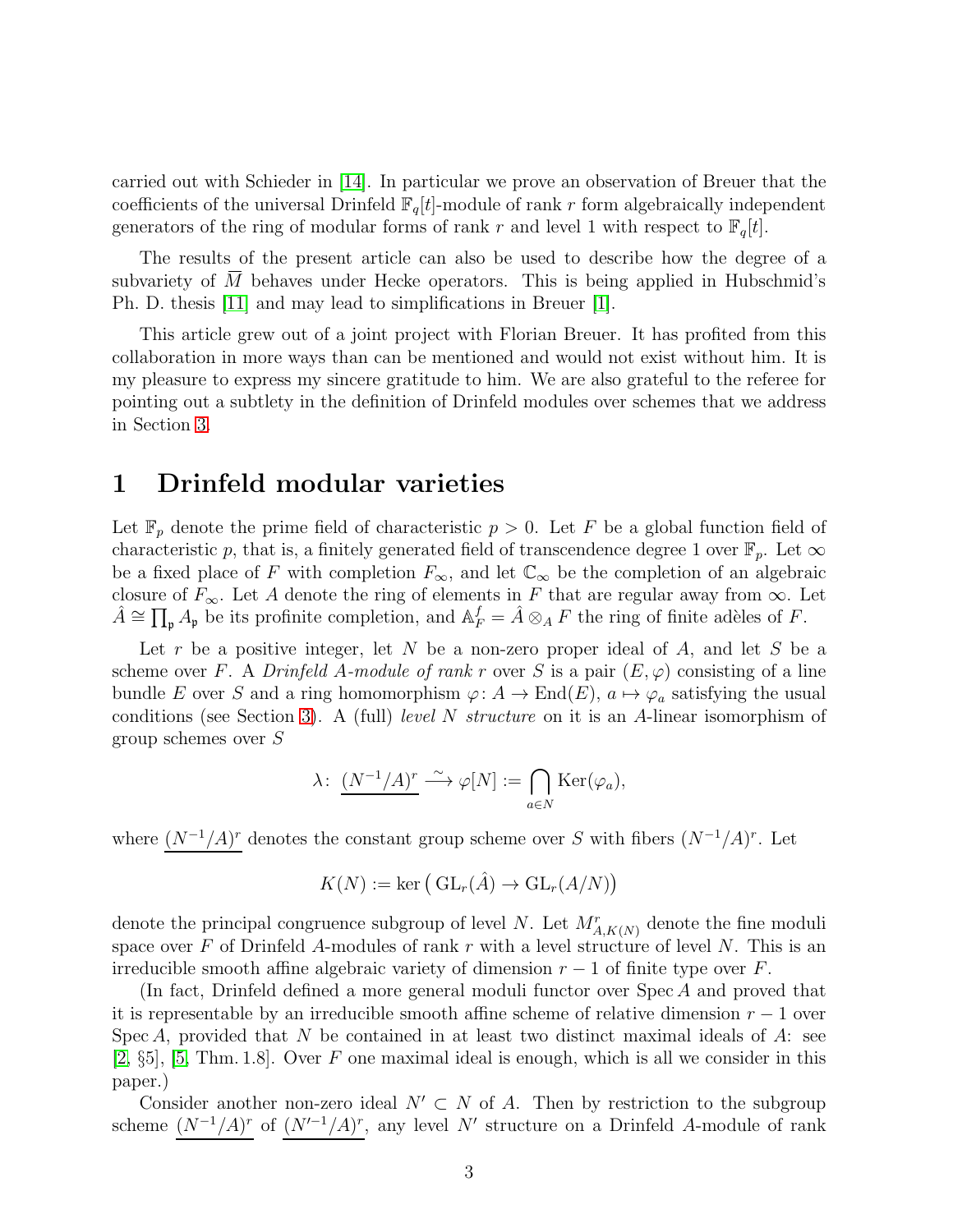r induces a level N structure. This corresponds to a natural morphism of the moduli schemes

<span id="page-3-4"></span>
$$
(1.1) \t\t J_1: M^r_{A,K(N')} \longrightarrow M^r_{A,K(N)}.
$$

Letting  $K(N) \subset GL_r(\hat{A})$  act on  $M^r_{A,K(N')}$  through its action on level N' structures, this induces an isomorphism

<span id="page-3-0"></span>(1.2) 
$$
M_{A,K(N')}^r/K(N) \xrightarrow{\sim} M_{A,K(N)}^r.
$$

For an arbitrary open compact subgroup  $K \subset GL_r(\hat{A})$  take any ideal N as above such that  $K(N) \subset K$ . Then the action of K on level N structures induces an action on  $M^r_{A,K(N)}$ , and the isomorphy [\(1.2\)](#page-3-0) implies that the quotient

<span id="page-3-3"></span>
$$
(1.3)\qquad \qquad M_{A,K}^r := M_{A,K(N)}^r / K
$$

<span id="page-3-1"></span>is, up to a natural isomorphism, independent of the choice of  $N$ . This is the *Drinfeld* modular variety of level K.

**Definition 1.4** A subgroup  $K \subset GL_r(A)$  is called fine if, for some maximal ideal  $\mathfrak{p} \subset A$ , the image of K in  $GL_r(A/\mathfrak{p})$  is unipotent.

<span id="page-3-2"></span>Let  $(E, \varphi, \lambda)$  denote the universal family on  $M^r_{A, K(N)}$ . For  $N' \subset N$  the universal family on  $M_{A,K(N')}^r$  is the pullback of  $(E, \varphi, \lambda)$  under  $J_1$  extended to a level N' structure.

**Proposition 1.5** The action on  $M^r_{A,K(N)}$  of any fine subgroup  $K \subset GL_r(\hat{A})$  containing  $K(N)$  factors through a free action of  $K/K(N),$  and the family  $(E,\varphi)$  on  $M^r_{A,K(N)}$  descends to a family of Drinfeld A-modules on  $M_{A,K}^r$ , which is independent of N.

**Proof.** A fixed point under  $k \in K$  corresponds to a fiber  $(E_x, \varphi_x, \lambda_x)$  that is isomorphic to  $(E_x, \varphi_x, \lambda_x \circ k)$ . This requires an automorphism  $\xi$  of  $E_x$  such that  $\xi \circ \lambda_x = \lambda_x \circ k$ . But Definition [1.4](#page-3-1) implies that  $N \subset \mathfrak{p}$  and that the level structure  $\lambda_x$  includes a non-zero p-torsion point which is fixed by K. Thus  $\xi$  fixes that point and is therefore the identity. Now  $\lambda_x = \lambda_x \circ k$  implies that  $k \in K(N)$ , proving the first assertion. The remaining assertions follow from the first and the remarks preceding the proposition.  $\Box$ 

For simplicity we call the family of Drinfeld A-modules from Proposition [1.5](#page-3-2) the uni*versal family* on  $M_{A,K}^{r}$ . In fact, endowed with a certain additional structure it becomes the universal family making  $M_{A,K}^r$  a fine moduli scheme, but we do not need this here. A consequence of [\(1.3\)](#page-3-3) and Proposition [1.5](#page-3-2) is:

**Proposition 1.6** For any open compact subgroup  $K \subset GL_r(A)$  and any open normal subgroup  $K' \lhd K$  we have  $M^r_{A,K} \cong M^r_{A,K'}/K$ . If moreover K is fine, then  $M^r_{A,K'} \twoheadrightarrow M^r_{A,K}$ is an étale Galois covering with Galois group  $K/K'$ .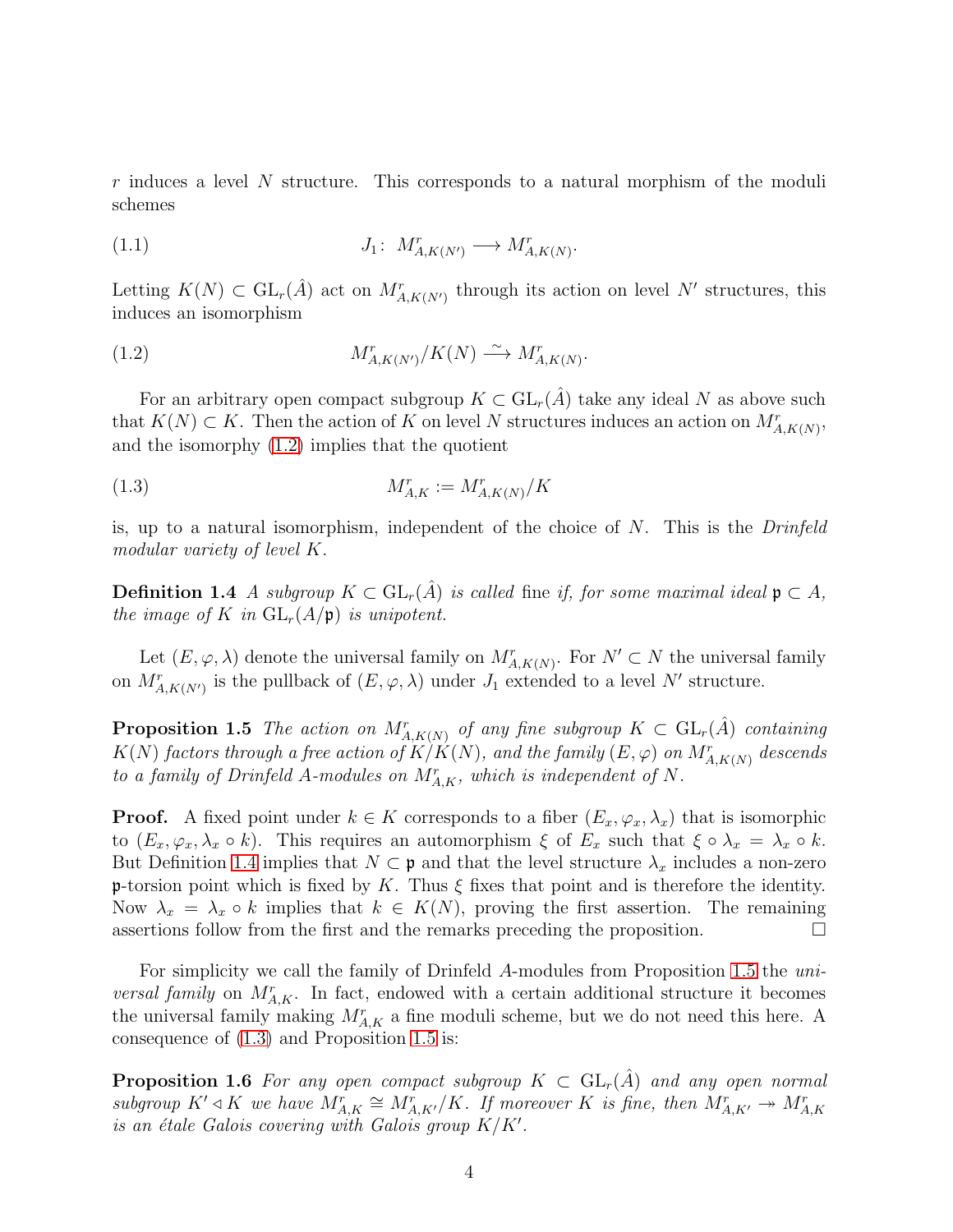Drinfeld moduli spaces possess the following rigid analytic description. Let  $\Omega^r$  denote the Drinfeld period domain obtained by removing all F-rational hyperplanes from the rigid analytic space  $\mathbb{P}^{r-1}(\mathbb{C}_{\infty})$ . We can view it as the space of  $\mathbb{C}_{\infty}^{\times}$ -equivalence classes of embeddings  $\omega: F^r \hookrightarrow \mathbb{C}_{\infty}$  whose  $F_{\infty}$ -linear extension  $F_{\infty}^r \hookrightarrow \mathbb{C}_{\infty}$  is still injective. Thus it carries a natural left action of  $GL_r(F)$  by setting  $\gamma \omega := \omega \circ \gamma^{-1}$ , and there is a natural isomorphism of rigid analytic spaces

(1.7) 
$$
\text{GL}_r(F) \setminus (\Omega^r \times \text{GL}_r(\mathbb{A}_F^f)/K) \stackrel{\sim}{\longrightarrow} M_{A,K}^r(\mathbb{C}_{\infty}).
$$

In the case  $K = K(N)$  this isomorphism sends the equivalence class of a pair  $(\omega, q) \in$  $\Omega^r \times \mathrm{GL}_r(\mathbb{A}_P^f$  $_{F}^{J}$ ) to the isomorphism class of the Drinfeld module with the lattice  $\Lambda$  :=  $\omega(F^r \cap g\hat{A}^r) \subset \mathbb{C}_{\infty}$  and the level structure which makes the following diagram commute:

<span id="page-4-0"></span>
$$
(N^{-1}/A)^r \xrightarrow{\sim} N^{-1} \Lambda/\Lambda
$$
  
\n
$$
\downarrow^{\lambda}
$$
  
\n
$$
N^{-1} \hat{A}^r / \hat{A}^r \xrightarrow{\sim} N^{-1} g \hat{A}^r / g \hat{A}^r \xleftarrow{\sim} N^{-1} (F^r \cap g \hat{A}^r) / (F^r \cap g \hat{A}^r)
$$

The left hand side of [\(1.7\)](#page-4-0) makes sense for all open compact subgroups  $K \subset GL_r(\mathbb{A}_F^f)$  $_{F}^{J}),$ not necessarily contained in  $GL_r(\hat{A})$ . Though one can extend the definition of  $M^r_{A,K}$  accordingly, we refrain from doing so, because by conjugating K back into  $GL_r(\hat{A})$  one can identify these new spaces with previous ones that possess a more natural modular interpretation.

#### <span id="page-4-3"></span>2 Morphisms and isogenies

Consider an element  $g \in GL_r(\mathbb{A}_F^f)$  $(f_F)$  with coefficients in  $\hat{A}$ , so that  $\hat{A}^r \subset g^{-1}\hat{A}^r$ . Consider non-zero ideals  $N' \subset N \subsetneq A$  such that  $g^{-1}\hat{A}^r \subset N'^{-1}N\hat{A}^r$ . Then we have a short exact sequence

<span id="page-4-1"></span>
$$
0 \longrightarrow g^{-1}\hat{A}^r/\hat{A}^r \longrightarrow N^{-1}g^{-1}\hat{A}^r/\hat{A}^r \longrightarrow N^{-1}\hat{A}^r/\hat{A}^r \longrightarrow 0,
$$

where the middle term is contained in  $N'^{-1}\hat{A}^r/\hat{A}^r \cong (N'^{-1}/A)^r$  and the right hand term is isomorphic to  $(N^{-1}/A)^r$ . Thus for any Drinfeld A-module with level N' structure  $(E', \varphi', \lambda')$ we can form the quotient by the constant torsion subgroup  $(E', \varphi')/\lambda' (g^{-1}\hat{A}^r/\hat{A}^r)$  and endow it with the level N structure  $\lambda$  defined by the formula  $\lambda(gm) = \lambda'(m) \mod \lambda'(g^{-1}\hat{A}^r/\hat{A}^r)$ for all  $m \in N^{-1}g^{-1}\hat{A}^r/\hat{A}^r$ . Using the modular interpretation this defines a morphism of Drinfeld modular varieties

$$
(2.1) \t\t J_g: M^r_{A,K(N')} \to M^r_{A,K(N)}.
$$

If  $(E, \varphi, \lambda)$  denotes the universal family on  $M^r_{A, K(N)}$ , the modular characterization of  $J_g$ means that  $J_g^*(E, \varphi, \lambda)$  is obtained from the universal family  $(E', \varphi', \lambda')$  on  $M^r_{A, K(N')}$  by the above prescription. In particular, we obtain an isogeny

<span id="page-4-2"></span>(2.2) 
$$
\xi_g \colon (E', \varphi') \longrightarrow J_g^*(E, \varphi)
$$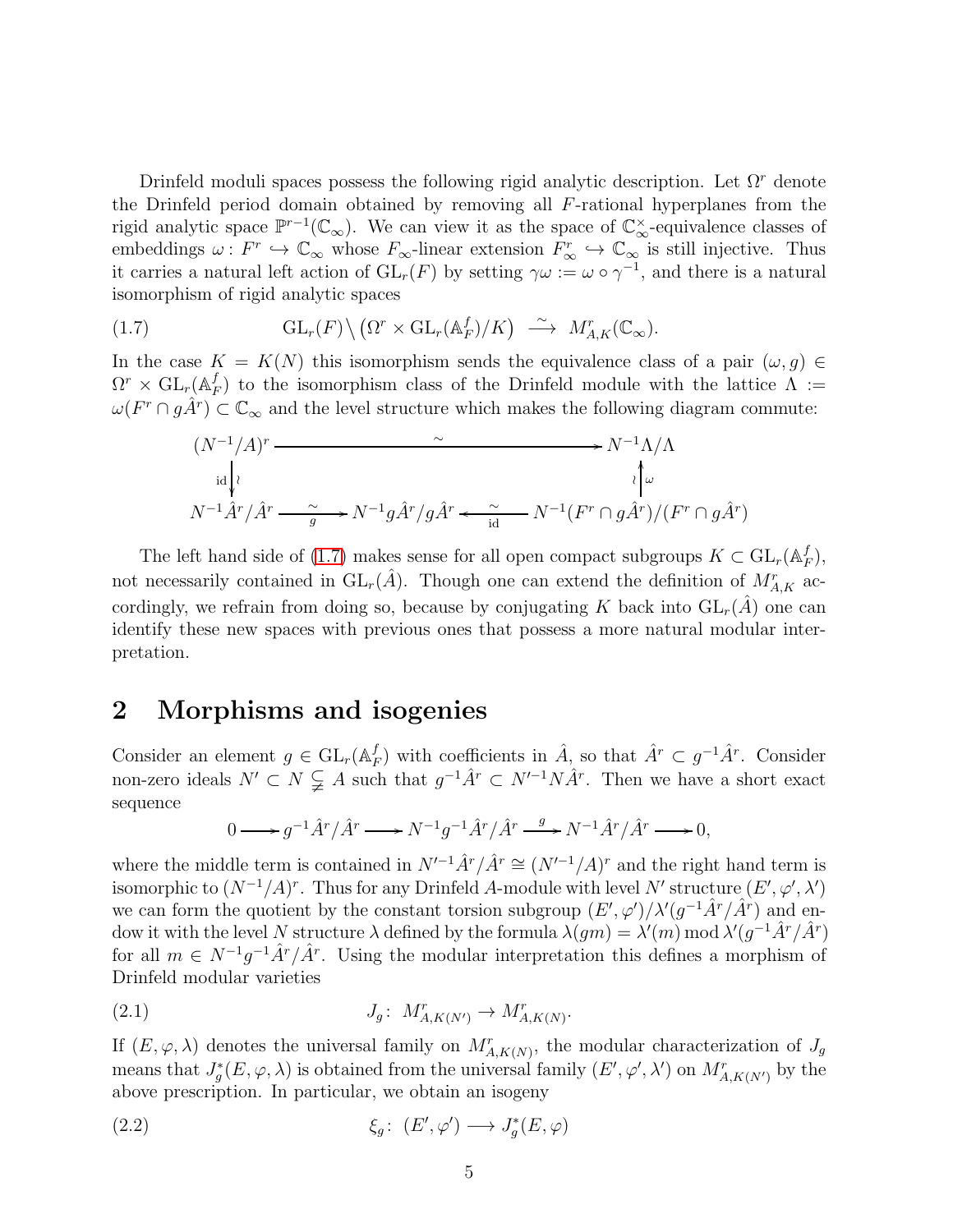with kernel  $\lambda'(g^{-1}\hat{A}^r/\hat{A}^r)$ .

<span id="page-5-1"></span>In the case  $g = 1$  the morphism  $J_1$  from  $(2.1)$  is the same as that from  $(1.1)$ , and the isogeny [\(2.2\)](#page-4-2) is an isomorphism. The following proposition gives another example:

**Proposition 2.3** For any non-zero scalar  $a \in A$  and any non-zero ideals  $N \subsetneq A$  and  $N' \subset aN$  we have  $J_a = J_1$  and  $\xi_a = \xi_1 \circ \varphi'_a = \varphi_a \circ \xi_1$ .

**Proof.** By construction  $J_a$  sends  $(E', \varphi', \lambda')$  to the Drinfeld A-module  $(E', \varphi')/\lambda'(a^{-1}\hat{A}^r/\hat{A}^r)$ with the level N structure  $\lambda$  that is characterized by  $\lambda(am) = \lambda'(m) \bmod \lambda'(a^{-1}\hat{A}^r/\hat{A}^r)$ . But  $\lambda'(a^{-1}\hat{A}^r/\hat{A}^r)$  is the kernel of the isogeny  $\varphi_a': (E', \varphi') \to (E', \varphi')$ ; hence  $\varphi_a'$  induces an isomorphism  $(E', \varphi')/\lambda' (a^{-1}\hat{A}^r/\hat{A}^r) \stackrel{\sim}{\longrightarrow} (E', \varphi')$ . Under this isomorphism, the induced level N structure  $\lambda$  corresponds to the homomorphism  $am \mapsto \varphi_a'(\lambda'(m)) = \lambda'(am)$ , which is simply the restriction  $\lambda' | (N^{-1}/A)^r$ . The resulting data is thus isomorphic to that obtained by  $J_1$ , and everything follows.

Now consider a second element  $g' \in GL_r(\mathbb{A}_P^f)$  $_{F}^{f}$ ) with coefficients in  $\hat{A}$  and a third non-zero ideal  $N'' \subset N'$  such that  $g'^{-1}\hat{A}^r \subset N''^{-1}N'\hat{A}^r$ , and let  $(E'', \varphi'', \lambda'')$  be the universal family on  $M^r_{A, K(N')}$ . Then a direct calculation shows that

<span id="page-5-0"></span>
$$
(2.4) \t\t J_g \circ J_{g'} = J_{gg'}
$$

and that  $\xi_{qq'}$  is the composite of the isogenies

<span id="page-5-3"></span>(2.5) 
$$
(E'', \varphi'') \xrightarrow{\xi_{g'}} J^*_{g'}(E', \varphi') \xrightarrow{J^*_{g'} \xi_g} J^*_{g'} J^*_{g}(E, \varphi) = J^*_{gg'}(E, \varphi).
$$

For any element  $g \in GL_r(\hat{A})$  we can take  $N' = N$  and obtain an automorphism  $J_g$ of  $M^r_{A,K(N)}$  and a covering automorphism  $\xi_g$  of  $(E, \varphi)$ . The relation [\(2.4\)](#page-5-0) shows that this defines a left action of  $GL_r(\hat{A})$ . This is precisely the action used in Section [1](#page-2-0) and helps to extend the above constructions to more general open compact subgroups, as follows:

<span id="page-5-2"></span>**Proposition 2.6** Consider an element  $g \in GL_r(\mathbb{A}_P^f)$  $_{F}^{J}$ ) and two open compact subgroups  $K,$  $K' \subset GL_r(\hat{A})$  such that  $gK'g^{-1} \subset K$ . Then there is a natural morphism

$$
J_g\colon\; M^r_{A,K'} \to M^r_{A,K},
$$

which coincides with that in [\(2.1\)](#page-4-1) if  $K' = K(N')$  and  $K = K(N)$  under the assumptions there. If  $g' \in GL_r(\mathbb{A}_P^f)$  $_{F}^{f})$  is a second element and  $K''\, \subset\, \mathrm{GL}_{r}(\hat{A})$  a third open compact subgroup such that  $g'K''g'^{-1} \subset K'$ , then

$$
J_g \circ J_{g'} = J_{gg'}.
$$

Furthermore, the morphism  $J_q$  is finite.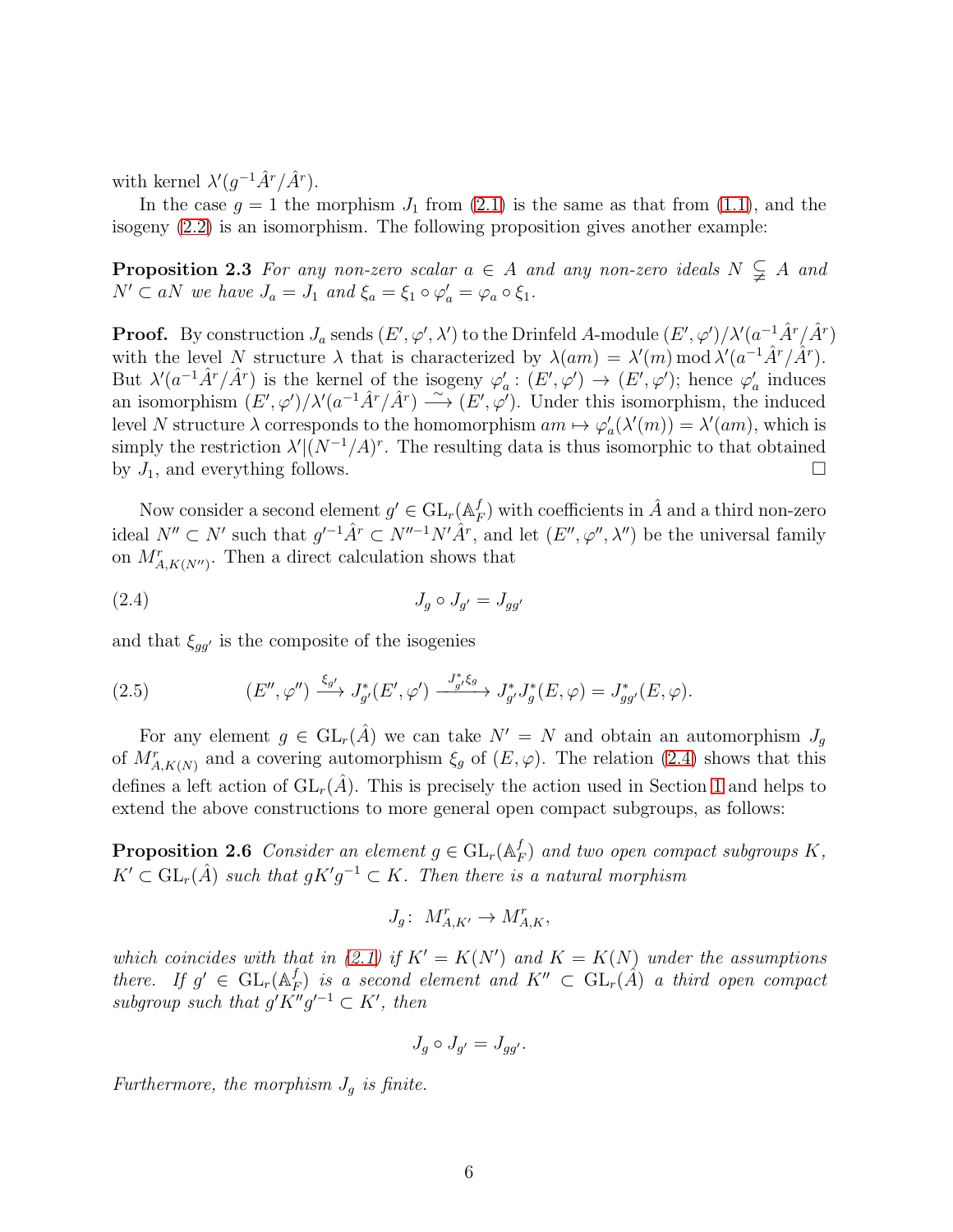**Proof.** Assume first that g has coefficients in  $\hat{A}$ , so that  $\hat{A}^r \subset g^{-1}\hat{A}^r$ . Choose a non-zero proper ideal  $N \subsetneq A$  such that  $K(N) \subset K$ . Thereafter choose a non-zero ideal  $N' \subset N$ such that  $K(N') \subset K'$  and  $g^{-1}\hat{A}^r \subset N'^{-1}N\hat{A}^r$ . Then all the assumptions on  $(g, N', N)$  are satisfied for the morphism  $J_g$  from [\(2.1\)](#page-4-1). Consider the composite morphism

$$
M_{A,K(N')}^r \xrightarrow{J_g} M_{A,K(N)}^r \longrightarrow M_{A,K(N)}^r / K = M_{A,K}^r.
$$

Using  $(2.4)$  one easily shows that this morphism is invariant under the action of K' on  $M_{A,K(N')}^r$ ; hence it factors through a unique morphism  $J_g: M_{A,K'}^r \to M_{A,K}^r$ . Direct calculations show that this morphism is independent of the choice of  $N$  and  $N'$ . Moreover, if g' and hence gg' also has coefficients in  $\hat{A}$ , the relation [\(2.4\)](#page-5-0) implies that the new morphisms thus obtained satisfy the relation  $J_g \circ J_{g'} = J_{gg'}$ . In particular, for any non-zero scalar  $a \in A$ Proposition [2.3](#page-5-1) implies that these morphisms satisfy  $J_g = J_1 \circ J_g = J_a \circ J_g = J_{ag}$ .

For arbitrary g consider any non-zero scalar  $a \in A$  such that ag has coefficients in A. Then the relation just proved implies that the morphism  $J_{ag}: M_{A,K'}^r \to M_{A,K}^r$  is independent of a. We can therefore generally define  $J_g := J_{ag}$  for any non-zero scalar  $a \in A$  such that  $ag$  has coefficients in A. By a short calculation these morphisms inherit the relation  $J_g \circ J_{g'} = J_{gg'}$ . This proves the first two assertions of the proposition.

To prove the last assertion, by the construction of  $J<sub>g</sub>$  we may assume that g has coefficients in  $\hat{A}$ . Fix a non-zero element  $a \in A$  such that  $h := aq^{-1}$  has coefficients in  $\hat{A}$ . Take any non-zero ideal  $N_0 \subsetneq A$ , and in the above choice of N and N' assume in addition that  $h^{-1}\hat{A}^r \subset N^{-1}N_0\hat{A}^r$ . Then we have morphisms

$$
M^r_{A,K(N')} \xrightarrow{J_g} M^r_{A,K(N)} \xrightarrow{J_h} M^r_{A,K(N_0)}
$$

whose composite is  $J_h \circ J_g = J_{hg} = J_a$ . By Proposition [2.3](#page-5-1) this is equal to  $J_1$  and hence finite by  $[2, \S5]$ ,  $[5, \text{Thm. } 1.8]$ . As all varieties are separated, using  $[10, \text{Ch. } II \text{ Cor. } 4.8 \text{ (e)}]$ it follows that  $J_g: M^r_{A,K(N')} \to M^r_{A,K(N)}$  is finite. Since the morphism  $J_g: M^r_{A,K'} \to M^r_{A,K'}$ is obtained from this by taking quotients, it is also finite, as desired.

<span id="page-6-0"></span>**Proposition 2.7** In Proposition [2.6](#page-5-2) assume moreover that g and g' have coefficients in  $\hat{A}$ and that K, K', K'' are fine. Let  $(E, \varphi), (E', \varphi'), (E'', \varphi'')$  denote the respective universal families on  $M_{A,K}^r$ ,  $M_{A,K'}^r$ ,  $M_{A,K''}^r$ . Then there is a natural isogeny

$$
\xi_g\colon\ (E',\varphi')\longrightarrow J_g^*(E,\varphi),
$$

which coincides with that in [\(2.2\)](#page-4-2) if  $K' = K(N')$  and  $K = K(N)$  under the assumptions there. Furthermore these isogenies satisfy

$$
(J_{g'}^*\xi_g)\circ \xi_{g'}=\xi_{gg'}.
$$

**Proof.** (Sketch) Let N and N' be as in the proof of Proposition [2.6.](#page-5-2) Then  $(2.2)$  yields an isogeny  $J_1^*(E',\varphi') \to J_1^*J_g^*(E,\varphi)$  after pullback via  $J_1: M_{A,K(N')}^* \to M_{A,K'}^*$ . But the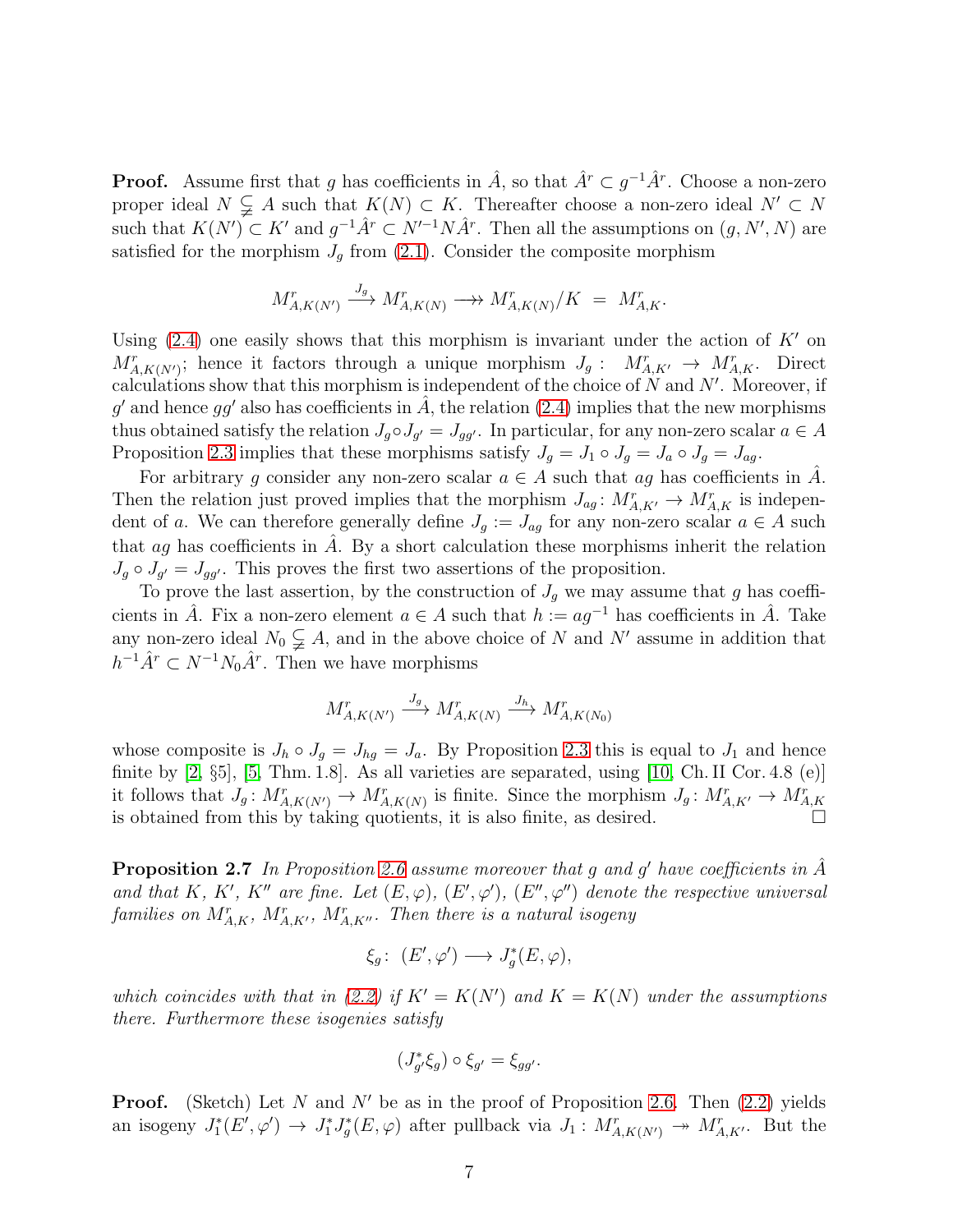cocycle relation [\(2.5\)](#page-5-3) implies that this isogeny over  $M^r_{A, K(N')}$  is equivariant under the action of  $K'/K(N')$ . It therefore descends to an isogeny over  $M_{A,K'}^r$ . Using the equivariance one also shows that the isogeny thus constructed is independent of  $N$  and  $N'$ . This proves the first assertion. The second assertion follows from  $(2.5)$  by a similar calculation.

We leave it to the careful reader to verify that under the isomorphism [\(1.7\)](#page-4-0) the morphism  $J_q$  from Proposition [2.6](#page-5-2) corresponds to the morphism of rigid analytic spaces induced by right translation

<span id="page-7-3"></span>(2.8) 
$$
\mathrm{GL}_r(F) \setminus (\Omega^r \times \mathrm{GL}_r(\mathbb{A}_F^f)/K') \longrightarrow \mathrm{GL}_r(F) \setminus (\Omega^r \times \mathrm{GL}_r(\mathbb{A}_F^f)/K), [(\omega, h)] \longmapsto [(\omega, hg^{-1})].
$$

To describe morphisms between Drinfeld modular varieties of different types, let  $F'$  be a finite extension of F which possesses a unique place  $\infty'$  above the place  $\infty$  of F. Then the ring A' of elements of F' that are regular away from  $\infty'$  is the integral closure of A in F'. Assume that  $r = r' \cdot [F'/F]$  for a positive integer r', and choose an  $\hat{A}$ -linear isomorphism  $b: \hat{A}^r \stackrel{\sim}{\to} \hat{A}'^{r'}$ . Take a non-zero proper ideal  $N \subsetneq A$  and set  $N' := NA'$ . Then b induces an A-linear isomorphism  $(N^{-1}/A)^r \stackrel{\sim}{\rightarrow} (N'^{-1}/A)^{r'}$  that we again denote by b. We can thus associate to any Drinfeld A'-module with level N' structure  $(E', \varphi', \lambda')$  the Drinfeld A-module with level N structure  $(E', \varphi' | A, \lambda' \circ b)$ . Using the modular interpretation this defines a morphism of Drinfeld modular varieties

<span id="page-7-1"></span>
$$
(2.9) \tI_b: M_{A',K(N')}^{r'} \longrightarrow M_{A,K(N)}^r.
$$

By [\[1,](#page-28-5) Lem. 3.1, Prop. 3.2] this morphism is injective and finite. If  $(E', \varphi', \lambda')$  denotes the universal family on  $M_{A}^{r'}$  $A'_{A',K(N')}$  and  $(E, \varphi, \lambda)$  the universal family on  $M^r_{A,K(N)}$ , this morphism is characterized uniquely by an isomorphism

(2.10) 
$$
(E', \varphi'|A, \lambda' \circ b) \cong I_b^*(E, \varphi, \lambda).
$$

More generally, for arbitrary open compact subgroups  $K' \subset GL_{r'}(\hat{A}')$  and  $K \subset GL_{r}(\hat{A})$ choose N and  $N' := NA'$  such that  $K(N') \subset K'$  and  $K(N) \subset K$ . Then the composite morphism  $J_1 \circ I_b : M_{A'}^{r'}$  $M^r_{A,K(N')} \to M^r_{A,K(N)} \to M^r_{A,K}$  is K'-invariant provided that K' is mapped into  $K$  under the embedding

<span id="page-7-2"></span><span id="page-7-0"></span>
$$
GL_{r'}(\hat{A}') \hookrightarrow GL_r(\hat{A}), \quad k' \mapsto b^{-1}k'b.
$$

In this case it factors through a finite morphism of Drinfeld modular varieties

$$
(2.11) \t I_b: M_{A',K'}^{r'} \longrightarrow M_{A,K}^{r}.
$$

For a rigid analytic description of  $I<sub>b</sub>$  consider in addition an F-linear isomorphism  $\beta: F^r \stackrel{\sim}{\to} F'^{r'}$ . Then both b and  $\beta$  induce isomorphisms  $\mathbb{A}_F^r \stackrel{\sim}{\to} \mathbb{A}_{F'}^{r'}$  that we again denote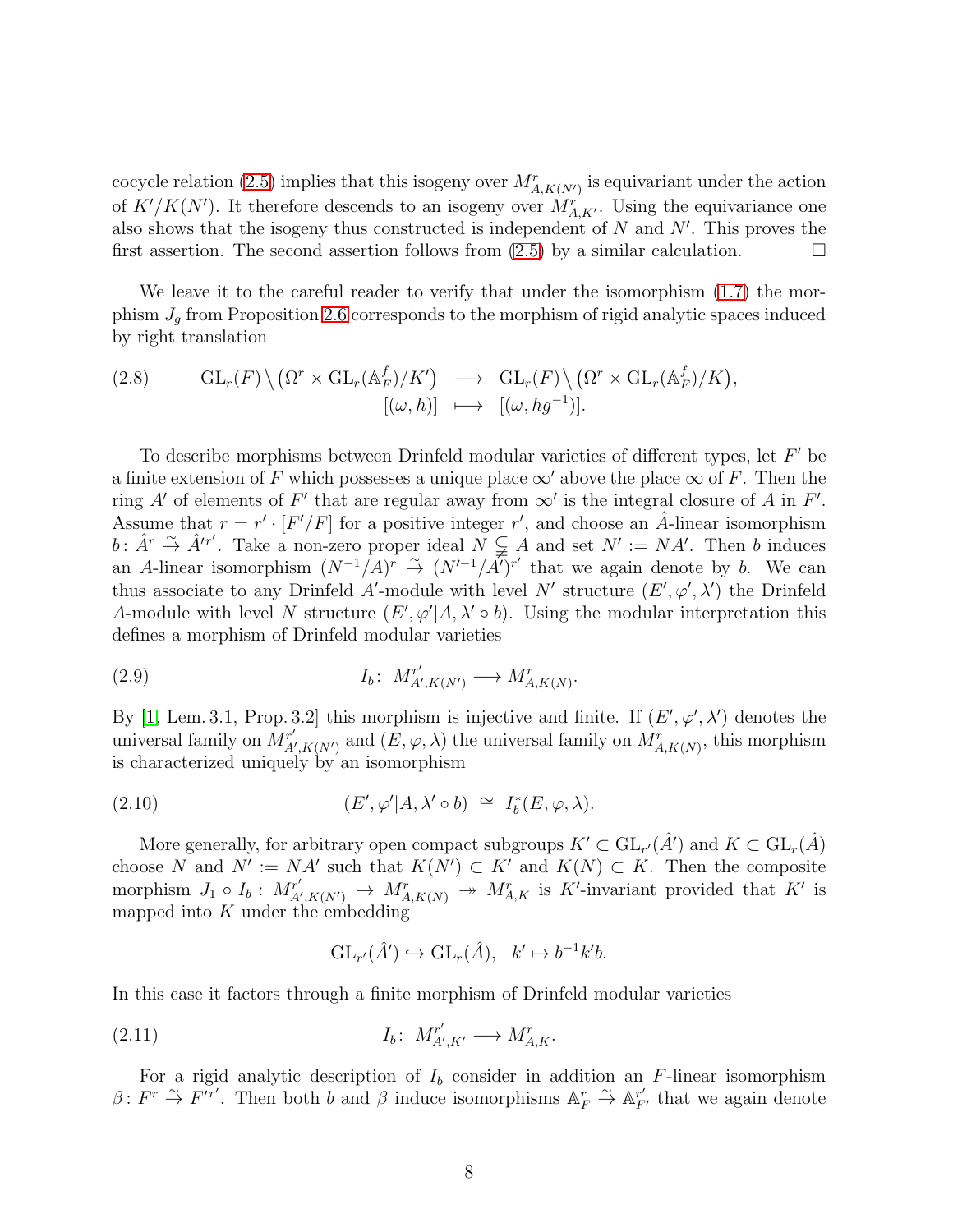by b and  $\beta$ . (They can be made to coincide if A' is a free A-module, but not in general.) A direct calculation shows that the morphism [\(2.11\)](#page-7-0) corresponds to the map

$$
(2.12) \quad GL_{r'}(F')\setminus (\Omega^{r'}\times GL_{r'}(\mathbb{A}_{F'}^{f})/K') \longrightarrow GL_{r}(F)\setminus (\Omega^{r}\times GL_{r}(\mathbb{A}_{F}^{f})/K),[(\omega',g')] \longmapsto [(\omega'\circ\beta,\beta^{-1}g'b)].
$$

Note that the equivalence class on the right hand side is in any case independent of  $\beta$ ; the choice of  $\beta$  is needed only to write down a representative for it.

# <span id="page-8-0"></span>3 Generalized Drinfeld modules

The definition of Drinfeld modules over a scheme involves a subtlety over which one can easily stumble, the present author included. The choice in dealing with that subtlety is not important when studying Drinfeld modules of constant rank, but it has a non-trivial effect for degenerating Drinfeld modules. We therefore take some time to discuss the notion in detail.

By definition the *trivial line bundle over* a scheme S is the additive group scheme  $\mathbb{G}_{a,S}$ over S together with the morphism  $\mathbb{G}_a \times \mathbb{G}_{a,S} \to \mathbb{G}_{a,S}$ ,  $(x, y) \mapsto xy$ . An arbitrary line bundle over S is a group scheme  $E$  over S together with a scalar multiplication morphism  $\mathbb{G}_a \times E \to E$  which, as a pair, is Zariski locally over S isomorphic to the trivial line bundle. The automorphism group of any line bundle E over S is  $\mathbb{G}_m(S)$ , acting on E through the given scalar multiplication.

By contrast one can consider just a group scheme over S which is Zariski locally isomorphic to  $\mathbb{G}_{a,s}$ . Any line bundle yields such a group scheme by forgetting the scalar multiplication, but it is not at all clear whether a group scheme which is Zariski locally isomorphic to  $\mathbb{G}_{a,S}$  comes from a line bundle or whether that line bundle is unique or at least unique up to isomorphism. In characteristic zero the answer to these questions is yes, but in positive characteristic the situation is different.

So let S be a scheme over  $\mathbb{F}_p$ , for simplicity quasi-compact, and let E be a line bundle over S. Let  $\text{End}(E)$  denote the ring of endomorphisms of the (commutative) group scheme underlying  $E$ . As observed by Drinfeld  $[2, \S5]$ , any such endomorphism can be written uniquely as a finite sum  $\sum_i b_i \tau^i$  for sections  $b_i \in \Gamma(S, E^{1-p^i})$  and the Frobenius homomorphism  $\tau : E \to E^p$ ,  $x \mapsto x^p$ . Such an endomorphism is an automorphism of group schemes if and only if  $b_0 \in \Gamma(S, E^0) = \Gamma(S, \mathcal{O}_S)$  is invertible and  $b_i$  is nilpotent for every  $i > 0$ . It is an automorphism of the line bundle if and only if  $b_0$  is invertible and  $b_i = 0$  for all  $i > 0$ .

Thus if S is affine and not reduced, there exist automorphisms of the group scheme underlying  $E$  which do not commute with the scalar multiplication. Twisting the scalar multiplication by such an automorphism then yields a different structure of line bundle on the same underlying group scheme  $E$ . Consequently, if a group scheme over  $S$  comes from a line bundle, that line bundle is in general not unique. It is therefore important to distinguish these two notions.

The following definitions are based on the notion of line bundles, not just group schemes locally isomorphic to  $\mathbb{G}_{a,S}$ , for reasons explained below.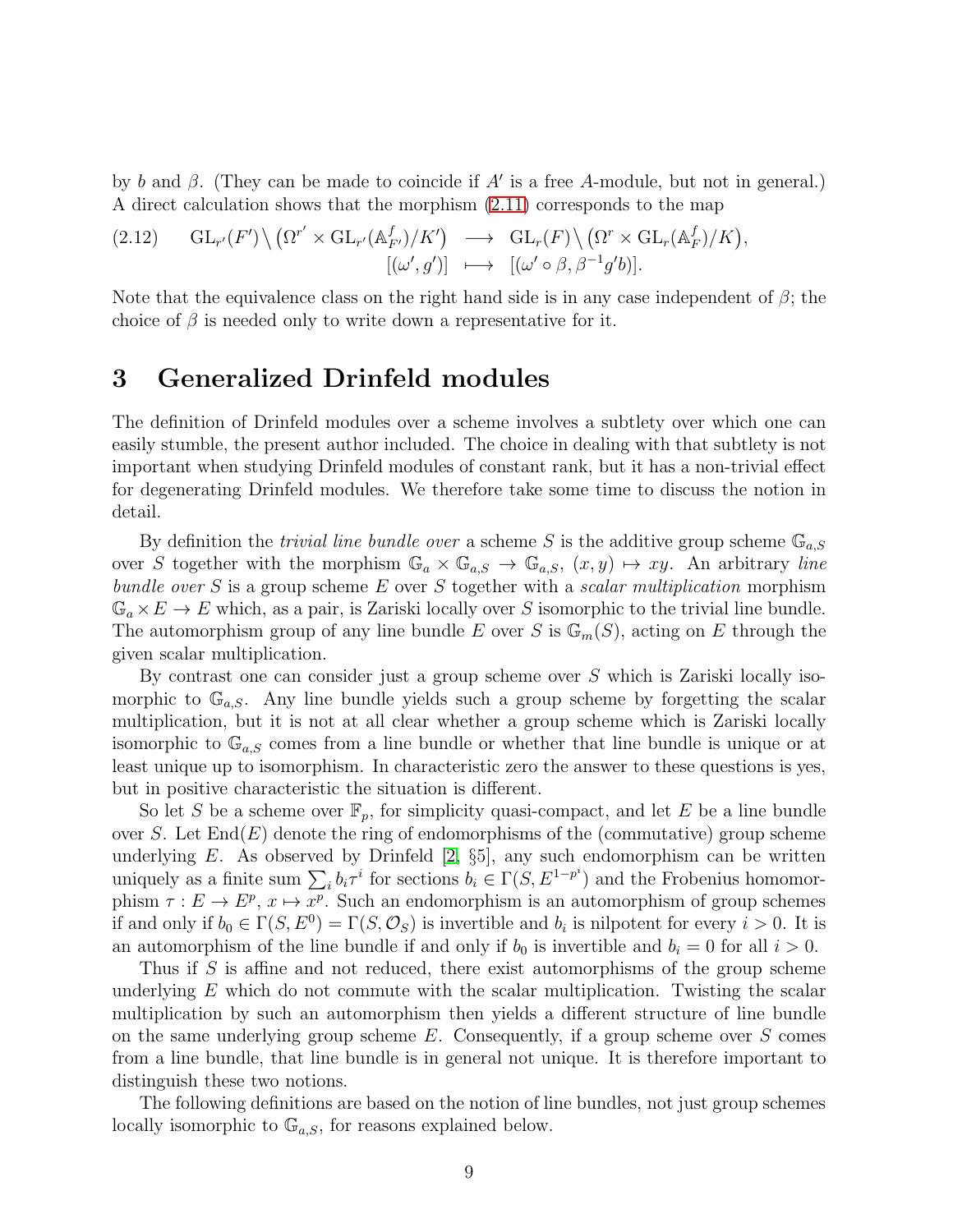Let A be the ring from Section [1.](#page-2-0) The *degree* of a non-zero element  $a \in A$  is the integer  $deg(a) \geq 0$  defined by the equality  $[A:(a)] = p^{deg(a)}$ .

First consider a line bundle  $E$  on the spectrum of a field  $K$  and a homomorphism  $\varphi: A \to \text{End}(E)$  given by  $a \mapsto \varphi_a = \sum_i \varphi_{a,i} \tau^i$  with  $\varphi_{a,i}$  in the one-dimensional K-vector space  $\Gamma(\text{Spec } K, E^{1-p^i})$ . By Drinfeld [\[2,](#page-28-6) Prop. 2.1 & Cor.] or [\[9,](#page-28-9) Prop. 4.5.3], there exists a unique integer  $r \geq 0$  such that  $\varphi_{a,i} = 0$  whenever  $i > r \deg(a)$  and  $\varphi_{a,r \deg(a)} \neq 0$  whenever  $r \deg(a) > 0$ . If this integer is  $> 0$ , then  $\varphi$  is called a *Drinfeld A-module of rank r over K*.

<span id="page-9-0"></span>Let S be a scheme over  $Spec A$ .

**Definition 3.1** A generalized Drinfeld A-module over S is a pair  $(E, \varphi)$  consisting of a line bundle E over S and a ring homomorphism

$$
\varphi \colon A \to \text{End}(E), \ a \mapsto \varphi_a = \sum_i \varphi_{a,i} \tau^i
$$

with  $\varphi_{a,i} \in \Gamma(S, E^{1-p^i})$  satisfying the following two conditions:

- (a) The derivative  $d\varphi: a \mapsto \varphi_{a,0}$  is the structure homomorphism  $A \to \Gamma(S, \mathcal{O}_S)$ .
- (b) Over any point  $s \in S$  the map  $\varphi$  defines a Drinfeld module of some rank  $r_s \geq 1$ .

A generalized Drinfeld A-module is of rank  $\leq r$  if

(c) For all  $a \in A$  and  $i > r \deg(a)$  we have  $\varphi_{a,i} = 0$ .

An isomorphism of generalized Drinfeld A-modules is an isomorphism of line bundles that is equivariant with respect to the action of A on both sides.

For any generalized Drinfeld module, the function  $s \mapsto r_s$  is lower semicontinuous, because any coefficient which is non-zero at a point remains non-zero in a neighborhood. If the generalized Drinfeld module is of rank  $\leq r$ , we have max  $\{r_s | s \in S\} \leq r$ . The converse is true if S is reduced, because then a section of a line bundle on S is zero if and only if its value at every point of  $S$  is zero. In general, however, it is possible that a higher coefficient  $\varphi_{a,i}$  is nilpotent, and so a generalized Drinfeld module may not be of rank  $\leq \max\{r_s \mid s \in S\}$ . In that case we can view it as a non-trivial infinitesimal deformation towards a Drinfeld module of higher rank, and our notion is geared precisely towards capturing this possibility. We hope that this will provide a better basis for some kind of modular interpretation of generalized Drinfeld modules. Note also that the notion 'of rank  $\leq r'$  is invariant under isomorphisms.

<span id="page-9-1"></span>**Definition 3.2** A generalized Drinfeld A-module of rank  $\leq r$  with  $r_s = r$  everywhere is called a Drinfeld A-module of rank r over S.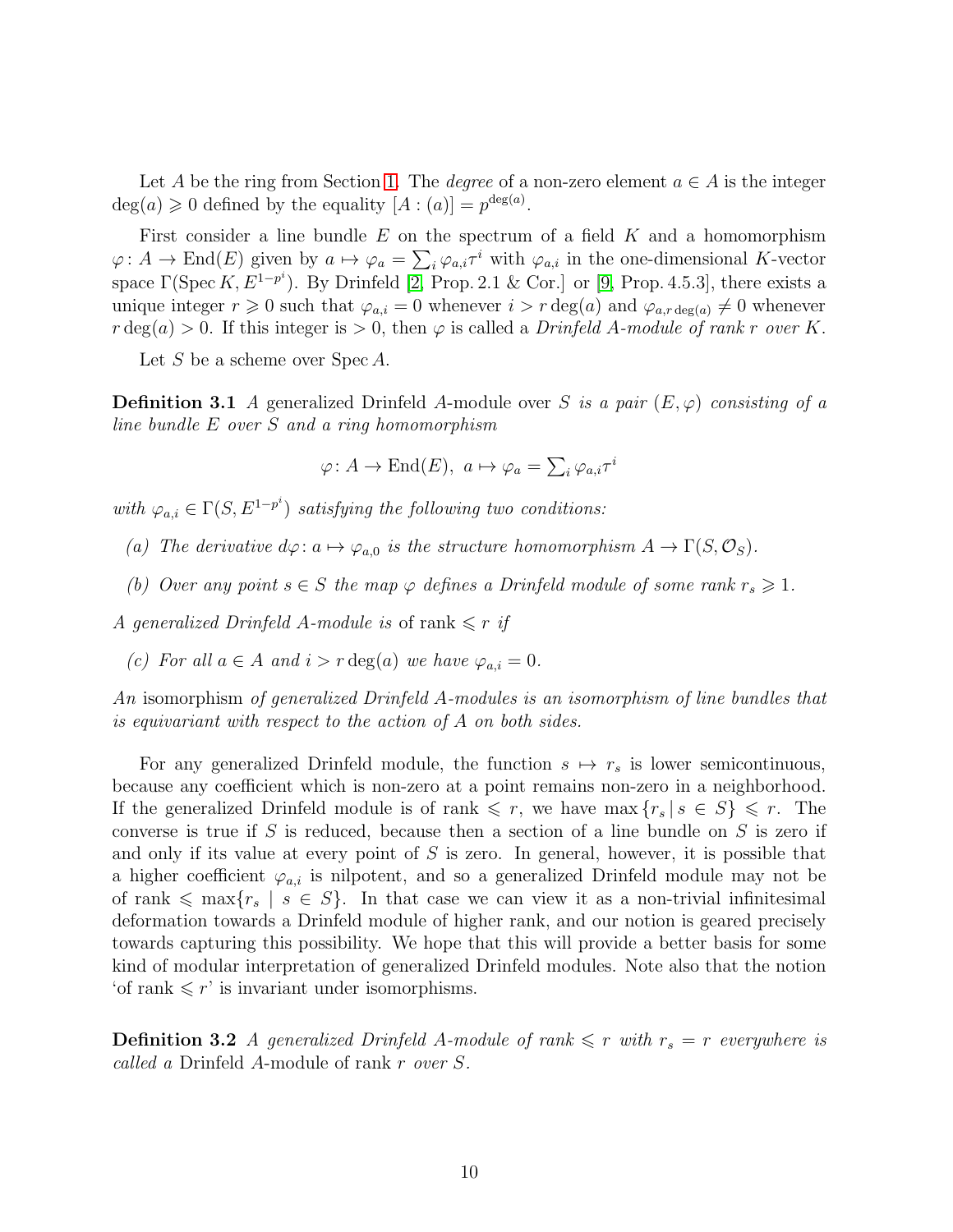Remark 3.3 This definition corresponds to that of a 'standard' elliptic A-module from Drinfeld [\[2,](#page-28-6) §5B], which is suggested as a variant of the one officially used there, and which was also adopted in [\[15,](#page-29-2) Def. 1.2]. The original definition in [\[2,](#page-28-6)  $\S5B$ ] requires a generalized Drinfeld A-module with  $r_s = r$  everywhere, without our condition [3.1](#page-9-0) (c), and an isomorphism of Drinfeld modules is defined there as any isomorphism of the underlying group schemes that is equivariant under  $A$ . That notion, as it stands, does not lend itself to gluing over a Zariski open covering, because, although  $E$  is required to be a line bundle, the possible gluing isomorphisms may not be isomorphisms of line bundles, and so the glued group scheme may not inherit a natural structure of line bundle. If one follows this approach, it would be more natural to replace the line bundle throughout by a group scheme over S which is locally isomorphic to  $\mathbb{G}_{a,s}$ , which would make the problem disappear. The following fact, adapted from [\[2,](#page-28-6) §5B], shows that the resulting theory is equivalent to that using the above Definition [3.2:](#page-9-1)

<span id="page-10-0"></span>**Proposition 3.4** Let E be a group scheme over S which is locally isomorphic to  $\mathbb{G}_{a,S}$ , and let  $\varphi: A \to \text{End}(E)$  be a homomorphism satisfying the conditions [3.1](#page-9-0) (a–b) with  $r_s = r$  everywhere. Then E possesses a unique structure of line bundle making  $(E, \varphi)$  into a Drinfeld A-module of rank r according to Definition [3.2.](#page-9-1)

**Proof.** By uniqueness, it suffices to prove everything locally over S. Thus we may assume that S is affine and that  $E = \mathbb{G}_{a,S}$  as a group scheme over S. Choose any non-constant element  $t \in A$ . Then by [\[2,](#page-28-6) Prop. 5.2], there exists a unique automorphism f of the group scheme  $\mathbb{G}_{a,S}$  which is the identity on the Lie algebra, such that

$$
f\varphi_t f^{-1} = \sum_{i=0}^{r \deg(t)} u_i \cdot \tau^i
$$

with  $u_i \in R$  and  $u_{r \deg(t)} \in R^{\times}$ . For every non-constant element  $a \in A$  it then follows from [\[2,](#page-28-6) Prop. 5.1] and the fact that  $f\varphi_t f^{-1}$  and  $f\varphi_a f^{-1}$  commute that

$$
f\varphi_a f^{-1} = \sum_{i=0}^{r \deg(a)} v_i \cdot \tau^i
$$

with  $v_i \in R$  and  $v_{r \deg(a)} \in R^{\times}$ . Thus the trivial line bundle  $E_0 := \mathbb{G}_{a,S}$  and the map  $a \mapsto f\varphi_a f^{-1}$  constitute a Drinfeld A-module of rank r according to Definition [3.2.](#page-9-1) Now, by transport of structure, the group scheme  $E = \mathbb{G}_{a,S}$  possesses a unique structure of line bundle such that f induces an isomorphism of line bundles  $E \stackrel{\sim}{\to} E_0$ . With this structure, the pair  $(E, \varphi)$  is then a Drinfeld A-module of rank r according to Definition [3.2.](#page-9-1) This proves the existence part.

To prove the uniqueness consider any structure of line bundle on E such that  $(E, \varphi)$ is a Drinfeld module of rank r according to Definition [3.2.](#page-9-1) After possibly localizing on S we may assume that there exists an isomorphism of line bundles  $g: E \overset{\sim}{\to} E_0$ . Then g acts on the common Lie algebra of the underlying group scheme  $\mathbb{G}_{a,S}$  through multiplication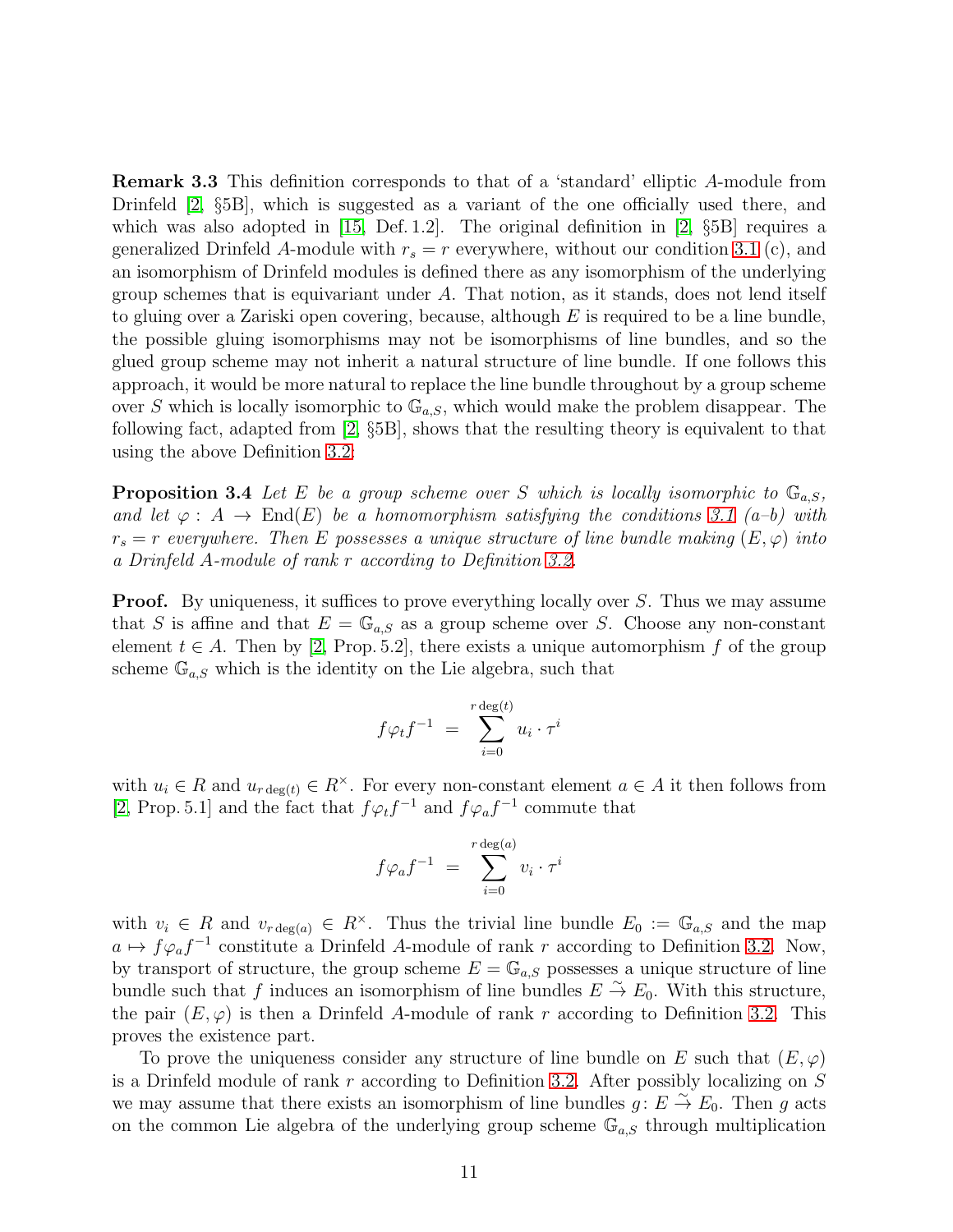by a unit  $u \in \Gamma(S, \mathcal{O}_S^{\times})$  $S(S)$ . After replacing g by  $u^{-1}g$  we may thus assume that g induces the identity on the Lie algebra. Then  $E_0$  and the map  $a \mapsto g \varphi_a g^{-1}$  constitute a Drinfeld A-module of rank r according to Definition [3.2.](#page-9-1) In particular we have

$$
g\varphi_t g^{-1} = \sum_{i=0}^{r \deg(t)} w_i \cdot \tau^i
$$

with  $w_i \in R$  and  $w_{r \deg(t)} \in R^{\times}$ . But by the uniqueness of f this implies that  $g = f$ . It follows that the structure of line bundle on  $E$  is equal to that given by  $f$ ; hence it is unique, as desired.  $\Box$ 

**Definition 3.5** A homomorphism  $\xi: (E, \varphi) \to (E', \varphi')$  of generalized Drinfeld A-modules over S is a homomorphism of the underlying group schemes  $\xi: E \to E'$  satisfying  $\xi \circ \varphi_a =$  $\varphi_a' \circ \xi$  for all  $a \in A$ . A homomorphism which is non-zero in every fiber is called an isogeny.

For example, any automorphism  $f$  of the group scheme underlying  $E$  determines an isogeny from  $(E, \varphi)$  to another generalized Drinfeld module  $(E, f\varphi f^{-1})$ . By construction this isogeny has a two-sided inverse, though it may not necessarily be an isomorphism of generalized Drinfeld modules according to Definition [3.1](#page-9-0) if it is not also an automorphism of line bundles. This is an unfortunate drawback of the definition. At least the problem disappears in the following cases:

**Proposition 3.6** Let  $\xi$  be a homomorphism of generalized Drinfeld modules over S which possesses a two-sided inverse. If S is reduced, or if both generalized Drinfeld modules are Drinfeld modules according to Definition [3.2,](#page-9-1) then  $\xi$  is an isomorphism.

**Proof.** Since  $\xi$  has a two-sided inverse, it is an isomorphism of the group schemes underlying the given line bundles. If  $S$  is reduced, any such isomorphism is already an isomorphism of line bundles. If the generalized Drinfeld modules are Drinfeld modules according to Definition [3.2,](#page-9-1) the same conclusion follows from the uniqueness in Proposition [3.4.](#page-10-0) In both cases the proposition follows.  $\Box$ 

<span id="page-11-0"></span>**Proposition 3.7** Assume that S is normal integral and  $U \subset S$  is open dense. Let  $(E, \varphi)$ and  $(E', \varphi')$  be generalized Drinfeld A-modules over S. Then any homomorphism  $\xi_U$ :  $(E, \varphi)|U \to (E', \varphi')|U$  extends to a unique homomorphism  $\xi : (E, \varphi) \to (E', \varphi').$ 

**Proof.** As the problem is local on  $S$ , we may assume that  $S$  is the spectrum of a normal integral domain R and that  $E = E' = \mathbb{G}_{a,S}$ . Let K denote the quotient field of R, and let Spec R' be a non-empty open affine in S. Then  $\varphi$  and  $\varphi'$  are homomorphisms  $A \to \text{End}(\mathbb{G}_{a,S}) = R[\tau]$ , and  $\xi_U$  is an element of  $R'[\tau]$ . We must show that  $\xi_U$  actually lies in  $R[\tau]$ . Since R is integrally closed, it is the intersection of all valuation rings containing it by [\[13,](#page-29-3) Thm. 10.4]. Thus it suffices to prove the assertion after replacing R by any valuation ring containing it. Let then m be the maximal ideal of R.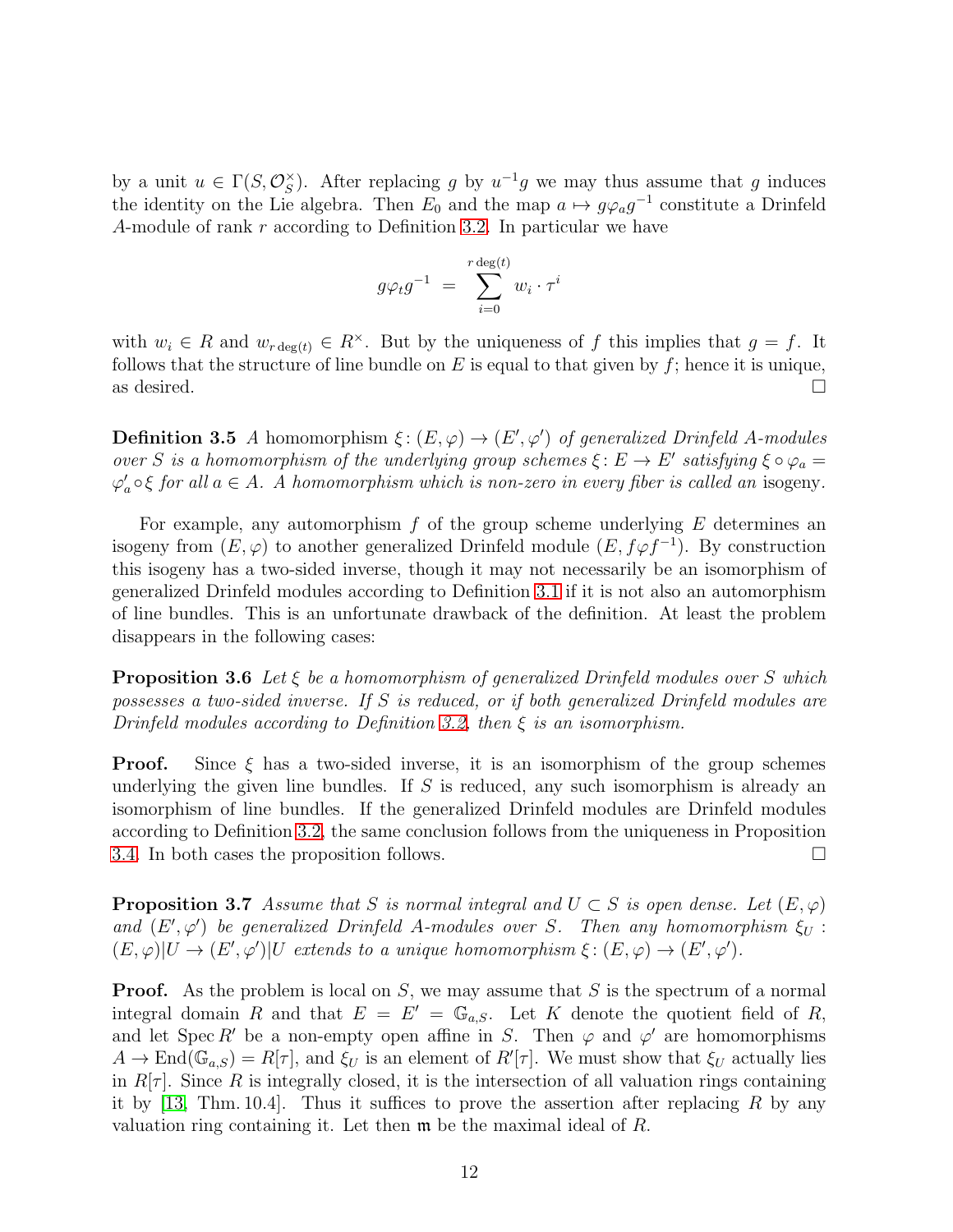Assume that  $\xi_U \notin R[\tau]$ . Take an element  $\lambda \in K \setminus R$  such that  $\lambda^{-1}\xi_U \in R[\tau] \setminus \mathfrak{m}[\tau]$ ; for instance a coefficient of  $\xi_U$  of minimal valuation. Fix any non-constant element  $a \in A$ . We claim that  $\lambda^{-1}\varphi'_a\lambda \in R[\tau]$ . Indeed, if that is not the case, take  $\mu \in K \setminus R$  such that  $\mu^{-1}\lambda^{-1}\varphi'_a\lambda \in R[\tau] \setminus \mathfrak{m}[\tau]$ . Then the defining relation for  $\xi_U$  implies that

$$
(\mu^{-1}\lambda^{-1}\varphi_a'\lambda)(\lambda^{-1}\xi_U) = \mu^{-1}\lambda^{-1}\varphi_a'\xi_U = \mu^{-1}\lambda^{-1}\xi_U\varphi_a = \mu^{-1}(\lambda^{-1}\xi_U)\varphi_a.
$$

Here the left hand side is in  $R[\tau] \setminus \mathfrak{m}[\tau]$ , because the ring  $(R/\mathfrak{m})[\tau]$  has no zero divisors. But the right hand side is in  $\mathfrak{m}[\tau]$ , because  $\mu^{-1} \in \mathfrak{m}$  and  $\lambda^{-1} \xi_U$ ,  $\varphi_a \in R[\tau]$ . This contradiction proves the claim.

Now expand  $\varphi'_a = \sum_i c_i \tau^i$  with  $c_i \in R$ . Then  $\lambda^{-1} \varphi'_a \lambda = \sum_i c_i \lambda^{p^i-1} \tau^i$ , and the claim asserts that  $c_i \lambda^{p^i-1} \in R$ . Since  $\varphi'$  mod **m** is a Drinfeld module of rank > 0 and  $a \in A$  is non-constant, there exists an  $i > 0$  with  $c_i \in R \setminus \mathfrak{m}$ . For this i we then have  $p^i - 1 > 0$ and  $\lambda^{p^{i-1}} \in R$ , and hence  $\lambda \in R$ . But this contradicts the original choice of  $\lambda$ , and the proposition is proved.  $\square$ 

<span id="page-12-1"></span>**Proposition 3.8** In the situation of Proposition [3.7](#page-11-0) we have:

- (a) If  $\xi_U$  is an isogeny, then so is  $\xi$ .
- (b) If  $\xi_U$  is an isomorphism, then so is  $\xi$ .

**Proof.** Assume that  $\xi_U$  is an isogeny, and let  $\eta$  denote the generic point of U. Then there exists an isogeny in the reverse direction  $\xi'_\eta: (E', \varphi')|_{\eta} \to (E, \varphi)|_{\eta}$  such that  $\xi'_\eta \circ \xi|_{\eta} = \varphi_a|_{\eta}$ for some non-zero element  $a \in A$ . This isogeny extends to a homomorphism over an open neighborhood of  $\eta$  and then, by Proposition [3.7,](#page-11-0) to a homomorphism  $\xi' : (E', \varphi') \to (E, \varphi)$ . By uniqueness, this extension still satisfies  $\xi' \circ \xi = \varphi_a$ , and so the same relation holds in every fiber. It follows that  $\xi$  is an isogeny in every fiber, proving (a).

If  $\xi_U$  is an isomorphism, its inverse extends to a morphism  $\xi^{-1}$ :  $(E', \varphi') \to (E, \varphi)$  by Proposition [3.7,](#page-11-0) and by uniqueness both  $\xi \circ \xi^{-1}$  and  $\xi^{-1} \circ \xi$  are the identity. Thus  $\xi$  and  $\xi^{-1}$  are mutually inverse isomorphisms, proving (b).  $\Box$ 

<span id="page-12-0"></span>For use in the next section we include the following notion:

**Definition 3.9** A generalized Drinfeld A-module  $(E, \varphi)$  over S is weakly separating if, for any Drinfeld A-module  $(E', \varphi')$  over any field L containing F, at most finitely many fibers of  $(E, \varphi)$  over L-valued points of S are isomorphic to  $(E', \varphi')$ .

<span id="page-12-2"></span>**Proposition 3.10** Let  $(E, \varphi)$  be a weakly separating generalized Drinfeld A-module over a scheme S of finite type over F. Then for any integer r the set  $S_r$  of points  $s \in S$  where the fiber has rank  $r_s \leq r$  is Zariski closed of dimension  $\leq r - 1$ .

**Proof.** By semicontinuity  $S_r$  is Zariski closed, so it possesses a unique structure of reduced closed subscheme. Also by semicontinuity every irreducible component of  $S_r$  contains an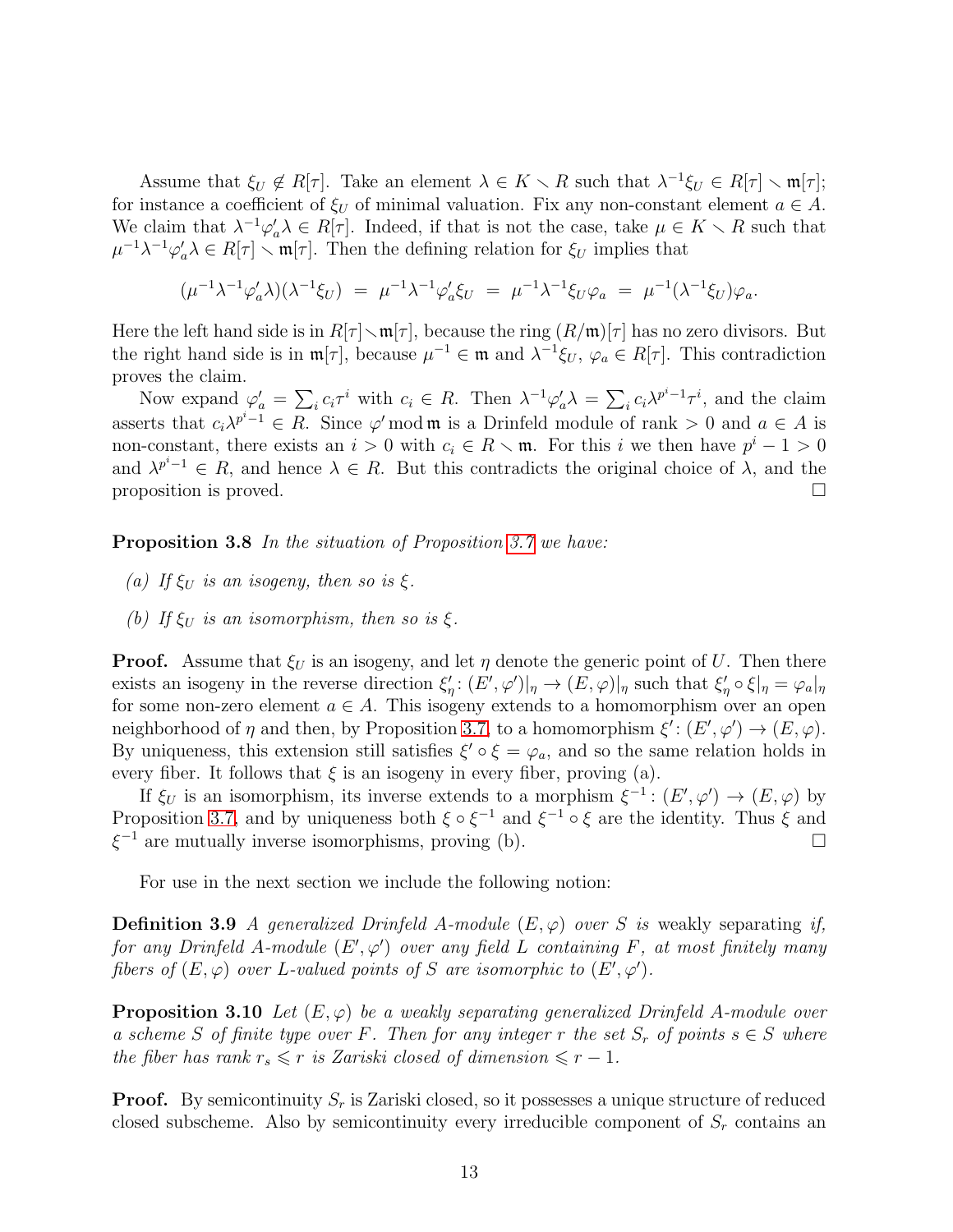open dense subset U over which the rank  $r_s$  is constant, say equal to  $r' \leq r$ . Then  $(E, \varphi)|U$ is a Drinfeld A-module of rank r'. Thus for any non-zero proper ideal  $N \subsetneq A$ , there exist a finite Galois covering  $U' \to U$  and a level N structure on the pullback of  $(E, \varphi)$  to  $U'$ . By the modular interpretation this data corresponds to a morphism  $f: U' \to M^{r'}_{A,K(N)}$ . Since  $(E, \varphi)$  is weakly separating, so is its pullback to U'. But by construction this pullback is also isomorphic to the pullback of the universal family under  $f$ . Thus Definition [3.9](#page-12-0) implies that the fibers of f are finite. It follows that dim  $U \n\leq \dim M_{A,K(N)}^{r'} = r' - 1 \leq r - 1$ . Therefore every irreducible component of  $S_r$  has dimension  $\leq r - 1$ , as desired.

#### 4 Satake compactification

<span id="page-13-2"></span>**Definition 4.1** For any fine open compact subgroup  $K \subset GL_r(\hat{A})$ , an open embedding  $M_{A,K}^r \hookrightarrow \overline{M}_{A,K}^r$  with the properties

- (a)  $\overline{M}_{A,K}^{r}$  is a normal integral proper algebraic variety over F, and
- (b) the universal family on  $M_{A,K}^r$  extends to a weakly separating generalized Drinfeld  $A\textit{-module } (\bar{E}, \bar{\varphi}) \textit{ over } \overline{M}^r_{A,K},$

is called a Satake compactification of  $M_{A,K}^r$ . By abuse of terminology we call  $(\bar{E}, \bar{\varphi})$  the universal family on  $\overline{M}^r_{A,K}$ .

<span id="page-13-0"></span>**Theorem 4.2** For every fine K the variety  $M_{A,K}^r$  possesses a projective Satake compactification. The Satake compactification and its universal family are unique up to unique isomorphism.

<span id="page-13-1"></span>Most of the proof resides in the following four lemmas:

**Lemma 4.3** If  $\overline{M}_{A,K}^r$  and  $(\overline{E}, \overline{\varphi})$  exist, they are unique up to unique isomorphism.

<span id="page-13-3"></span>**Proof.** Abbreviate  $\overline{M} := \overline{M}_{A,K}^r$  and let  $\overline{M}'$  be another Satake compactification of  $M :=$  $M_{A,K}^r$  with universal family  $(\bar{E}', \bar{\varphi}')$ . Let  $\tilde{M}$  be the normalization of the Zariski closure of M in  $\overline{M} \times_F \overline{M}'$ . Then the projections  $\overline{M} \stackrel{\pi}{\leftarrow} \tilde{M} \stackrel{\pi'}{\rightarrow} \overline{M}'$  are proper and restrict to the identity on  $M$ . By Propositions [3.7](#page-11-0) and [3.8](#page-12-1) (b) the identity on the universal family on  $M$  extends to an isomorphism  $\pi^*(\bar{E}, \bar{\varphi}) \cong \pi'^*(\bar{E}', \bar{\varphi}')$ . Thus for any geometric point  $x \in \bar{M}(L)$  over an algebraically closed field L, the isomorphism class of  $(\bar{E}', \bar{\varphi}')$  is constant over the set of points  $\pi'(\pi^{-1}(x)) \subset \overline{M}'$ . Since  $(\overline{E}', \overline{\varphi}')$  is weakly separating, it follows that  $\pi'(\pi^{-1}(x))$  is finite. By the construction of M this implies that the morphism  $\pi$  is quasi-finite and hence finite. As  $\overline{M}$  is already normal and  $\pi$  is birational, we deduce that  $\pi$  is an isomorphism. In the same way one proves that  $\pi'$  is an isomorphism. Thus  $(\overline{M}, \overline{E}, \overline{\varphi})$  is isomorphic to  $(\overline{M}', \overline{E}', \overline{\varphi}')$ , and clearly the isomorphism extending the identity is unique.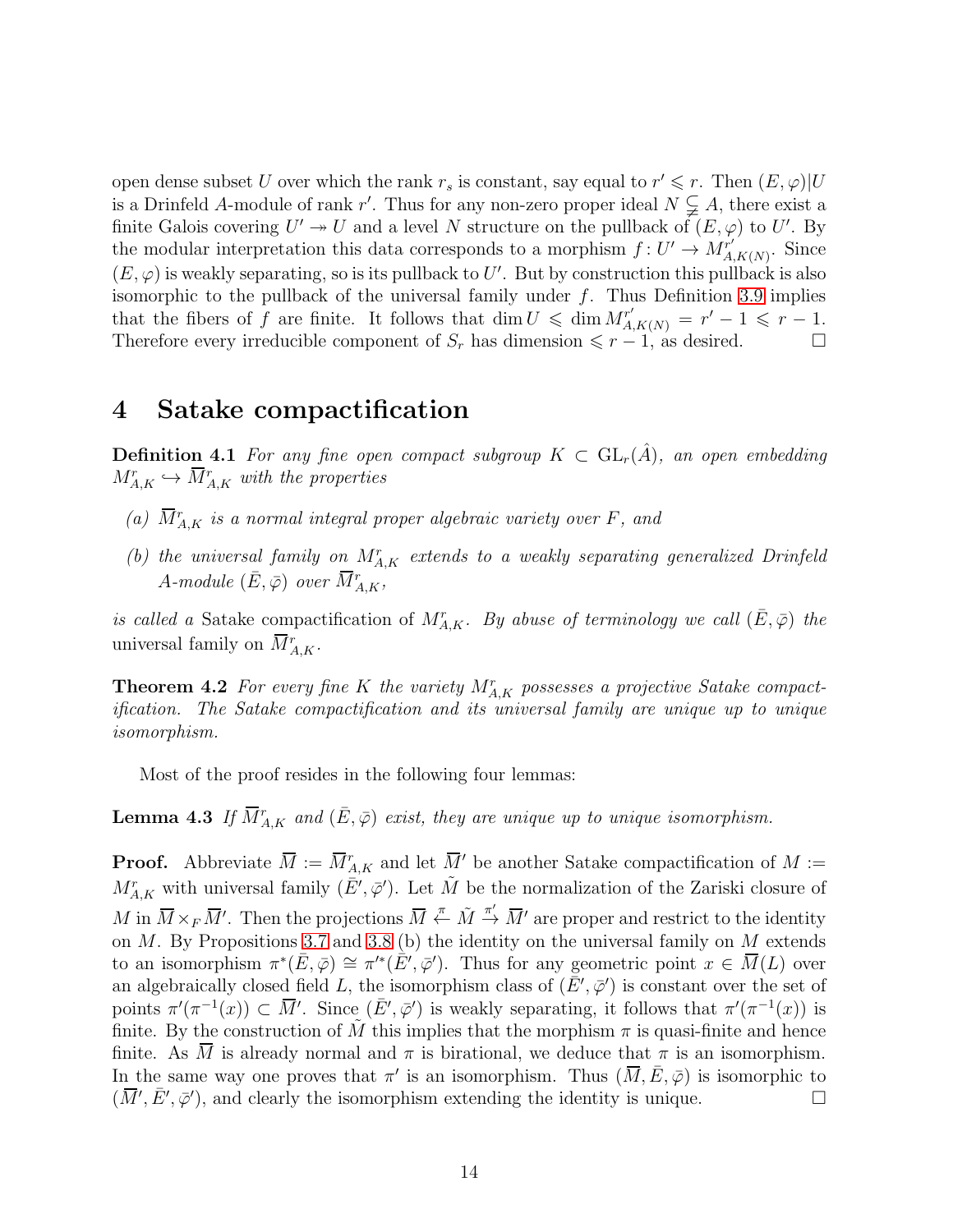**Lemma 4.4** For any two fine open compact subgroups of the form  $K(N) \subset K$ , if  $M_{A,K(N)}^r$ possesses a projective Satake compactification  $\overline{M}^r_{A,K(N)},$  then  $M^r_{A,K}$  possesses the projective Satake compactification  $\overline{M}_{A,K}^r := \overline{M}_{A,K(N)}^r/K$ .

**Proof.** Recall from Proposition [1.5](#page-3-2) that  $M_{A,K}^r$  is the quotient of  $M_{A,K(N)}^r$  under a free action of the finite group  $K/K(N)$ . This group also acts on the universal family by the isomorphisms [\(2.2\)](#page-4-2); hence by Lemma [4.3](#page-13-1) the action extends to  $\overline{M}^r_{A,K(N)}$  and its universal family  $(\bar{E}', \bar{\varphi}')$ . As  $\bar{M}^r_{A,K(N)}$  is projective, the desired quotient  $\bar{M}^r_{A,K}$  exists and is a normal integral projective algebraic variety over  $F$  containing  $M_{A,K}^r$  as an open subvariety.

Since  $\bar{E}'$  is quasi-projective, we can also form the quotient  $\bar{E} := \bar{E}'/K$  as an algebraic variety. We claim that  $\overline{E}$  is a line bundle on  $\overline{M}_{A,K}^r$  whose pullback to  $\overline{M}_{A,K(N)}^r$  is  $\overline{E}'$ . Granting this for the moment, the equivariance implies that the morphisms  $\bar{\varphi}'_a : \bar{E}' \to \bar{E}'$ are the pullbacks of morphisms  $\bar{\varphi}_a : \bar{E} \to \bar{E}$  for all  $a \in A$ . Thus  $(\bar{E}', \bar{\varphi}')$  is the pullback of  $(\bar{E}, \bar{\varphi})$ , and so the latter is a generalized Drinfeld A-module over  $\overline{M}^r_{A,K}$ . Since  $(\bar{E}', \bar{\varphi}')$  is already weakly separating, the same follows also for  $(E, \overline{\varphi})$ . Moreover  $(E, \overline{\varphi})$  restricts to the universal family on  $M_{A,K}^r$  by Proposition [1.5.](#page-3-2) Thus  $\overline{M}_{A,K}^r$  satisfies all the conditions of [4.1,](#page-13-2) and the proposition follows.

To prove the claim, standard descent theory asserts that it suffices to work étale locally on  $\overline{M}_{A,K}^r$ . Thus we may replace  $K/K(N)$  by the stabilizer  $\Delta_x \subset K/K(N)$  of a geometric point x of  $\overline{M}_{A,K(N)}^r$ , and  $\overline{M}_{A,K(N)}^r$  by a  $\Delta_x$ -invariant étale neighborhood  $U_x$  of x. By assumption the fiber  $(\bar{E}'_x, \bar{\varphi}'_x)$  over x is a Drinfeld module of some rank  $r_x > 0$ . Thus its N-torsion points form a free  $A/N$ -module of rank  $r_x$ . Moreover  $\bar{\varphi}'[N]$  is an étale (though not necessarily finite) group scheme over  $\overline{M}_{A,K(N)}^r$ , because for any non-zero  $a \in A$ , the coefficient of  $\tau^0 = 1$  of  $\bar{\varphi}'_a$  is the image of  $a \in F^\times$  by [3.1](#page-9-0) (a) and hence non-zero everywhere. Thus every N-torsion point of  $\bar{\varphi}'_x$  extends to a section of  $\bar{\varphi}'[N]$  over an étale neighborhood of x. Let  $\lambda: (N^{-1}/A)^r \longrightarrow \varphi'[N] \vert_{M^r_{A,K(N)}}$  be the given level N structure over  $M^r_{A,K(N)}$ , and let W denote the set of  $w \in (N^{-1}/A)^r$  for which  $\lambda(w)$  extends to a section of  $\overline{\varphi}'[N]$  over a neighborhood of x. Then the preceding remarks show that  $W$  is a free  $A/N$ -submodule of rank  $r_x$ .

Since K is fine, by Definition [1.4](#page-3-1) the image of K in  $GL_r(A/\mathfrak{p})$  is unipotent for some maximal ideal  $\mathfrak{p} \subset A$ . As  $K(N) \subset K$ , we must have  $N \subset \mathfrak{p}$ . Thus K and hence  $\Delta_x$  act unipotently on  $(\mathfrak{p}^{-1}/A)^r$ . On the other hand  $W \cap (\mathfrak{p}^{-1}/A)^r$  is a free  $A/\mathfrak{p}$ -module of rank  $r_x > 0$  and by construction invariant under  $\Delta_x$ . We can therefore find a non-zero element  $w \in W \cap (\mathfrak{p}^{-1}/A)^r$  which is fixed by  $\Delta_x$ .

<span id="page-14-0"></span>By construction  $\lambda(w)$  extends to a section  $\bar{\lambda}(w)$  of  $\bar{\varphi}'[N]$  over a neighborhood  $U_x$  of x, which we can also take  $\Delta_x$ -invariant. Since  $\lambda(w)$  is non-zero and  $\bar{\varphi}'[N]$  is étale, the extension  $\bar{\lambda}(w)$  is non-zero everywhere. Thus it defines a  $\Delta_x$ -invariant trivialization  $\mathbb{G}_{a,U_x} \overset{\sim}{\to} \bar{E}'|_{U_x}$ . It follows that this trivialized line bundle is the pullback of a trivialized line bundle on  $U_x/\Delta_x$ . The latter can of course be constructed as  $\mathbb{G}_{a,U_x/\Delta_x} = \mathbb{G}_{a,U_x}/\Delta_x \cong (\bar{E}'|_{U_x})/\Delta_x$  and therefore has the desired properties.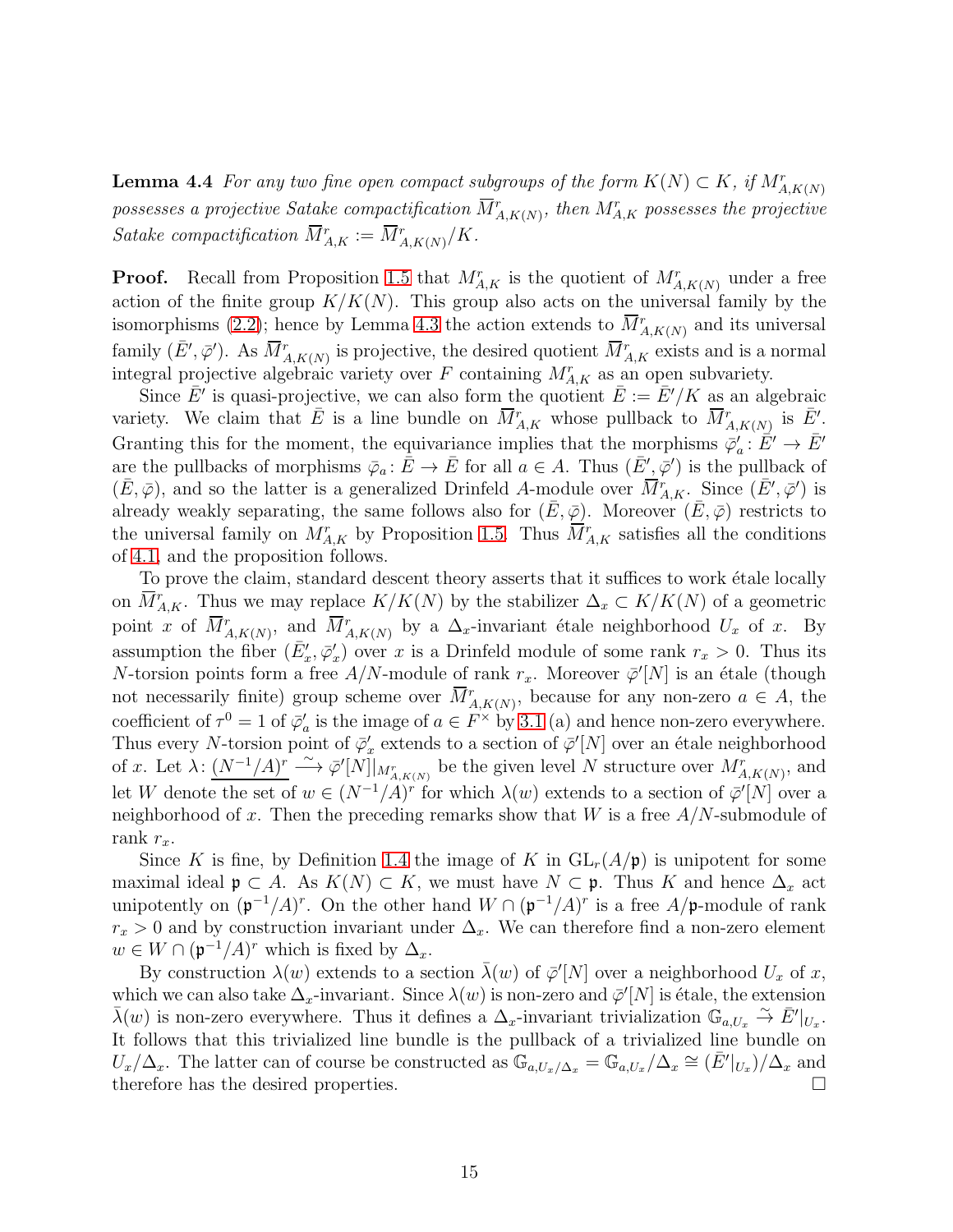**Lemma 4.5** For any morphism  $I_b$ :  $M_A^{r'}$  $A'_{A',K(N')}$   $\rightarrow$   $M^{r}_{A,K(N)}$  as in [\(2.9\)](#page-7-1), if a projective Satake compactification exists for  $M^r_{A,K(N)}$ , then one exists for  $M^{r'}_{A'}$  $\stackrel{\cdot r'}{A'},\stackrel{\cdot}{K}(N')$  .

**Proof.** Let  $\overline{M}_{A,K(N)}^r$  be a projective Satake compactification of  $M_{A,K(N)}^r$ , and define  $\overline{M}^{r'}_{A}$  $\overline{M}^r_{A',K(N')}$  as the normalization of  $\overline{M}^r_{A,K(N)}$  in the function field of  $M^{r'}_{A'}$  $A', K(N')$ . Since the morphism  $I_b$  is finite and the scheme  $M_{A'}^{r'}$  $\mathcal{L}_{A',K(N')}^{r'}$  is normal, we obtain a commutative diagram

$$
M^{r'}_{A',K(N')} \longleftrightarrow \overline{M}^{r'}_{A',K(N')}
$$

$$
\downarrow I_b \qquad \qquad \downarrow \overline{I_b}
$$

$$
M^{r}_{A,K(N)} \longleftrightarrow \overline{M}^{r}_{A,K(N)}
$$

where the horizontal arrows are open embeddings and the morphism  $\bar{I}_b$  is finite. Then  $\overline{M}^{r'}_{A}$  $X'_{A',K(N')}$  is projective; we will show that it is a Satake compactification of  $M_{A'}^{r'}$  $\stackrel{\cdot r'}{A'},\stackrel{\cdot}{K}(N')$  .

Let  $(E, \bar{\varphi})$  denote the universal family on  $\overline{M}^r_{A, K(N)}$  and  $(E', \varphi')$  the universal family on  $M_A^{r'}$  $\bar{A}'_{A',K(N')}$ . Then  $(\bar{E}', \tilde{\varphi}) := \bar{I}_{b}^{*}(\bar{E}, \bar{\varphi})$  is a generalized Drinfeld A-module over  $\bar{M}_{A}^{r'}$  $_{A^{\prime},K(N^{\prime})}^{r^{\prime}},$ whose restriction to  $M_{A}^{r'}$  $K'_{A',K(N')}$  is isomorphic to  $(E',\varphi'|A)$  by  $(2.10)$ . Since A' is commutative, we can view the endomorphism  $\varphi_a': E' \to E'$  associated to any  $a \in A$  as an endomorphism of the Drinfeld A-module  $(E', \varphi' | A)$ . By Proposition [3.7](#page-11-0) it therefore extends to a unique endomorphism of  $(\bar{E}', \tilde{\varphi})$ . Again by uniqueness, this defines an algebra homomorphism  $A \to \text{End}(\bar{E}')$  and thus a generalized Drinfeld A-module  $(\bar{E}', \bar{\varphi}')$  extending  $(E', \varphi')$  such that  $\bar{\varphi}'|A = \tilde{\varphi}$ . Since  $(\bar{E}, \bar{\varphi})$  is weakly separating and  $\bar{I}_b$  is finite, this implies that  $(E', \bar{\varphi}' | A)$  is weakly separating. Therefore  $(\bar{E}', \bar{\varphi}')$  is weakly separating, and so  $\bar{M}^r_A$ A′ ,K′ and  $(\bar{E}', \bar{\varphi}')$  satisfy all the desired conditions.

<span id="page-15-0"></span>The following special case will be proved in Section [7:](#page-23-0) see Theorem [7.4.](#page-25-0)

**Lemma 4.6** A projective Satake compactification exists for  $M_{\mathbb{F}_q[t],K(t)}^r$  for any  $r \geq 1$  and any finite extension  $\mathbb{F}_q$  of  $\mathbb{F}_p$ .

Proof of Theorem [4.2.](#page-13-0) The uniqueness part is contained in Lemma [4.3.](#page-13-1) To construct a projective Satake compactification of  $M_{A,K}^r$  take a principal congruence subgroup  $K(N) \subset K$ . Choose a non-zero element  $t \in N$ ; then after shrinking N we may assume that  $N = (t)$ . By Lemma [4.4](#page-13-3) it suffices to show that a projective Satake compactification exists for  $M^r_{A,K(N)}$ . For this set  $A' := \mathbb{F}_p[t] \subset A$  and  $N' := (t) \subsetneq A'$ , and choose an  $\hat{A}'$ -linear isomorphism  $b: \hat{A}'^{r'} \stackrel{\sim}{\rightarrow} \hat{A}^r$ . Then by Lemma [4.5](#page-14-0) (with primed and unprimed letters interchanged) it suffices to show that a projective Satake compactification exists for  $M^{r'}_{\mathbb{F}_2}$  $F_{\mathbb{F}_p[t],K(t)}^{\mathbb{F}_r}$ . But this is guaranteed by Lemma [4.6.](#page-15-0)

Now consider an open compact subgroup  $K \subset GL_r(A)$  which is not fine. Then we cannot characterize a compactification of  $M_{A,K}^r$  in terms of a universal family as in Def-inition [4.1.](#page-13-2) Instead we choose any  $K(N) \subset K$ . The uniqueness in Theorem [4.2](#page-13-0) implies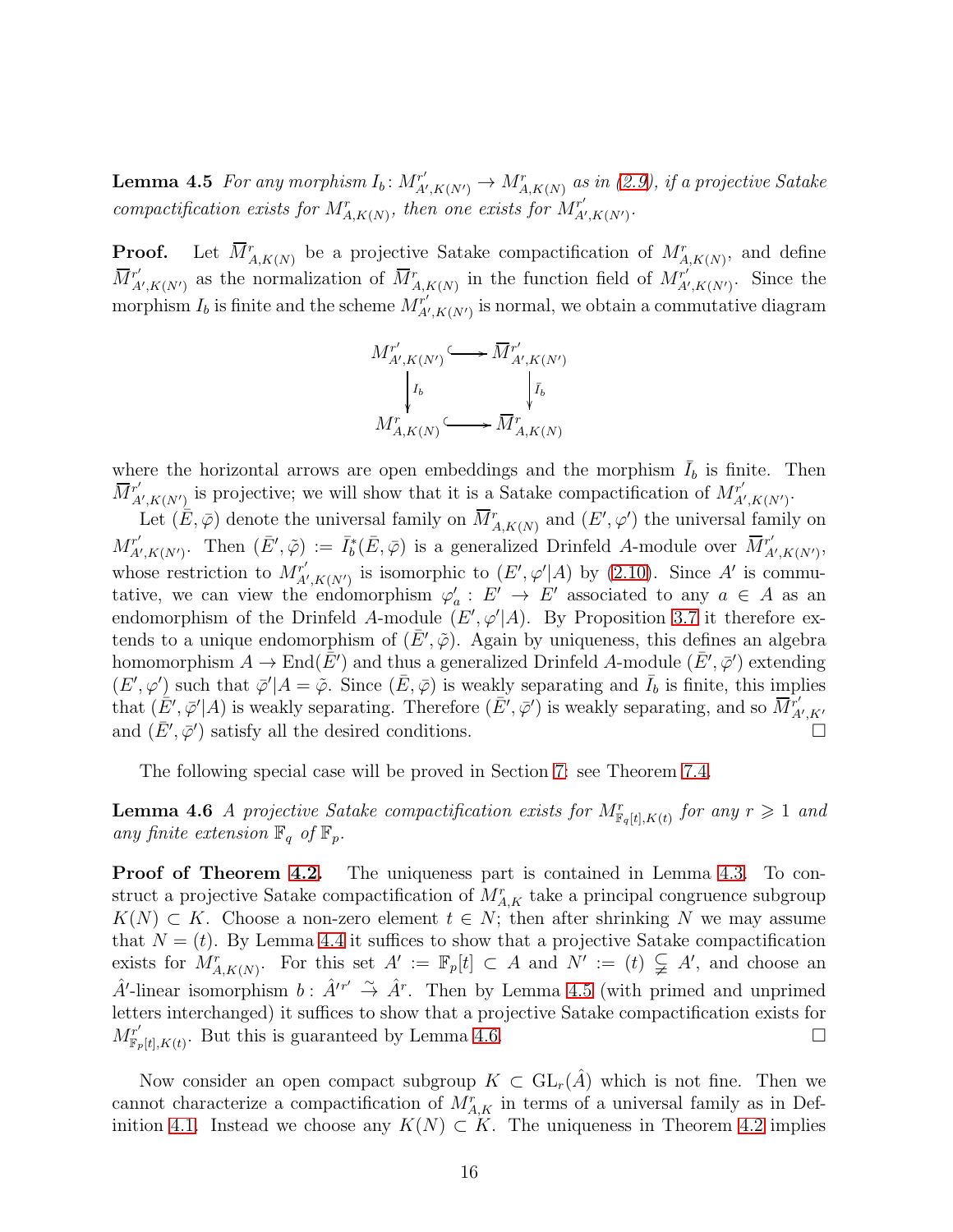that the action of  $K/K(N)$  on  $M_{A,K(N)}^r$  and its universal family extends to an action on  $\overline{M}_{A,K(N)}^{r}$ . Since the latter is projective, we can form the quotient

(4.7) 
$$
\overline{M}^r_{A,K} := \overline{M}^r_{A,K(N)}/K.
$$

This is a normal integral projective algebraic variety over  $F$ , and by  $(1.3)$  it contains the open subvariety  $M_{A,K}^r$ . We call it the *Satake compactification of*  $M_{A,K}^r$  in this case. It is independent of the choice of N, because

<span id="page-16-0"></span>
$$
\overline{M}^r_{A,K(N)} \cong \overline{M}^r_{A,K(N')}/K(N)
$$

<span id="page-16-1"></span>for any  $N' \subset N$ , which is a special case of the following fact:

**Proposition 4.8** For any open compact subgroup  $K \subset GL_r(\hat{A})$  and any open normal subgroup  $K' \triangleleft K$  we have

$$
\overline{M}^r_{A,K}\cong \overline{M}^r_{A,K'}/K.
$$

**Proof.** If K and hence K' are fine, take any  $K(N) \subset K'$ . Then Lemma [4.4](#page-13-3) implies that  $\overline{M}_{A,K}^{r} \cong \overline{M}_{A,K(N)}^{r}/K = (\overline{M}_{A,K(N)}^{r}/K')/K \cong \overline{M}_{A,K'}^{r}/K$ , as desired. The general case follows in the same way using the definition  $(4.7)$ .

Remark 4.9 Kapranov [\[12,](#page-29-0) Thm. 1.1] already constructed a projective compactification of  $M_{A,K(N)}^r$  in the case  $A = \mathbb{F}_q[t]$  and proved that its boundary is a union of finitely many moduli spaces of the form  $M_A^{r'}$  $\chi^{r'}_{A,K(N)}$  for  $1 \leqslant r' < r$ . We are convinced that this is a Satake compactification in our sense, but the proof is necessarily based on Kapranov's analytic construction and thus outside the scope of the present article.

In the general case, too, we expect  $\overline{M}_{A,K}^r$  to be stratified by finitely many moduli spaces of the form  $M^{r'}_{A,K'}$  for different r' and K'. This would directly imply the following result, which we prove independently:

**Proposition 4.10** If K is fine, the fiber of the universal family over the generic point of any irreducible component of  $\overline{M}_{A,K}^r \setminus M_{A,K}^r$  is a Drinfeld A-module of rank  $r-1$ .

**Proof.** By [\(4.7\)](#page-16-0) it suffices to prove this when  $K = K(N)$ . Let X be the irreducible component in question and x its generic point. Let  $r_x$  be the rank of the universal family above x. Then by semicontinuity the rank is  $\leq r_x$  over all of X, and Proposition [3.10](#page-12-2) implies that dim  $X \leq r_x - 1$ . On the other hand, the fact that  $M_{A,K(N)}^r$  is affine of dimension  $r-1$  (see [\[2,](#page-28-6) §5], [\[5,](#page-28-7) Thm. 1.8]) implies that dim  $X = r-2$ . Together we find that  $r - 1 \leqslant r_x$ .

Suppose that  $r_x > r - 1$ . Then by semicontinuity we have  $r_x = r$ , and so the universal family  $(E, \overline{\varphi})$  is a Drinfeld A-module of rank r over a neighborhood U of x. Thus the scheme of N-torsion points  $\overline{\varphi}[N]$  is finite étale over U. By the valuative criterion for properness, the level N structure over  $M_{A,K(N)}^r$  therefore extends to a level N structure over the local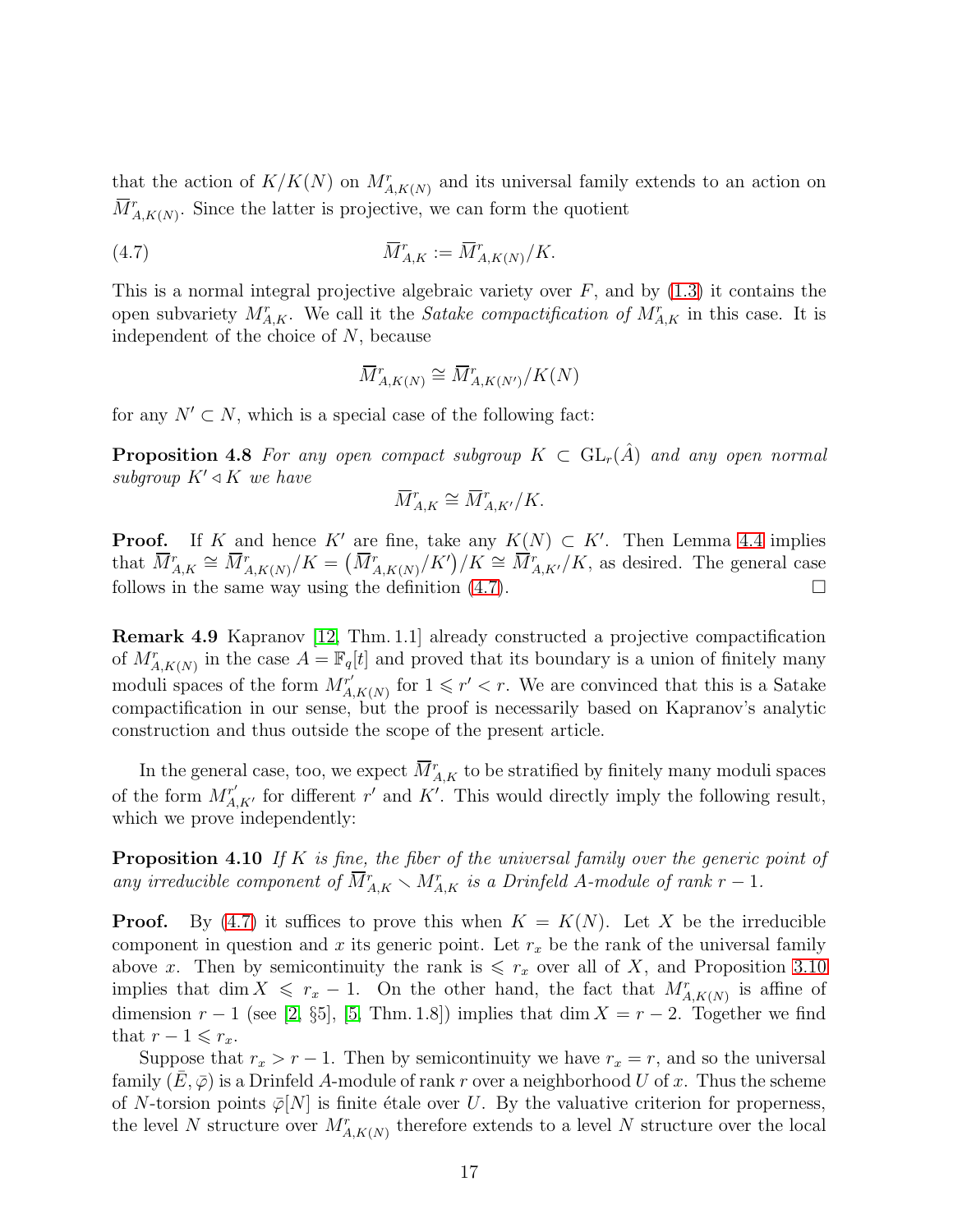ring at x. By the modular interpretation of  $M^r_{A,K(N)}$  this means that x is really a point of  $M_{A,K(N)}^r$ , and not its complement, contrary to the assumption. This proves that  $r_x = r-1$ , as desired.  $\Box$ 

<span id="page-17-0"></span>The morphisms and isogenies from Section [2](#page-4-3) extend to the Satake compactifications in the following way.

Proposition 4.11 Consider elements  $g, g' \in GL_r(\mathbb{A}_F^f)$  $_{F}^{J}$ ) and open compact subgroups  $K,$  $K', K'' \subset \mathrm{GL}_r(\hat{A})$  such that  $gK'g^{-1} \subset K$  and  $g'K''g'^{-1} \subset K'.$ 

(a) The morphism  $J_q$  from Proposition [2.6](#page-5-2) extends to a unique finite morphism

$$
\bar{J}_g\colon\; \overline{M}^r_{A,K'} \longrightarrow \overline{M}^r_{A,K}.
$$

(b) The extensions in (a) satisfy  $\bar{J}_g \circ \bar{J}_{g'} = \bar{J}_{gg'}$ .

Furthermore assume that g and g' have coefficients in  $\hat{A}$  and that K, K', K'' are fine. Let  $(\bar{E}, \bar{\varphi})$  and  $(\bar{E}', \bar{\varphi}')$  denote the respective universal families on  $\overline{M}^r_{A,K}$  and  $\overline{M}^r_{A,K'}$ .

(c) The isogeny  $\xi_g$  from Proposition [2.7](#page-6-0) extends to a unique isogeny

$$
\bar{\xi}_g\colon\ (\bar{E}',\bar{\varphi}') \longrightarrow \bar{J}^*_g(\bar{E},\bar{\varphi}).
$$

(d) The extensions in (c) satisfy  $(\bar{J}_{g'}^* \bar{\xi}_g) \circ \bar{\xi}_{g'} = \bar{\xi}_{gg'}$ .

**Proof.** By the construction of  $J<sub>g</sub>$  in the proof of Proposition [2.6,](#page-5-2) it suffices to prove all this when g and g' have coefficients in  $\hat{A}$ .

Assume first that K and K' are fine. Abbreviate  $\overline{M} := \overline{M}_{A,K}^r$  and  $\overline{M}' := \overline{M}_{A,K'}^r$ , let  $\tilde{M}'$  be the normalization of the closure of graph $(J_q) \subset \overline{M}' \times_F \overline{M}$ , and consider the proper projections  $\overline{M}' \stackrel{\pi'}{\leftarrow} \tilde{M}' \stackrel{\pi}{\rightarrow} \overline{M}$ . Then  $\pi'^*(\overline{E}', \overline{\varphi}')$  and  $\pi^*(\overline{E}, \overline{\varphi})$  are generalized Drinfeld Amodules over  $\tilde{M}'$ , and by Propositions [3.7](#page-11-0) and [3.8](#page-12-1) (a) the isogeny  $\xi_g$  extends to an isogeny  $\tilde{\xi}_g: \pi'^*(\bar{E}', \bar{\varphi}') \longrightarrow \pi^*(\bar{E}, \bar{\varphi})$ . Since the degree of  $\tilde{\xi}_g$  in a fiber defines a constructible function on  $\tilde{M}'$ , it is bounded. Let c be an upper bound for it.

For any geometric point  $x \in \overline{M}(L)$  over an algebraically closed field L, the isomorphism class of  $\pi^*(\bar{E}, \bar{\varphi})$  is constant over  $\pi^{-1}(x)$ . Since any Drinfeld module over a field possesses only finitely many isogenies up to isomorphism into it, or out of it, of degree  $\leq c$ , the fibers of  $\pi'^*(\bar{E}', \bar{\varphi}')$  over  $\pi^{-1}(x)$  form only finitely many isomorphism classes. Thus the fibers of  $(\bar{E}', \bar{\varphi}')$  over  $\pi'(\pi^{-1}(x)) \subset \bar{M}'$  fall into only finitely many isomorphism classes. Since  $(\bar{E}', \bar{\varphi}')$  is weakly separating, it follows that  $\pi'(\pi^{-1}(x))$  is finite. By the construction of M this implies that the morphism  $\pi$  is quasi-finite and hence finite. In the same way one proves that  $\pi'$  is finite.

<span id="page-17-1"></span>But as  $\overline{M}'$  is already normal and  $\pi'$  is birational, this implies that  $\pi'$  is an isomorphism. Thus  $\pi \circ \pi'^{-1}$  is the desired extension in (a) and  $\pi'_*\tilde{\xi}_g$  is the desired isogeny in (c). In particular this proves (c), and it proves (a) when the subgroups are sufficiently small. The general case of (a) now results from Proposition [4.8.](#page-16-1) Part (b) follows from [\(2.4\)](#page-5-0) and the fact that  $\overline{M}_{A,K''}^r$  is normal integral. Part (d) follows from the last statement in Proposition [2.7](#page-6-0) and the uniqueness part of Proposition [3.7.](#page-11-0)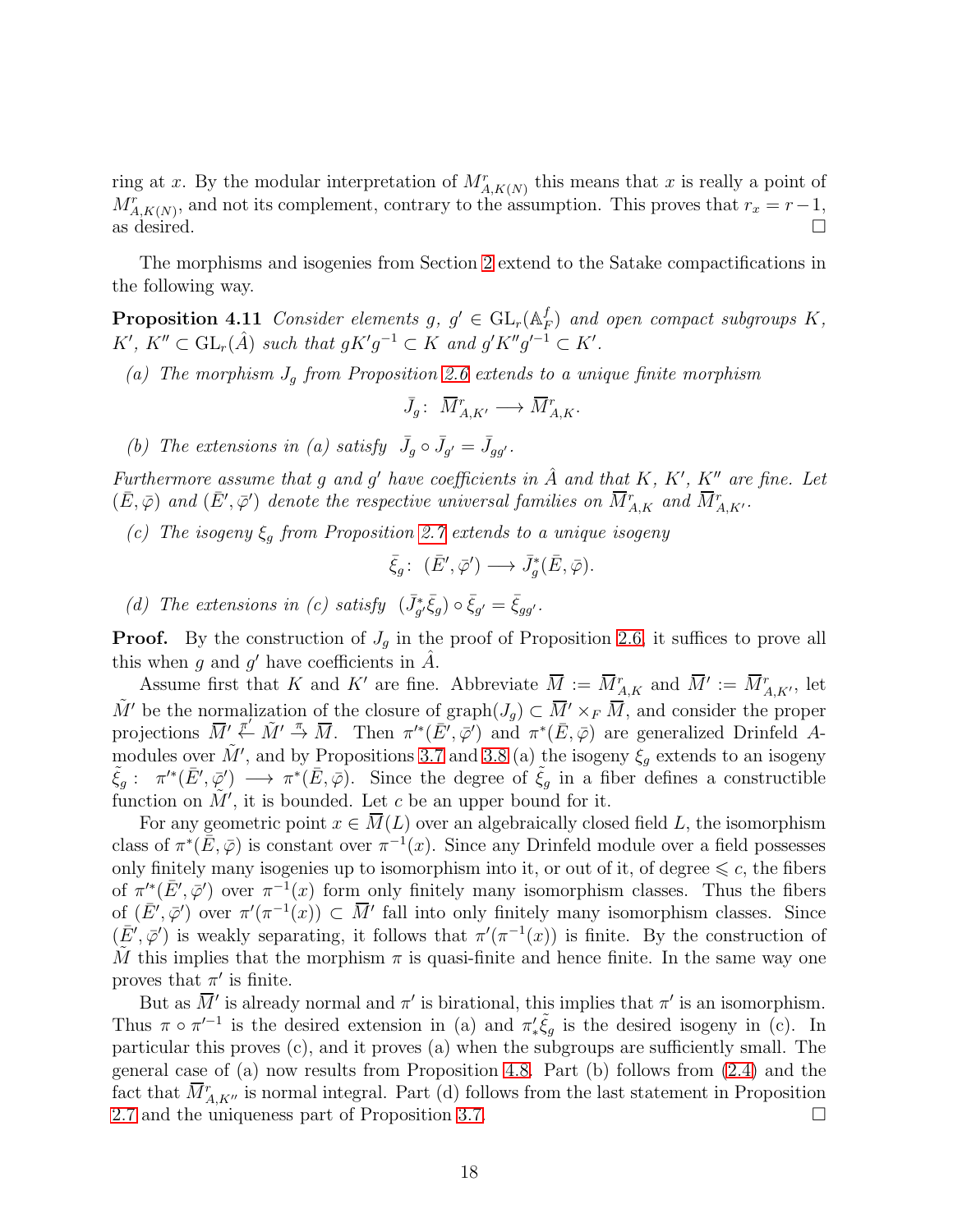**Proposition 4.12** (a) The morphism  $I<sub>b</sub>$  of [\(2.11\)](#page-7-0) extends to a unique finite morphism

$$
\bar{I}_b\colon\; \overline{M}^{r'}_{A',K'}\longrightarrow \overline{M}^r_{A,K}.
$$

(b) If K and K' are fine and  $(\bar{E}, \bar{\varphi})$  and  $(\bar{E}', \bar{\varphi}')$  denote the respective universal families on  $\overline{M}^r_{A,K}$  and  $\overline{M}^{r'}_{A}$  $_{A^{\prime},K^{\prime}}^{r^{\prime}},$  there is a natural isomorphism

$$
(\bar{E}', \bar{\varphi}'|A) \cong \bar{I}_b^*(\bar{E}, \bar{\varphi}).
$$

**Proof.** We may assume that K and K' are fine; the general case of (a) then follows using Proposition [4.8.](#page-16-1) Abbreviate  $\overline{M} := \overline{M}_{A,K}^r$  and  $\overline{M}' := \overline{M}_{A}^{r'}$  $\tilde{M}'$ , let  $\tilde{M}'$  be the normalization of the closure of graph $(I_b) \subset \overline{M}' \times_F \overline{M}$ , and consider the proper projections  $\overline{M}' \stackrel{\pi'}{\leftarrow} \tilde{M}' \stackrel{\pi}{\rightarrow} \overline{M}$ . By Propositions [3.7](#page-11-0) and [3.8](#page-12-1) (b) the isomorphism [\(2.10\)](#page-7-2) yields an isomorphism of generalized Drinfeld A-modules  $\pi'^*(\bar{E}', \bar{\varphi}') \cong \pi^*(\bar{E}, \bar{\varphi}|A')$  over  $\tilde{M}'$ .

For any geometric point  $x \in \overline{M}(L)$  over an algebraically closed field L, it follows that the isomorphism class of  $(\bar{E}', \bar{\varphi}' | A)$  is constant over  $\pi'(\pi^{-1}(x)) \subset \bar{M}'$ . Since a Drinfeld A-module over a field possesses at most finitely many extensions to a Drinfeld A'-module, the fibers of  $(\bar{E}', \bar{\varphi}')$  over  $\pi'(\pi^{-1}(x))$  fall into only finitely many isomorphism classes. As  $(\bar{E}', \bar{\varphi}')$  is weakly separating, we deduce that  $\pi'(\pi^{-1}(x))$  is finite. By the construction of  $\tilde{M}'$  this implies that  $\pi$  is finite. In the same way one proves that  $\pi'$  is finite.

But  $\overline{M}'$  is already normal and  $\pi'$  is birational; hence  $\pi'$  is an isomorphism, and the proposition follows.  $\Box$ 

#### <span id="page-18-1"></span>5 Modular forms

First we assume that K is fine. Let  $(E, \overline{\varphi})$  be the universal family over the Satake compactification  $\overline{M}^r_{A,K}$ . Let  $\mathcal{L}_{\overline{M}^r_{A,K}}$  denote the dual of the relative Lie algebra of  $\overline{E} \twoheadrightarrow \overline{M}^r_{A,K}$ , which is an invertible sheaf on  $\overline{M}^r_{A,K}$ .

<span id="page-18-0"></span>**Lemma 5.1** In the situation of Proposition [4.11](#page-17-0)  $(c-d)$  and [4.12](#page-17-1) we have:

(a) The derivative of  $\bar{\xi}_g$  induces a natural isomorphism

$$
\rho_g\colon\quad \bar{J}_g^*\mathcal{L}_{\overline{M}^r_{A,K}} \stackrel{\sim}{\longrightarrow} \mathcal{L}_{\overline{M}^r_{A,K'}}.
$$

- (b) The isomorphisms in (a) satisfy  $\rho_{g'} \circ (\bar{J}_{g'}^* \rho_g) = \rho_{gg'}$ .
- (c) There is a natural isomorphism  $\bar{I}_b^* \mathcal{L}_{\overline{M}_{A,K}^r} \cong \mathcal{L}_{\overline{M}_{A',K'}^r}$ .

**Proof.** Every isogeny of Drinfeld modules of rank  $> 0$  over an extension of F is sepa-rable, i.e., its derivative is non-zero (see [\[9,](#page-28-9) Prop. 4.7.10]). Thus the derivative of  $\xi_q$  is an isomorphism of Lie algebras in all fibers, and its dual is the isomorphism  $\rho_q$ . This proves (a), and the cocycle relation (b) follows at once from [4.11](#page-17-0) (d). Part (c) is proved in the same way as (a).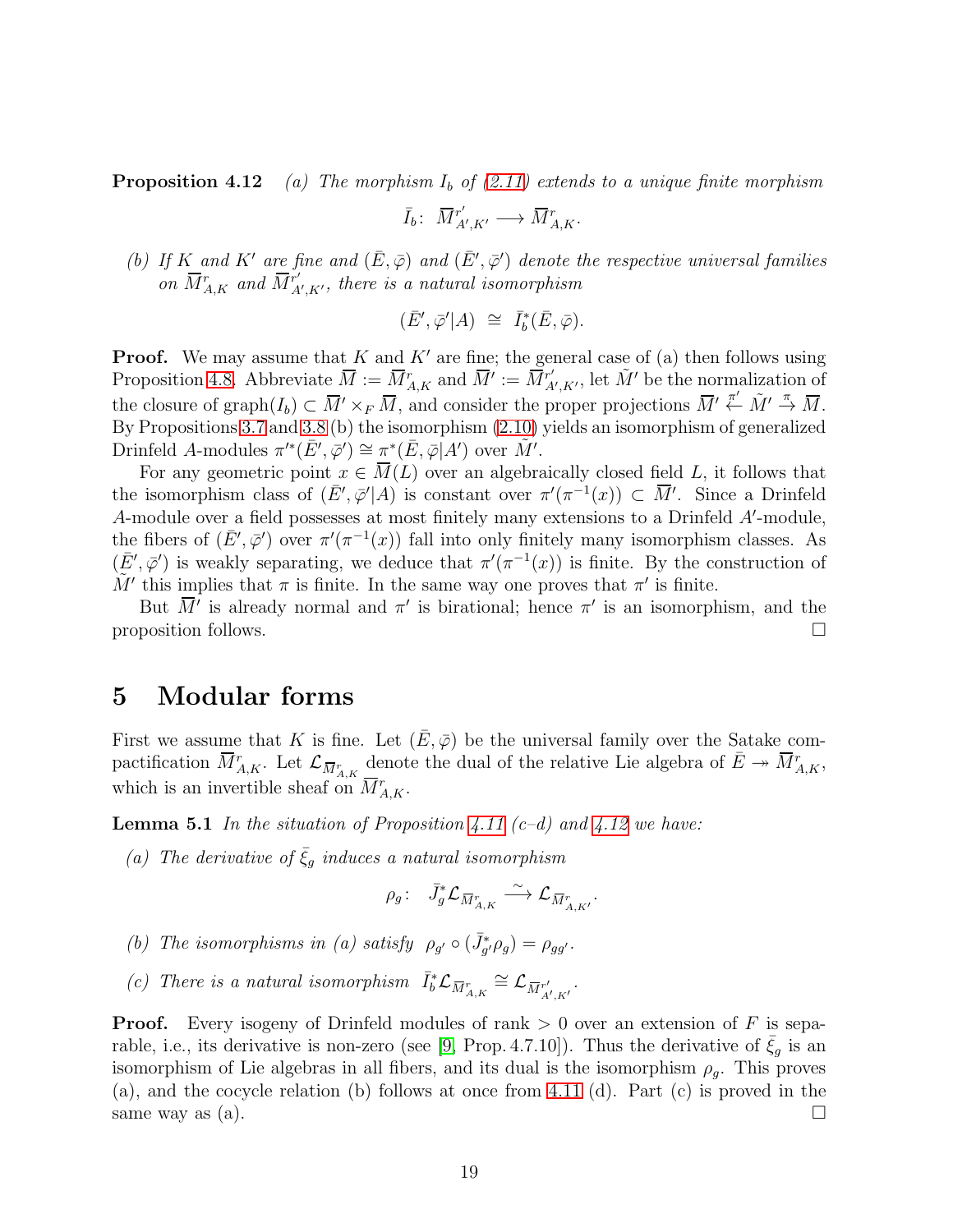Remark 5.2 Part (a) of the above lemma explains why the natural definition of modular forms requires the relative Lie algebra of the line bundle  $\bar{E} \rightarrow \overline{M}_{A,K}^r$  and not the line bundle itself: namely, because  $d\bar{\xi}_g$  is an isomorphism of invertible sheaves whereas  $\bar{\xi}_g$  is in general not an isomorphism of line bundles.

**Theorem 5.3**  $\mathcal{L}_{\overline{M}^r_{A,K}}$  is ample.

**Proof.** Take any principal congruence subgroup  $K(N) \subset K$ . Then Proposition [4.8](#page-16-1) and Lemma [5.1](#page-18-0) (a) imply that the assertion holds for  $\overline{M}_{A,K}^r$  if it holds for  $\overline{M}_{A,K(N)}^r$ . Next consider the morphism  $\bar{I}_b: \,\overline{M}^r_{A,K(N)} \to \,\overline{M}^{r'}_{\mathbb{F}_p}$  $F_{\mathbb{F}_p[t],K(t)}$  as in the proof of Theorem [4.2.](#page-13-0) Since that morphism is finite by Proposition [4.12,](#page-17-1) Lemma [5.1](#page-18-0) (c) reduces the assertion to the case  $\overline{M}_{\mathbb{F}_2}^{r'}$  $F_{\mathbb{F}_p[t],K(t)}^{\mathbb{F}_r}$ . In that case the assertion is part of Theorem [7.4](#page-25-0) below.

In the special case  $K = K' = K(N)$  and  $g \in GL_r(\hat{A})$  Lemma [5.1](#page-18-0) (a–b) shows that the action of  $GL_r(\hat{A})$  on  $\overline{M}_{A,K(N)}^r$  lifts to a covering action on  $\mathcal{L}_{\overline{M}_{A,K(N)}^r}$ . Thus it induces an action on global sections, so that the following definition makes sense:

<span id="page-19-0"></span>Definition 5.4 For any integer k we call

$$
\mathcal{M}_k(M_{A,K}^r) := \begin{cases} H^0(\overline{M}_{A,K}^r, \mathcal{L}_{\overline{M}_{A,K}^r}^k) & \text{if } K \text{ is fine,} \\ H^0(\overline{M}_{A,K(N)}^r, \mathcal{L}_{\overline{M}_{A,K(N)}^r}^k)^K & \text{if } K \text{ is not fine, but } K(N) \subset K \text{ is.} \end{cases}
$$

the space of (algebraic) modular forms of weight k on  $M_{A,K}^r$ , and

$$
\mathcal{R}(M_{A,K}^r) \ := \ \bigoplus_{k \geqslant 0} \ \mathcal{M}_k(M_{A,K}^r)
$$

the ring of (algebraic) modular forms on  $M_{A,K}^r$ .

<span id="page-19-1"></span>When K is not fine, this definition is independent of N, because  $\mathcal{M}_k(M^r_{A,K(N)}) =$  $\mathcal{M}_k(M^r_{A,K(N')})^{K(N)}$  for any  $N' \subset N$ , which is a special case of the following fact:

**Proposition 5.5** For any open compact subgroup  $K \subset GL_r(\hat{A})$  and any open normal subgroup  $K' \triangleleft K$  we have a natural isomorphism

$$
\mathcal{M}_k(M_{A,K}^r) \cong \mathcal{M}_k(M_{A,K'}^r)^K.
$$

**Proof.** Proposition [4.8](#page-16-1) and Lemma [5.1](#page-18-0) imply this when K and  $K'$  are fine. The general case follows from this and Definition [5.4.](#page-19-0)  $\Box$ 

**Theorem 5.6** The ring  $\mathcal{R}(M_{A,K}^r)$  is a normal integral domain that is finitely generated as an F-algebra, and

$$
\overline{M}^r_{A,K} \cong \text{Proj } \mathcal{R}(M^r_{A,K}).
$$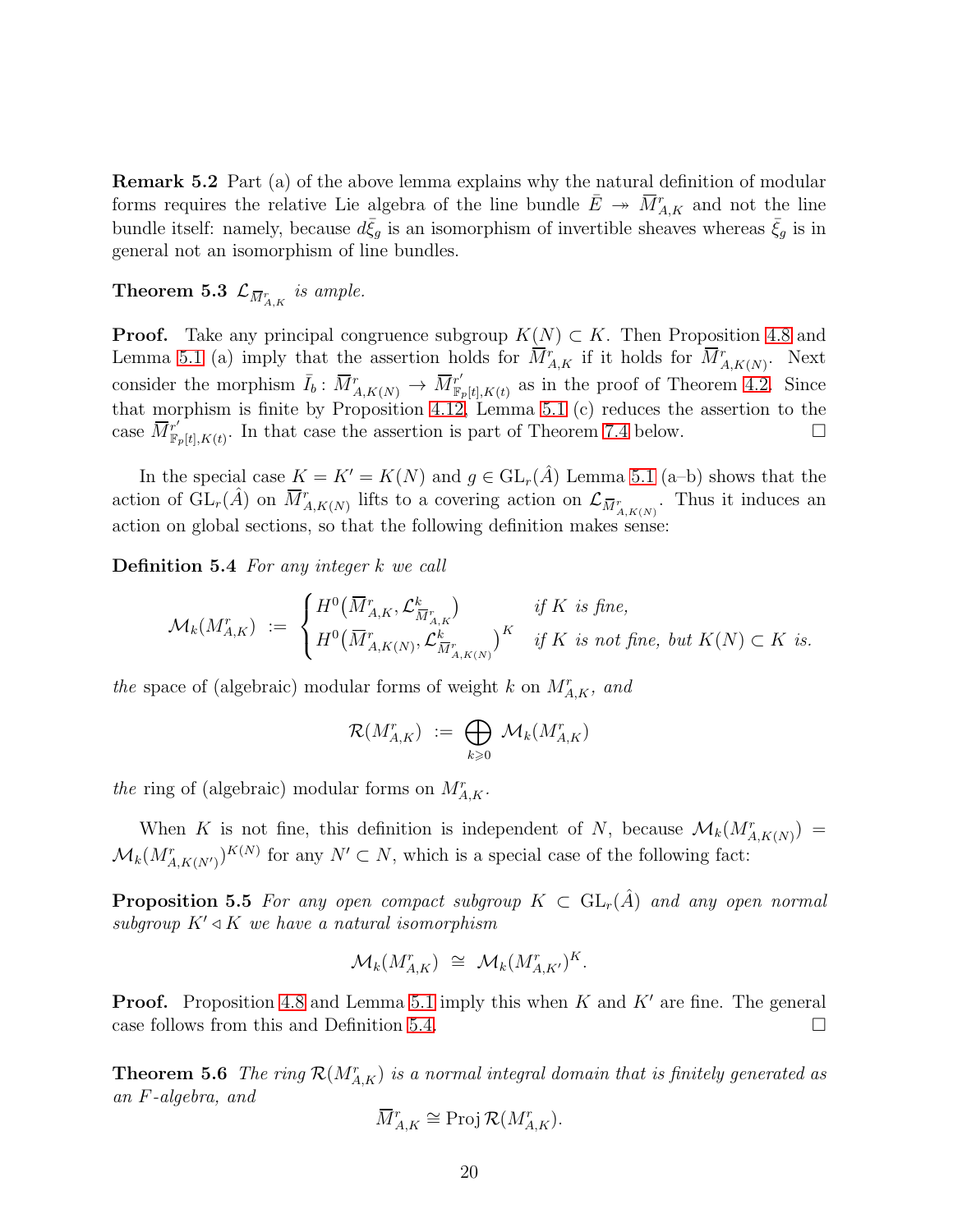**Proof.** When K is fine, this follows from Theorem [5.7](#page-20-0) below, which for lack of a suitable reference we include with a proof. The general case follows from this and Noether's theorem [\[16,](#page-29-4) Thm. 2.3.1] that for any finite group acting on a finitely generated algebra, the subring of invariants is again finitely generated.

<span id="page-20-0"></span>**Theorem 5.7** For any normal integral projective algebraic variety X over a field  $F$ , the ring R of sections in all powers of an ample invertible sheaf  $\mathcal L$  is a finitely generated normal integral domain, and  $X = \text{Proj } R$ .

**Proof.** For each  $i \geq 0$ , the space  $R_i := H^0(X, \mathcal{L}^i)$  is finite dimensional over F by the coherence theorem [\[10,](#page-28-8) Thm. 5.19]. Fix an integer  $n \geq 0$  such that  $\mathcal{L}^n$  is very ample. Then we have a natural short exact sequence  $0 \to \mathcal{F} \to R_n \otimes_F \mathcal{O}_X \to \mathcal{L}^n \to 0$  with a coherent sheaf F on X. Since L is ample, there exists an integer  $i_0$  such that  $H^1(X, \mathcal{F} \otimes \mathcal{L}^i) = 0$ for all  $i \geq i_0$ . For these i the long exact cohomology sequence associated to the short exact sequence  $0 \to \mathcal{F} \otimes \mathcal{L}^i \to R_n \otimes_F \mathcal{L}^i \to \mathcal{L}^{n+i} \to 0$  implies that the multiplication map  $R_n \otimes R_i \cong H^0(X, R_n \otimes L^i) \to H^0(X, L^{n+i}) = R_{n+i}$  is surjective. It follows that  $R = \bigoplus_{i \geq 0} R_i$  is generated as an F-algebra by  $R_n$  together with  $R_i$  for all  $i \leq i_0$ ; hence it is finitely generated.

By the argument in [\[10,](#page-28-8) Ex. 5.14 (a)], which requires only an ample invertible sheaf, not necessarily a very ample one, the ring R is a normal integral domain.  $\square$ 

#### 6 Hecke operators

Consider an element  $g \in GL_r(\mathbb{A}_P^f)$  $_{F}^{f}$ ) with coefficients in  $\hat{A}$ , and open compact subgroups K,  $K' \subset GL_r(\hat{A})$  such that  $gK'g^{-1} \subset K$ . For any such data we want to construct a *pullback* map

<span id="page-20-1"></span>(6.1) 
$$
J_g^* \colon \mathcal{M}_k(M_{A,K}^r) \longrightarrow \mathcal{M}_k(M_{A,K'}^r).
$$

If K and  $K'$  are fine, this map is defined by composing the pullback of sections with the isomorphism  $\rho_q$  from Lemma [5.1](#page-18-0) (a). In the special case  $K = K' = K(N)$  and  $g \in GL_r(A)$ this map yields the group action used in Section [5.](#page-18-1) In the case  $g = 1$  it is the inclusion  $\mathcal{M}_k(M_{A,K}^r) \hookrightarrow \mathcal{M}_k(M_{A,K'}^r)$  from Proposition [5.5.](#page-19-1)

<span id="page-20-2"></span>**Proposition 6.2** There is a unique way of defining  $J_g^*$  in the remaining cases such that  $J_{g'}^* \circ J_g^* = J_{gg'}^*$  whenever the formula makes sense.

**Proof.** (Sketch) When all open compact subgroups involved are fine, the formula  $J_{g'}^* \circ J_g^* =$  $J_{gg'}^*$  follows from Proposition [4.11](#page-17-0) (b) and Lemma [5.1](#page-18-0) (b). When K or K' are not fine, choose fine open normal subgroups  $L \triangleleft K$  and  $L' \triangleleft K'$  such that  $gL'g^{-1} \subset L$ . Then the formula just proved together with some calculation implies that  $J_g^*: \mathcal{M}_k(M_{A,L}^r) \to$  $\mathcal{M}_k(M_{A,L'}^r)$  sends K-invariants to K'-invariants. Using Proposition [5.5](#page-19-1) this yields the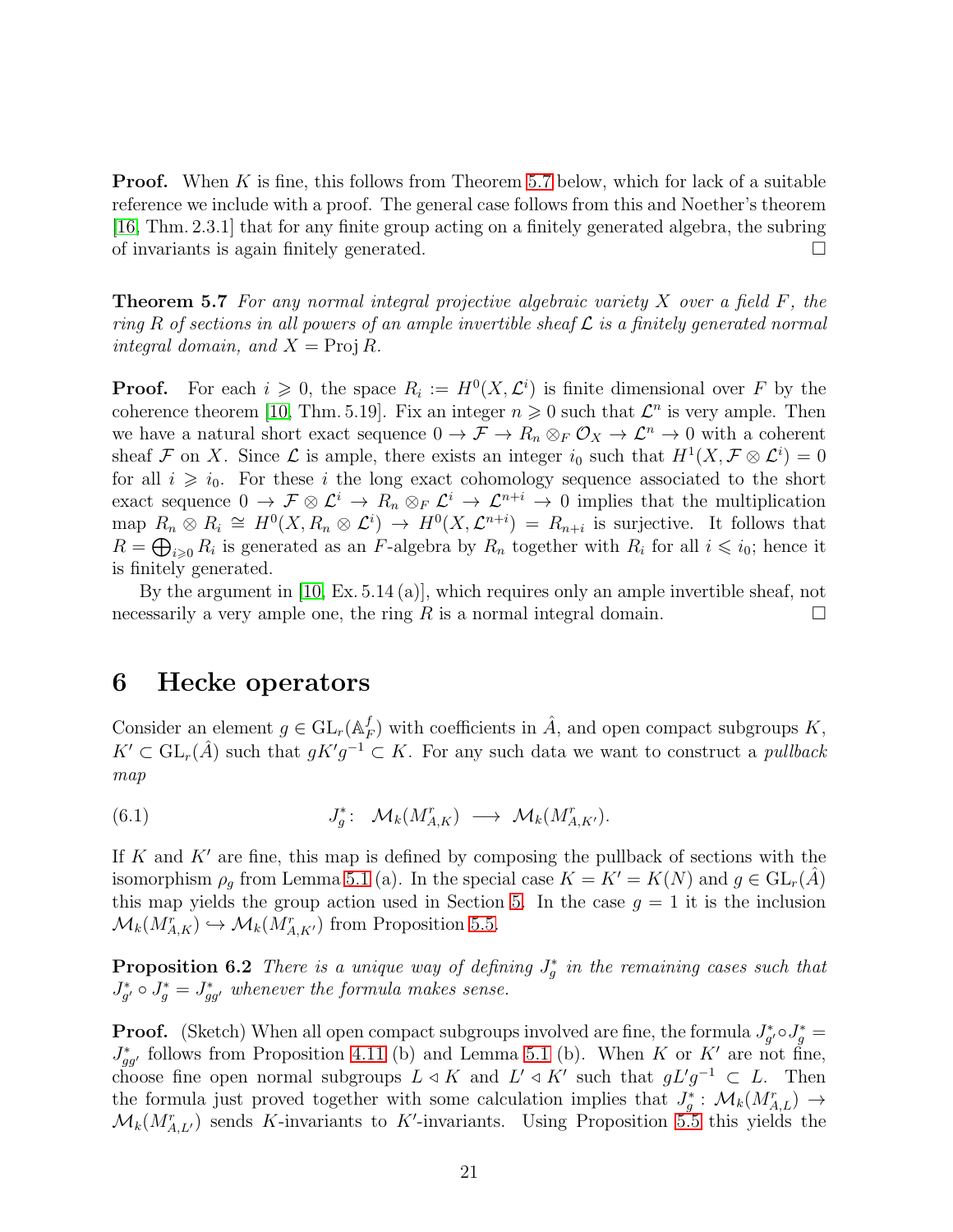desired map [\(6.1\)](#page-20-1). Further direct calculation then shows the formula  $J_{g'}^* \circ J_g^* = J_{gg'}^*$  in general.  $\Box$ 

<span id="page-21-0"></span>In the same way one can define a natural restriction map

(6.3) 
$$
\mathcal{M}_k(M^r_{A,K}) \longrightarrow \mathcal{M}_k(M^{r'}_{A',K'})
$$

in the situation of  $(2.11)$ ; namely by composing the pullback of sections with the isomor-phism from Lemma [5.1](#page-18-0) (c) if  $K$  and  $K'$  are fine, and by taking invariants as in the proof of Proposition [6.2](#page-20-2) in the general case. There is also a certain compatibility relation between the restriction maps [\(6.3\)](#page-21-0) and pullback maps [\(6.1\)](#page-20-1) coming from elements of  $GL_{r'}(A_p^f)$  $_{F}^{J}$ ), and a straightforward associativity relation for composites of restriction maps [\(6.3\)](#page-21-0), which the reader may write out and verify for him- or herself.

Now we return to the situation of [\(6.1\)](#page-20-1) and construct a map in the other direction. From [\(2.8\)](#page-7-3) we can see that  $J_g: M_{A,K'}^r \to M_{A,gK'g^{-1}}^r$  is always an isomorphism. As the Satake compactification is normal integral, Proposition [4.11](#page-17-0) (a) implies that  $\bar{J}_g : \bar{M}^r_{A,K'} \to$  $\overline{M}_{A,gK'g^{-1}}^r$  is an isomorphism, too. It follows that  $J_g^*$ :  $\mathcal{M}_k(M_{A,gK'g^{-1}}^r) \to \mathcal{M}_k(M_{A,K'}^r)$  is an isomorphism. Choose an open normal subgroup  $L \triangleleft K$  such that  $L \subset gK'g^{-1}$ . Then we have the commutative diagram

$$
\mathcal{M}_{k}(M_{A,K}^{r}) \xrightarrow{J_{1}^{*}} \mathcal{M}_{k}(M_{A,gK'g^{-1}}^{r}) \xrightarrow{J_{g}^{*}} \mathcal{M}_{k}(M_{A,K'}^{r})
$$
  
\n
$$
5.5 \qquad \qquad 5.5 \qquad \qquad 5.5 \qquad \qquad 5.5 \qquad \qquad 5.5 \qquad \qquad 5.5 \qquad \qquad 5.5 \qquad \qquad 5.5 \qquad \qquad 5.5 \qquad \qquad 5.5 \qquad \qquad 5.5 \qquad \qquad 5.5 \qquad \qquad 5.5 \qquad \qquad 5.5 \qquad \qquad 5.5 \qquad \qquad 5.5 \qquad \qquad 5.5 \qquad \qquad 5.5 \qquad \qquad 5.5 \qquad \qquad 5.5 \qquad \qquad 5.5 \qquad \qquad 5.5 \qquad \qquad 5.5 \qquad \qquad 5.5 \qquad \qquad 5.5 \qquad \qquad 5.5 \qquad \qquad 5.5 \qquad \qquad 5.5 \qquad \qquad 5.5 \qquad \qquad 5.5 \qquad \qquad 5.5 \qquad \qquad 5.5 \qquad \qquad 5.5 \qquad \qquad 5.5 \qquad \qquad 5.5 \qquad \qquad 5.5 \qquad \qquad 5.5 \qquad \qquad 5.5 \qquad \qquad 5.5 \qquad \qquad 5.5 \qquad \qquad 5.5 \qquad \qquad 5.5 \qquad \qquad 5.5 \qquad \qquad 5.5 \qquad \qquad 5.5 \qquad \qquad 5.5 \qquad \qquad 5.5 \qquad \qquad 5.5 \qquad \qquad 5.5 \qquad \qquad 5.5 \qquad \qquad 5.5 \qquad \qquad 5.5 \qquad \qquad 5.5 \qquad \qquad 5.5 \qquad \qquad 5.5 \qquad \qquad 5.5 \qquad \qquad 5.5 \qquad \qquad 5.5 \qquad \qquad 5.5 \qquad \qquad 5.5 \qquad \qquad 5.5 \qquad \qquad 5.5 \qquad \qquad 5.5 \qquad \qquad 5.5 \qquad \qquad 5.5 \qquad \qquad 5.5 \qquad \qquad 5.5 \qquad \qquad 5.5
$$

disregarding the dotted arrow that has not yet been defined. By the preceding remarks the two horizontal morphisms on the right hand side are isomorphisms. We can now define the dotted arrow as

(6.4) 
$$
f \longmapsto \operatorname{trace}(f) := \sum_h J_h^* f,
$$

where h runs through a set of representatives of the quotient  $gK'g^{-1}\backslash K$ . The composite of this trace map with the isomorphisms [5.5](#page-19-1) and  $J_g^*$  in the above diagram then defines the pushforward map

(6.5) 
$$
J_{g*}: \mathcal{M}_k(M_{A,K'}^r) \longrightarrow \mathcal{M}_k(M_{A,K}^r).
$$

The construction directly implies that

<span id="page-21-1"></span>(6.6) 
$$
J_{g*} \circ J_g^* = [K : gK'g^{-1}] \cdot id.
$$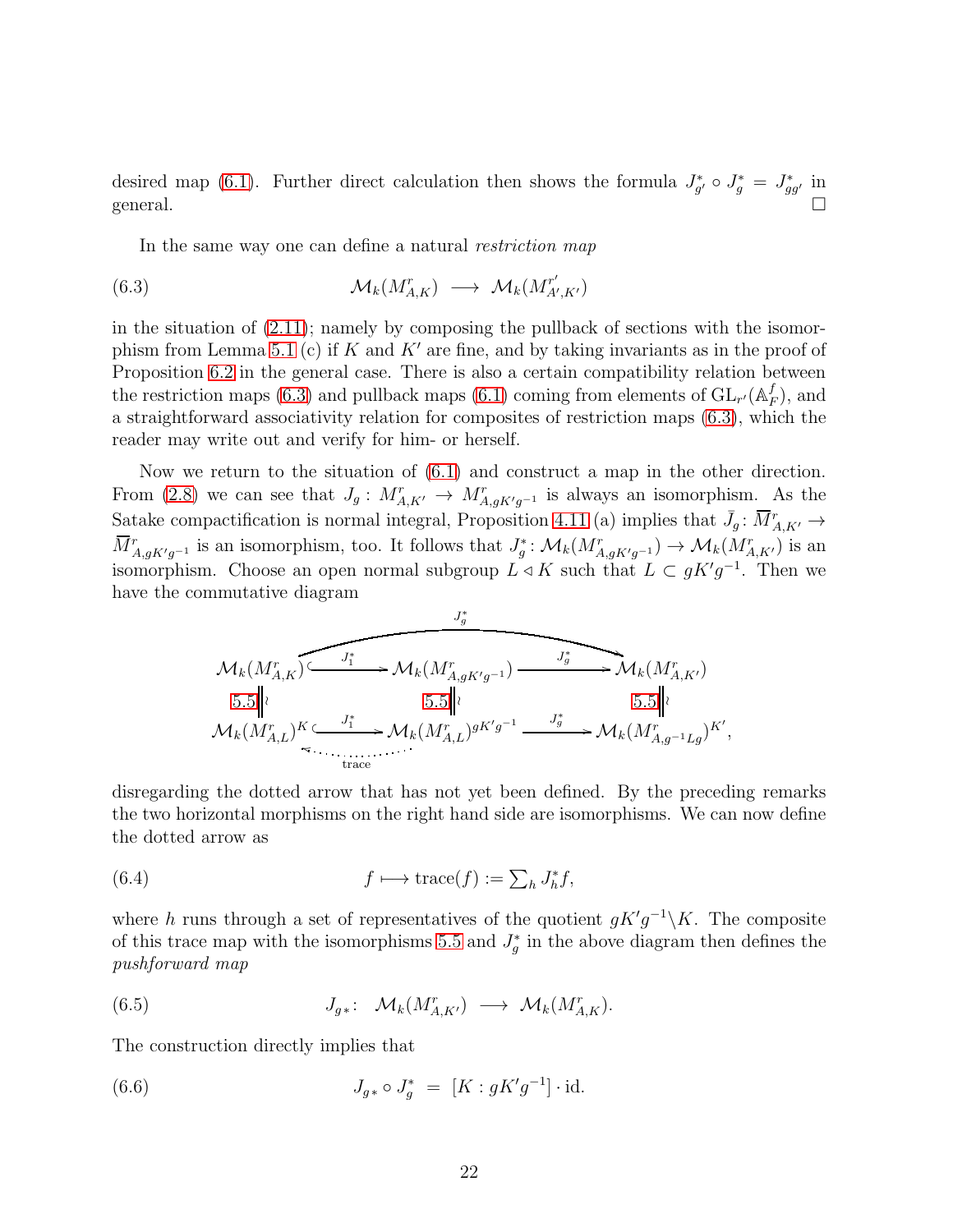Note also that with given K and K' the morphism  $J_g$  and the maps  $J_g^*$  and  $J_{g*}$  depend only on the coset  $Kg$ . Furthermore, an explicit calculation that we leave to the reader shows that

(6.7) 
$$
J_{g*} \circ J_{g'*} = J_{gg'*}
$$

whenever the formula makes sense.

Now consider an element  $g \in GL_r(\mathbb{A}_P^f)$  $_{F}^{f}$ ) with coefficients in  $\hat{A}$  and an open compact subgroup  $K \subset GL_r(\hat{A})$ , bearing no particular relation with each other. Then with  $K' :=$  $K \cap g^{-1}Kg$  the pair of morphisms

(6.8) 
$$
M_{A,K}^{r} \xleftarrow{J_{1}} M_{A,K'}^{r} \xrightarrow{J_{g}} M_{A,K}^{r}
$$

is called the *Hecke correspondence on*  $M_{A,K}^{r}$  associated to g. The composite map

(6.9) 
$$
T_g: \mathcal{M}_k(M_{A,K}^r) \xrightarrow{J_1^*} \mathcal{M}_k(M_{A,K'}^r) \xrightarrow{J_{g*}} \mathcal{M}_k(M_{A,K}^r)
$$

is called the *Hecke operator on*  $\mathcal{M}_k(M_{A,K}^r)$  associated to g. It depends only on the double coset  $KgK$ . The composites of Hecke operators are calculated as follows:

Proposition 6.10 For any g,  $g' \in \mathrm{GL}_r(\mathbb{A}_P^f)$  $_{F}^{f})$  with coefficients in  $\hat{A}$  and any open compact subgroup  $K \subset GL_r(\hat{A})$  the Hecke operators on  $\mathcal{M}_k(M^r_{A,K})$  satisfy

$$
T_{g'} \circ T_g \ = \ \sum_{g''} \left[ K \cap g''^{-1} K g'' : K \cap g^{-1} K g \cap g''^{-1} K g'' \right] \cdot T_{g''}
$$

where g" runs through a set of representatives of the double quotient

$$
(K \cap g' K g'^{-1}) \backslash g' K g / (g^{-1} K g \cap K).
$$

**Proof.** (Sketch) Consider the following diagram, where the disjoint union is extended over the set of representatives mentioned above:



Since  $Kg^{-1}g'' = Kg$  for all g'' in question, the parallelogram in the middle commutes. We claim that it is cartesian over the open dense subset of  $M_{A,K}^r$  over which both  $J_g$ :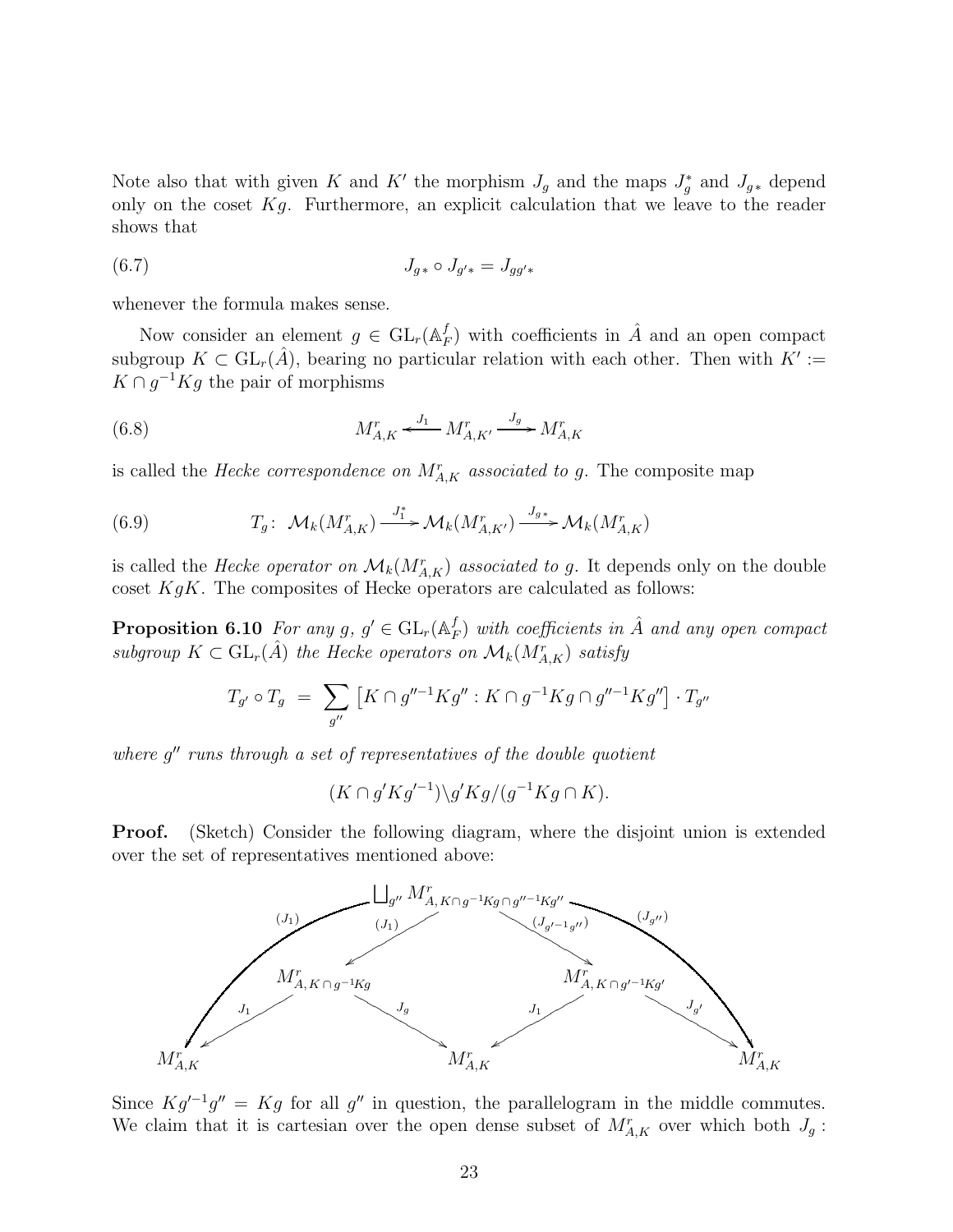$M_{A,K\cap g^{-1}Kg}^r \to M_{A,K}^r$  and  $J_1: M_{A,K\cap g'^{-1}Kg'}^r \to M_{A,K}^r$  are étale. This follows from a standard calculation using the analytic description [\(1.7\)](#page-4-0) and [\(2.8\)](#page-7-3) that we find too awkward to reproduce here. Since sections of invertible sheaves over integral schemes are determined by their restrictions to open dense subschemes, from the definitions of the maps we deduce that the composite

$$
\mathcal{M}_k\left(M^r_{A,K\cap g^{-1}Kg}\right) \xrightarrow{J_{g*}} \mathcal{M}_k\left(M^r_{A,K}\right) \xrightarrow{J^*_1} \mathcal{M}_k\left(M^r_{A,K\cap g'^{-1}Kg'}\right)
$$

along the lower edge of the parallelogram is equal to the sum of the composites

$$
\mathcal{M}_k\left(M^r_{A,K\cap g^{-1}Kg}\right) \xrightarrow{J^*_1} \mathcal{M}_k\left(M^r_{A,K\cap g^{-1}Kg\cap g''^{-1}Kg''}\right) \xrightarrow{J_{g'-1g''*}} \mathcal{M}_k\left(M^r_{A,K\cap g'^{-1}Kg'}\right)
$$

along the upper edge of the parallelogram. Thus  $T_{g'} \circ T_g = J_{g'*} \circ J_1^* \circ J_{g*} \circ J_1^*$  is the sum of the composites in the top row of this diagram:



The indicated factorizations and  $(6.6)$  now yield the desired formula.

# <span id="page-23-0"></span>7 The special case  $\mathbb{F}_q[t]$  and level  $(t)$

Throughout this section we consider the case where  $A := \mathbb{F}_q[t]$  for a finite field  $\mathbb{F}_q$  of cardinality  $q = p^m$ , the level is  $K(t)$ , and the rank  $r \geq 1$  is arbitrary. In this case the Satake compactification was already described by Kapranov [\[12\]](#page-29-0); but we will obtain finer information about it. We set  $V_r := \mathbb{F}_q^r$  and identify it with the  $\mathbb{F}_q$ -vector space  $(t^{-1}A/A)^r$ .

Let S be a scheme over  $F = \mathbb{F}_q(t)$ , and let  $(E, \varphi, \lambda)$  be a Drinfeld A-module of rank r with a level (t) structure over S. By definition  $\lambda$  is an A-linear isomorphism  $\lambda: V_r \overset{\sim}{\rightarrow}$ Ker( $\varphi_t$ ) ⊂ E. We can view it equivalently as an  $\mathbb{F}_q$ -linear map  $V_r \to E(S)$  satisfying certain additional conditions. In particular it is fiberwise injective, i.e., the composite map  $V_r \to E(S) \to E(s)$  is injective for every point  $s \in S$ . It turns out that  $(E, \lambda)$  determines  $\varphi$  completely, because:

<span id="page-23-1"></span>**Proposition 7.1** For any line bundle E over S and any fiberwise injective  $\mathbb{F}_q$ -linear map  $\lambda: V_r \to E(S)$  there exists a unique homomorphism  $\varphi: A \to End(E)$  turning  $(E, \varphi, \lambda)$  into a Drinfeld A-module of rank r with level (t) structure over S.

**Proof.** The assertion is local on S, so we may assume that  $E = \mathbb{G}_{a,S}$  and  $S = \text{Spec } R$ . Then  $\lambda$  is an  $\mathbb{F}_q$ -linear homomorphism  $V_r \to R$  such that  $\lambda(v)$  is invertible for all nonzero v. Giving a Drinfeld A-module  $\varphi: A \to \text{End}(\mathbb{G}_{a,S})$  of rank r is equivalent to giving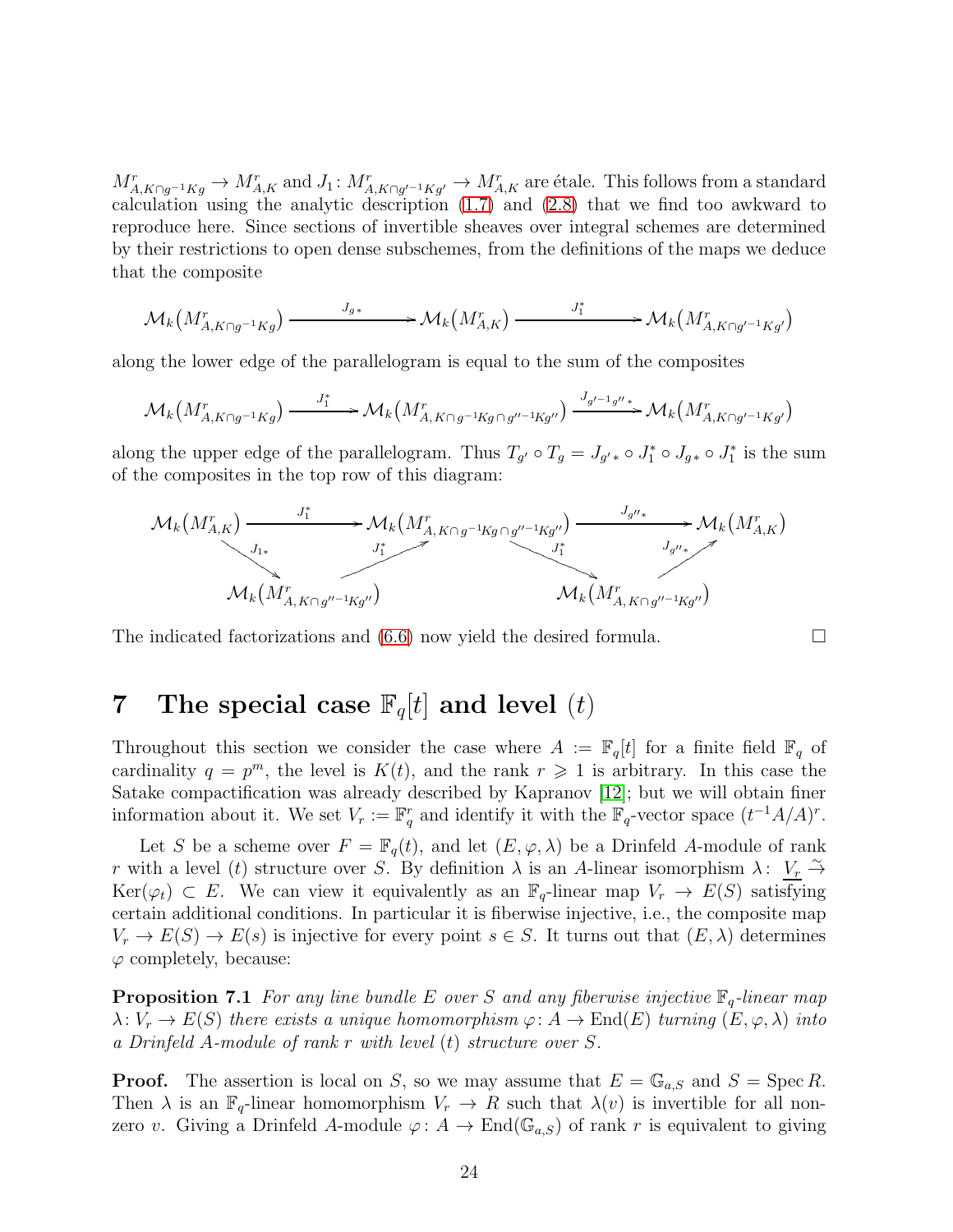the single element  $\varphi_t \in \text{End}(\mathbb{G}_{a,S}) = R[\tau]$ , which must be of the form  $\varphi_t = \sum_{i=0}^r c_i \cdot \tau^{im}$ with  $c_i \in R$  and  $c_0 = t$  and invertible highest coefficient  $c_r$ .

The level structure requires in addition that  $\text{Ker}(\varphi_t) = \lambda(\underline{V_r})$ . We claim that this is equivalent to

<span id="page-24-0"></span>(7.2) 
$$
\varphi_t(X) = t \cdot X \cdot \prod_{v \in V_r \setminus \{0\}} \left(1 - \frac{X}{\lambda(v)}\right).
$$

Indeed, the right hand side vanishes to first order at all prescribed zeros of  $\varphi_t$ ; hence  $\varphi_t(X)$ must be a multiple of the right hand side, say by the element  $f(X) \in R[X]$ . Since both sides of  $(7.2)$  are polynomials of degree  $q<sup>r</sup>$  in X and possess invertible highest coefficients, this f must be constant. As the coefficient of  $X$  on both sides is the unit  $t$ , we must in fact have  $f = 1$ . This shows that the equality [\(7.2\)](#page-24-0) is necessary. It is also clearly sufficient.

It remains to show that  $(7.2)$  actually does define a Drinfeld A-module of rank r with level structure  $\lambda$ . For this write the right hand side as a unit times  $\prod_{v \in V_r} (X - \lambda(v))$ . Since  $\lambda$  is  $\mathbb{F}_q$ -linear, it is well-known [\[9,](#page-28-9) Cor. 1.2.2] that any such polynomial is  $\mathbb{F}_q$ -linear; therefore  $\varphi_t(X) = \sum_{i=0}^r c_i \cdot X^{q^i}$  with  $c_i \in R$ . The formula [\(7.2\)](#page-24-0) also shows that  $c_0 = t$  and that  $c_r$  is invertible. Thus  $\varphi_t(X)$  extends to a unique Drinfeld A-module  $\varphi: A \to R[\tau]$  of rank r. By the preceding remarks  $\lambda$  already defines an  $\mathbb{F}_q$ -linear isomorphism  $V_r \xrightarrow{\sim} \text{Ker}(\varphi_t)$ . Since t annihilates both sides, the isomorphism is then in fact A-linear, as desired.  $\square$ 

Recall that the projective space  $\mathbb{P}^{r-1}$  represents the functor that to any scheme S associates the set of isomorphism classes of tuples  $(E, e_1, \ldots, e_r)$  consisting of a line bundle E on S and sections  $e_i \in E(S)$  which generate E. Let  $\Omega_r$  denote the open subvariety of  $\mathbb{P}_{\mathbb{F}_q}^{r-1}$  $\mathbb{F}_q$ obtained by removing all  $\mathbb{F}_q$ -rational hyperplanes. (This definition is entirely analogous to the definition of the non-archimedean Drinfeld period domain  $\Omega^r$  associated to the local field  $F_{\infty}$ . We hope that the confusion be limited by the fact that the new  $\Omega_r$  is not used outside the present section.) Then  $\Omega_r$  represents the functor that to any scheme S over  $\mathbb{F}_q$ associates the set of isomorphism classes of tuples  $(E, e_1, \ldots, e_r)$  consisting of a line bundle E on S and sections  $e_i \in E(S)$  which are fiberwise  $\mathbb{F}_q$ -linearly independent. Giving such sections  $e_i$  is equivalent to giving the  $\mathbb{F}_q$ -linear map  $\lambda: V_r \to E(S)$ ,  $(\alpha_1, \ldots, \alpha_r) \mapsto \sum_i \alpha_i e_i$ , which must be fiberwise injective. Thus the pullback  $\Omega_{r,F}$  of  $\Omega_r$  to Spec F represents the functor that to any scheme S over F associates the set of isomorphism classes of pairs  $(E, \lambda)$ consisting of a line bundle E on S and fiberwise injective  $\mathbb{F}_q$ -linear map  $\lambda: V_r \to E(S)$ . In view of Proposition [7.1](#page-23-1) we obtain an isomorphism for the moduli space of Drinfeld modules

<span id="page-24-1"></span>
$$
M^r_{\mathbb{F}_q[t],K(t)} \cong \Omega_{r,F}.
$$

Somewhat surprisingly (compare [\[4\]](#page-28-10)), its Satake compactification is *not*  $\mathbb{P}_F^{r-1}$  when  $r \geq 3$ . That was the motivation for the article [\[14\]](#page-29-1), where another compactification of  $\Omega_r$  was constructed and studied in detail. This compactification is defined as follows.

Let  $S_r$  denote the symmetric algebra of  $V_r$  over  $\mathbb{F}_q$ , which is a polynomial ring in r independent variables. Let  $K_r$  denote its field of quotients, and let  $R_r \subset K_r$  be the  $\mathbb{F}_q$ subalgebra generated by the elements  $\frac{1}{v}$  for all  $v \in V_r \setminus \{0\}$ . Turn  $R_r$  into a graded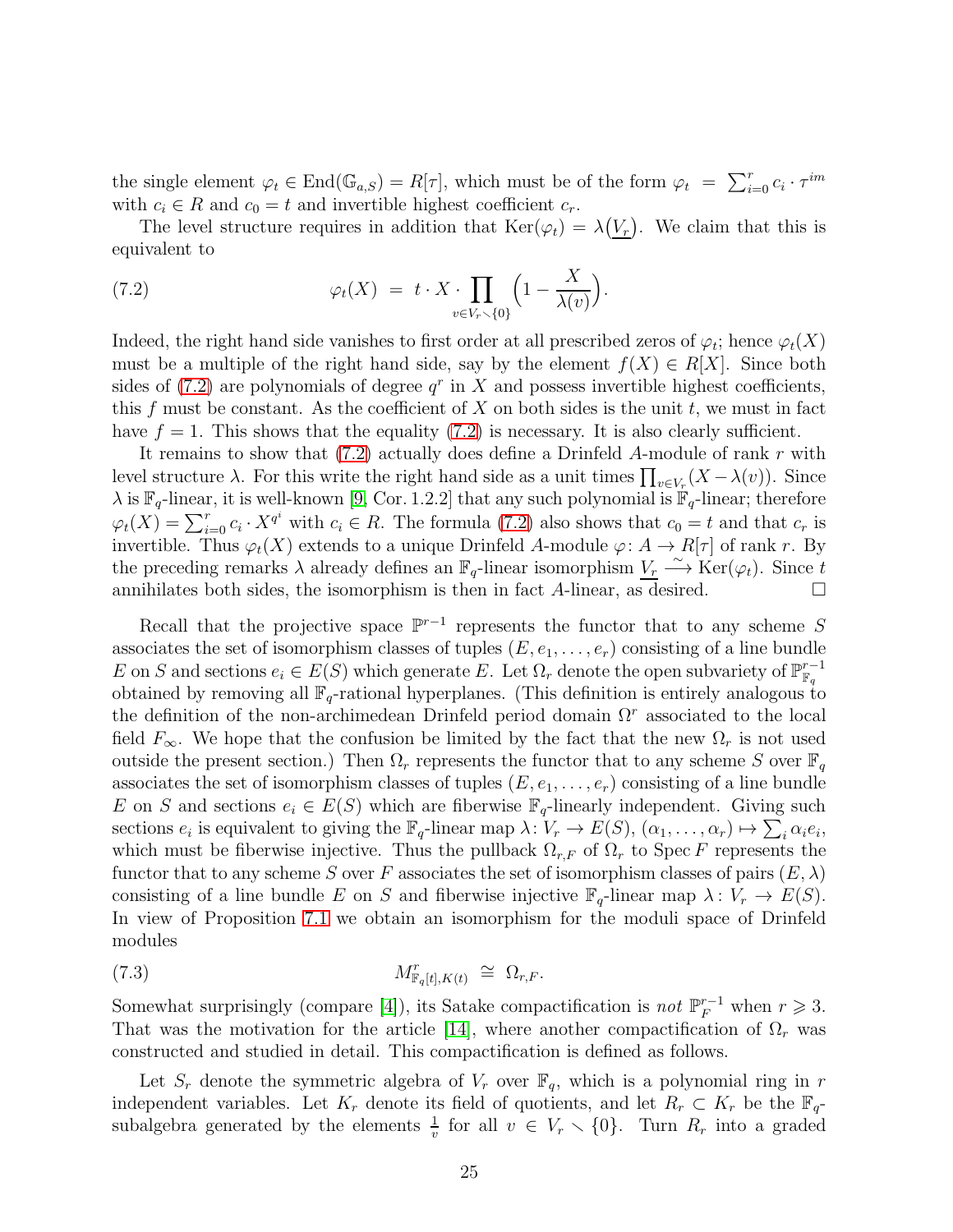$\mathbb{F}_q$ -algebra by declaring each  $\frac{1}{v}$  to be homogeneous of degree 1. Let  $RS_r \subset K_r$  denote the subalgebra generated by  $R_r$  and  $S_r$ .

Then  $\mathbb{P}_{\mathbb{F}_q}^{r-1}$  = Proj  $S_r$ , and the localization  $RS_r$  of  $S_r$  corresponds to the open subscheme  $\Omega_r$ . By construction  $RS_r$  is also a localization of  $R_r$ ; and so  $\Omega_r$  is also an open subscheme of the projective scheme  $Q_r := \text{Proj } R_r$ . This is the variety that we are inter-ested in. With [\(7.3\)](#page-24-1) it follows that  $Q_{r,F}$  is a projective compactification of  $M_{\mathbb{F}_q[t],K(t)}^r$ . Let  $\mathcal{O}(1)$  denote the natural very ample invertible sheaf on it, whose space of global sections contains the elements  $\frac{1}{v} \in R_r$ .

<span id="page-25-0"></span>**Theorem 7.4** The variety  $Q_{r,F}$  is a Satake compactification of  $M_{\mathbb{F}_q[t],K(t)}^r$ . The dual of the relative Lie algebra of its universal family is  $\mathcal{O}(1)$ .

**Proof.** From [\[14,](#page-29-1) Thm. 1.9] we know that  $Q_{r,F}$  is a normal integral algebraic variety. Let E denote the line bundle on it whose sheaf of sections is  $\mathcal{O}(-1)$ . By construction the dual of its relative Lie algebra is  $\mathcal{O}(1)$ . By Definition [4.1](#page-13-2) it remains to construct a homomorphism  $\bar{\varphi}$ :  $A \to \text{End}(E)$  which turns  $(E, \bar{\varphi})$  into a weakly separating generalized Drinfeld A-module over  $Q_{r,F}$  whose restriction to  $M_{\mathbb{F}_q[t],K(t)}^r$  is the given universal family  $(E, \varphi).$ 

Since  $\frac{1}{v}$  is a section of  $\mathcal{O}(1)$ , for any local section f of  $\overline{E}$  the product  $\frac{1}{v} \cdot f$  is a local section of the structure sheaf  $\mathcal{O}_{Q_{r,F}}$ . Thus if we plug  $X = f$  into the polynomial

<span id="page-25-1"></span>(7.5) 
$$
\overline{\varphi}_t(X) := t \cdot X \cdot \prod_{v \in V_r \setminus \{0\}} \left(1 - \frac{1}{v} \cdot X\right),
$$

all but the single factor X turn into sections of  $\mathcal{O}_{Q_{r,F}}$ , and so the result is again a local section of  $\overline{E}$ . Therefore  $\overline{\varphi}_t$  defines a morphism of algebraic varieties  $\overline{E} \to \overline{E}$  over  $Q_{r,F}$ . Restricted to  $\Omega_{r,F} \subset Q_{r,F}$ , the sections  $\frac{1}{v}$  become invertible and their inverses v are precisely the non-zero elements of the  $\mathbb{F}_q$ -subspace  $V_r \subset \overline{E}(\Omega_{r,F})$ . Thus comparison with [\(7.2\)](#page-24-0) shows that the restriction  $(\bar{E}, \bar{\varphi}_t)|\Omega_{r,F}$  is isomorphic to  $(E, \varphi_t)$ . Since  $Q_{r,F}$  is integral, it follows that  $\bar{\varphi}_t$  is  $\mathbb{F}_q$ -linear of degree  $\leqslant rm$  as a (non-commutative) polynomial in  $\tau$ everywhere. As before it extends to a unique  $\mathbb{F}_q$ -algebra homomorphism  $\bar{\varphi} : A \to \text{End}(E)$ whose restriction to  $\mathbb{F}_q$  is induced by the given embedding  $\mathbb{F}_q \hookrightarrow F$ , and by construction we have  $(E, \bar{\varphi})|\Omega_{r,F} \cong (E, \varphi)$ .

Thus the condition (c) in Definition [3.1](#page-9-0) has been shown, and (a) holds because the coefficient of X in  $\bar{\varphi}_t(X)$  is t. For (b) recall that the elements  $\frac{1}{v}$  generate the ring  $R_r$ , and so the corresponding sections generate the sheaf  $\mathcal{O}(1)$ . Thus at every point on  $Q_{r,F}$ , at least one of these sections is non-zero, and so the polynomial  $\bar{\varphi}_t(X)$  is not just linear in X. This implies (b); hence  $(\bar{E}, \bar{\varphi})$  is a generalized Drinfeld A-module of rank  $\leq r$ .

Finally, consider a set of points of  $Q_{r,F}$  over a field L at which the fibers of  $(E,\bar{\varphi})$  are all isomorphic. Then the zero sets of the polynomial  $\overline{\varphi}_t(X)$  at these points are equal up to multiplication by an element of  $L^{\times}$ . By the definition of  $\bar{\varphi}_t(X)$  this means that the values of the generators  $\frac{1}{v}$  at these points are equal up to a permutation and joint multiplication by an element of  $L^{\times}$ . As the number of possible permutations is finite, so is the number of points; hence  $(E, \overline{\varphi})$  is weakly separating, as desired.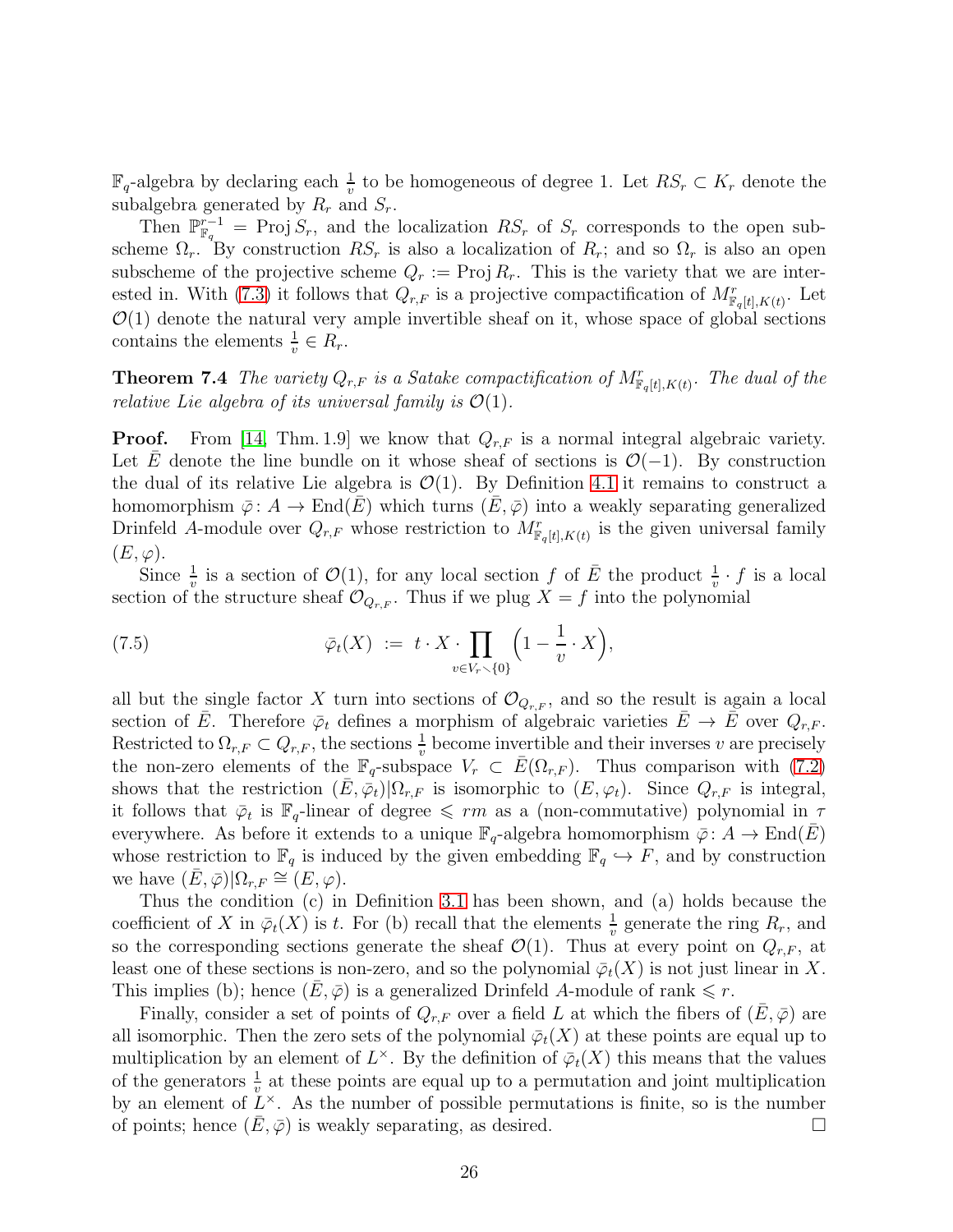In the rest of this section we abbreviate

$$
\begin{array}{rclclcl} M^r & := & M^r_{\mathbb{F}_q[t],K(t)} & \cong & \Omega_{r,F}, \\ \overline{M}^r & := & \overline{M}^r_{\mathbb{F}_q[t],K(t)} & \cong & Q_{r,F}. \end{array}
$$

<span id="page-26-1"></span>**Remark 7.6** Section 6 of [\[14\]](#page-29-1) gives a modular interpretation of  $Q_r$ , which in the context of the present paper can be viewed as describing generalized Drinfeld  $\mathbb{F}_q[t]$ -modules of rank  $\leq r$  with a level (t) structure. It would be interesting to know whether the Satake compactification possesses a similar modular interpretation in general.

**Remark 7.7** Section 7 of [\[14\]](#page-29-1) describes a stratification of  $Q_r$  whose strata are isomorphic to  $\Omega_{r'}$  and indexed by  $\mathbb{F}_q$ -subspaces  $V' \subset V_r$  of dimension  $r'$  for all  $1 \leqslant r' \leqslant r$ . This yields a stratification of  $\overline{M}^r$  by copies of Drinfeld modular varieties  $M^{r'}$ , which was also described by Kapranov [\[12,](#page-29-0) Thm. 1.1].

**Theorem 7.8** ([\[14,](#page-29-1) Thm. 7.4]) The singular locus of  $\overline{M}^r$  is the union of all strata of codimension  $\geq 2$ . In particular  $\overline{M}^r$  is singular whenever  $r \geq 3$ .

<span id="page-26-0"></span>**Remark 7.9** Section 9 of [\[14\]](#page-29-1) constructs a resolution of singularities of  $\overline{M}^r$ .

**Theorem 7.10** The ring of modular forms  $\mathcal{R}(M^r)$  is isomorphic to  $R_r \otimes_{\mathbb{F}_q} F$  as a graded  $F$ -algebra. Moreover it is Cohen-Macaulay, and so  $\overline{M}{}^r$  is Cohen-Macaulay.

**Proof.** By Definition [5.4](#page-19-0) and Theorem [7.4](#page-25-0) we have  $\mathcal{M}_k(M^r) = H^0(Q_{r,F}, \mathcal{O}(k))$ , and by [\[14,](#page-29-1) Cor. 4.4] the latter is the degree k part of  $R_r \otimes_{\mathbb{F}_q} F$ . This proves the first assertion. The rest is the content of [\[14,](#page-29-1) Thms. 1.7, 1.9].

<span id="page-26-3"></span>**Theorem 7.11** For all  $k \geq 0$  we have

$$
\dim_F \mathcal{M}_k(M^r) = \sum_{i_1,\dots,i_{r-1}\in\{0,1\}} q^{\sum_{\nu} \nu \cdot i_{\nu}} \cdot \binom{k}{\sum_{\nu} i_{\nu}}.
$$

**Proof.** Theorem [7.10](#page-26-0) and [\[14,](#page-29-1) Thm. 1.8].

Finally, let  $\omega$  denote the canonical sheaf on the regular locus  $\overline{M}^{r,\text{reg}}$  of  $\overline{M}^r$ . Let  $\partial M^r :=$  $M^{r} \setminus M^{r}$  be the boundary with the unique structure as reduced closed subscheme. Then by [\[14,](#page-29-1) Thm. 5.1] there is an isomorphism

(7.12) 
$$
\mathcal{L}_{\overline{M}^r}^r | \overline{M}^{r, \text{reg}} \cong \omega(2 \cdot \partial M^r).
$$

Since  $\overline{M}^r$  is normal, every section of  $\mathcal{L}^r_{\overline{M}^r}$  over  $\overline{M}^{r,reg}$  extends to  $\overline{M}^r$ . Thus the space of modular forms of weight  $r$  in this case is isomorphic to the space of top differentials on  $\overline{M}^{\text{reg}}$  with at most double poles at the boundary:

<span id="page-26-2"></span>Theorem 7.13 There is a natural isomorphism

$$
\mathcal{M}_r(M^r) \cong H^0(\overline{M}^{r,\text{reg}}, \omega(2 \cdot \partial M^r)).
$$

For all the results from Remark [7.6](#page-26-1) through Theorem [7.13,](#page-26-2) it would be natural to ask whether they generalize to arbitrary K and arbitrary A. A slight generalization of the dimension formula from Theorem [7.11](#page-26-3) is given in Theorem [8.4](#page-27-0) below.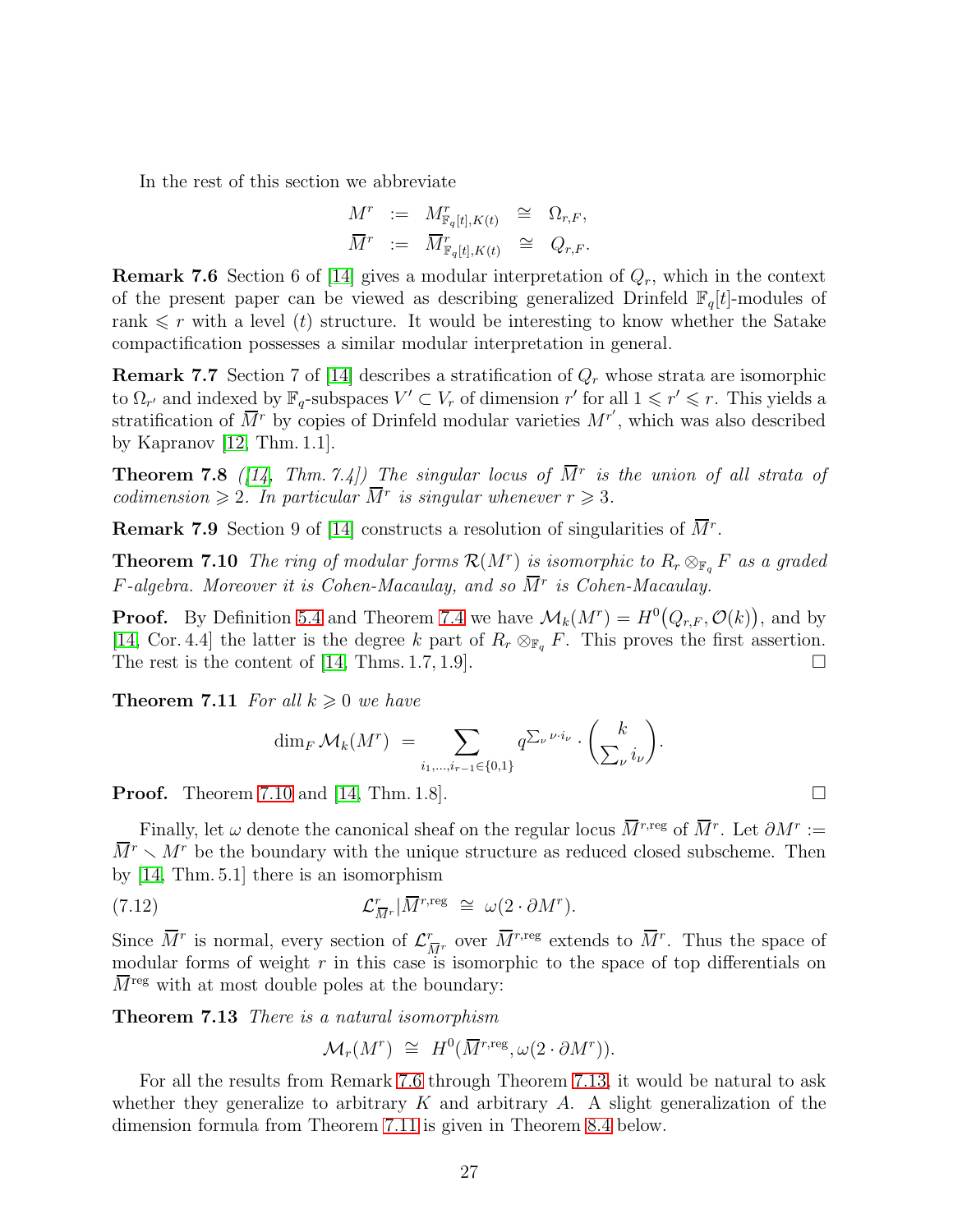### 8 The special case  $\mathbb{F}_q[t]$  and level containing  $(t)$

In this section we keep  $A := \mathbb{F}_q[t]$  and consider certain subgroups  $K \subset GL_r(\hat{A})$  containing  $K(t)$ . In view of Propositions [4.8](#page-16-1) and [5.5](#page-19-1) the results will be obtained from those of the preceding section by taking quotients and invariants. Set

$$
K_1(t) := \left\{ g \in GL_r(\hat{A}) \mid g \equiv \begin{pmatrix} 1 & * \\ 0 & \cdot & 1 \end{pmatrix} \text{mod}(t) \right\},
$$
  
\n
$$
K'(1) := \left\{ g \in GL_r(\hat{A}) \mid \det(g) \equiv 1 \text{ mod}(t) \right\},
$$
  
\n
$$
K(1) := GL_r(\hat{A}).
$$

From Theorem [7.4](#page-25-0) and Proposition [4.8](#page-16-1) and [\[14,](#page-29-1) Thm. 3.2, Prop. 3.3] we deduce:

Theorem 8.1 *(a)*  $\overline{M}^r_{\mathbb{F}_q[t], K_1(t)} \cong \mathbb{P}_F^{r-1}$  $\frac{r-1}{F}$ .

- (b)  $\overline{M}^r_{\mathbb{F}_q[t],K'(1)}$  is a weighted projective space of weights  $q-1,\ldots,q^{r-1}-1$ ,  $\frac{q^{r}-1}{q-1}$  $rac{q-1}{q-1}$ .
- (c)  $\overline{M}^r_{\mathbb{F}_q[t],K(1)}$  is a weighted projective space of weights  $q-1, q^2-1, \ldots, q^r-1$ .

In (a) the Satake compactification is smooth, in the other cases it is singular if  $r \geq 3$ .

From Theorem [7.10](#page-26-0) and Proposition [5.5](#page-19-1) and [\[14,](#page-29-1) Thm. 3.1] we deduce:

**Theorem 8.2** The following rings are generated over  $F$  by r algebraically independent modular forms of the indicated weights:

- (a)  $\mathcal{R}(M^r_{\mathbb{F}_q[t], K_1(t)})$  with all weights 1.
- (b)  $\mathcal{R}(M^r_{\mathbb{F}_q[t], K'(1)})$  with weights  $q-1, \ldots, q^{r-1}-1, \frac{q^r-1}{q-1}$  $rac{q-1}{q-1}$ .
- (c)  $\mathcal{R}(M^r_{\mathbb{F}_q[t],K(1)})$  with weights  $q-1, q^2-1, \ldots, q^r-1$ .

**Remark 8.3** More precisely, the ring in (c) is isomorphic to  $R_r^{\text{GL}_r(\mathbb{F}_q)} \otimes_{\mathbb{F}_q} F$ , and the proof of [\[14,](#page-29-1) Thm. 3.1] shows that its generators correspond to the coefficients of  $X^{q^i}$  for  $1 \leq i \leq r$  in the polynomial  $\overline{\varphi}_t(X)$  from [\(7.5\)](#page-25-1). In other words, the coefficients of the universal Drinfeld  $\mathbb{F}_q[t]$ -module of rank r form algebraically independent generators of the ring of modular forms on  $M_{\mathbb{F}_q[t],K(1)}^r$ . This was pointed out to me by Breuer, and seems to be implicit in Kapranov [\[12,](#page-29-0) Rem. 1.6].

<span id="page-27-0"></span>Finally, from Theorem [7.10](#page-26-0) and Proposition [5.5](#page-19-1) and [\[14,](#page-29-1) Thm. 4.1] we deduce: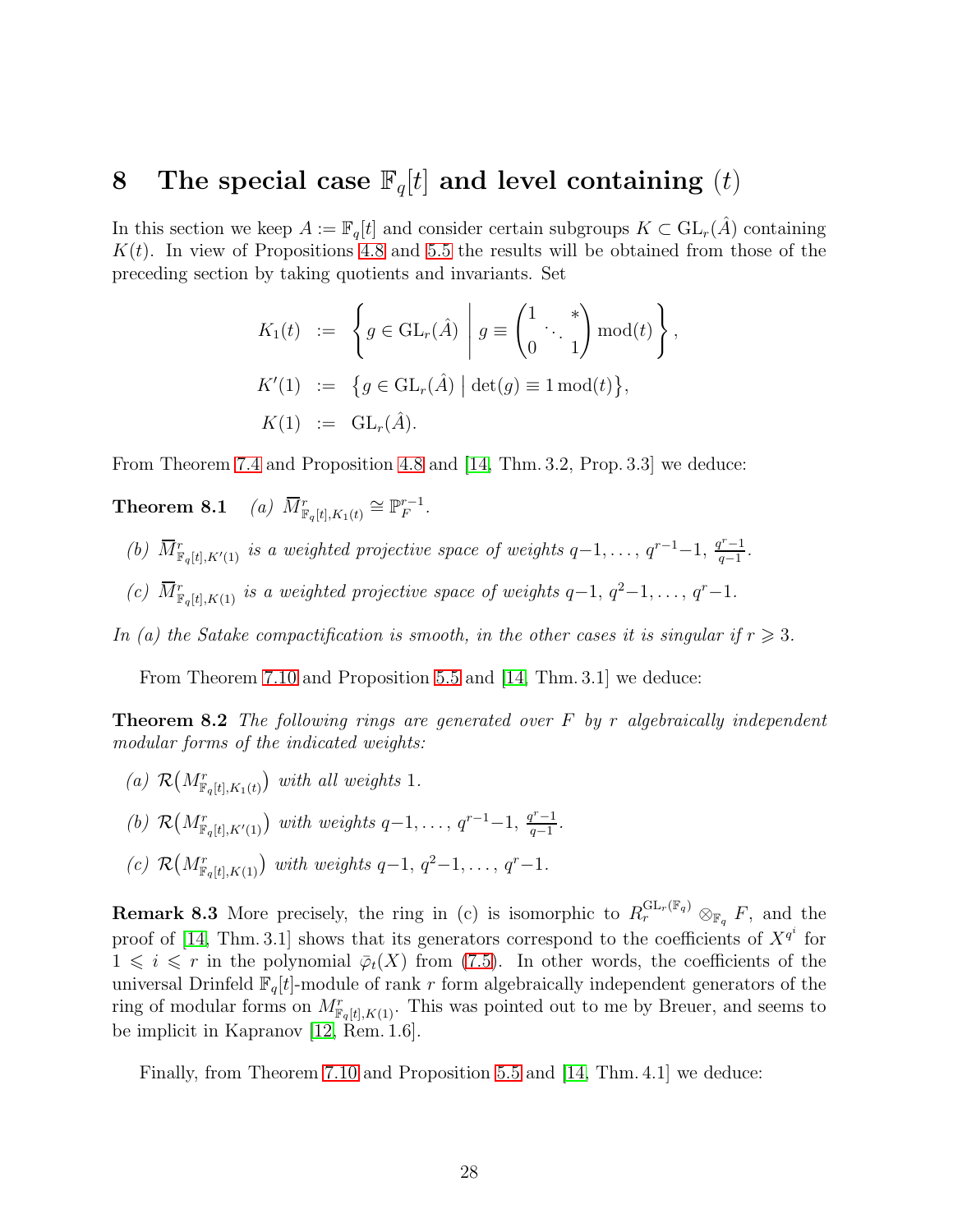**Theorem 8.4** For any K satisfying  $K(t) \subset K \subset K_1(t)$  and all  $k \geq 0$  we have

$$
\dim_F \mathcal{M}_k\big(M^r_{\mathbb{F}_q[t],K}\big) \;=\; \sum_{s=1}^r \; \frac{|K\backslash \operatorname{GL}_r(\hat{A})/J_s(\hat{A})|}{\prod_{i=1}^s (q^i-1)} \cdot \binom{k-1}{s-1},
$$

where  $J_s \subset GL_r$  is the subgroup of elements whose first s columns coincide with those of the identity matrix.

It is natural to ask whether the same dimension formula holds for any fine open compact subgroup  $K$  and whether it generalizes to arbitrary  $A$ .

# <span id="page-28-5"></span>References

- <span id="page-28-6"></span>[1] Breuer, F.: Special subvarieties of Drinfeld modular varieties, [arXiv:math/0503452v](http://arxiv.org/abs/math/0503452)3 (28 Feb 2009), to appear in J. Reine Angew. Math.
- <span id="page-28-0"></span>[2] Drinfeld, V. G.: Elliptic modules (Russian),  $Mat.$  Sbornik **94** (1974), 594–627 translated in *Math. USSR Sbornik* **23** (1974), 561–592.
- <span id="page-28-10"></span>[3] Gekeler, E.-U.: Drinfeld Modular Curves. Lecture Notes in Mathematics 1231, Springer (1986).
- [4] Gekeler, E.-U.: Satake compactification of Drinfeld modular schemes. in: Proceedings of the conference on p-adic analysis (Houthalen, 1986), Vrije Univ. Brussel, Brussels, 1987, 71–81.
- <span id="page-28-7"></span>[5] Gekeler, E.-U.: Moduli for Drinfeld Modules. in: The Arithmetic of Function Fields, D. Goss et al. (Eds.): Proceedings of the workshop at Ohio State University 1991. Berlin: Walter de Gruyter 1992, 153–170.
- <span id="page-28-2"></span><span id="page-28-1"></span>[6] Goss, D.: The algebraist's upper half-plane. Bull. Amer. Math. Soc. (N.S.) 2 (1980), no. 3, 391–415.
- [7] Goss, D.:  $\pi$ -adic Eisenstein Series for Function Fields, *Compositio Mathematica* 41 (1980), 3–38.
- <span id="page-28-9"></span><span id="page-28-3"></span>[8] Goss, D.: Modular forms for  $F_r[T]$ . J. Reine Angew. Math. 317 (1980), 16-39.
- <span id="page-28-8"></span>[9] Goss, D.: Basic structures in function field arithmetic. Springer-Verlag, 1996.
- <span id="page-28-4"></span>[10] Hartshorne, R.: Algebraic Geometry, GTM 52, New York etc.: Springer (1977).
- [11] Hubschmid, P.: The André-Oort conjecture for Drinfeld moduli spaces. Preprint January 2012, 59p., [arXiv:1201.5556v](http://arxiv.org/abs/1201.5556)1 [math.NT]